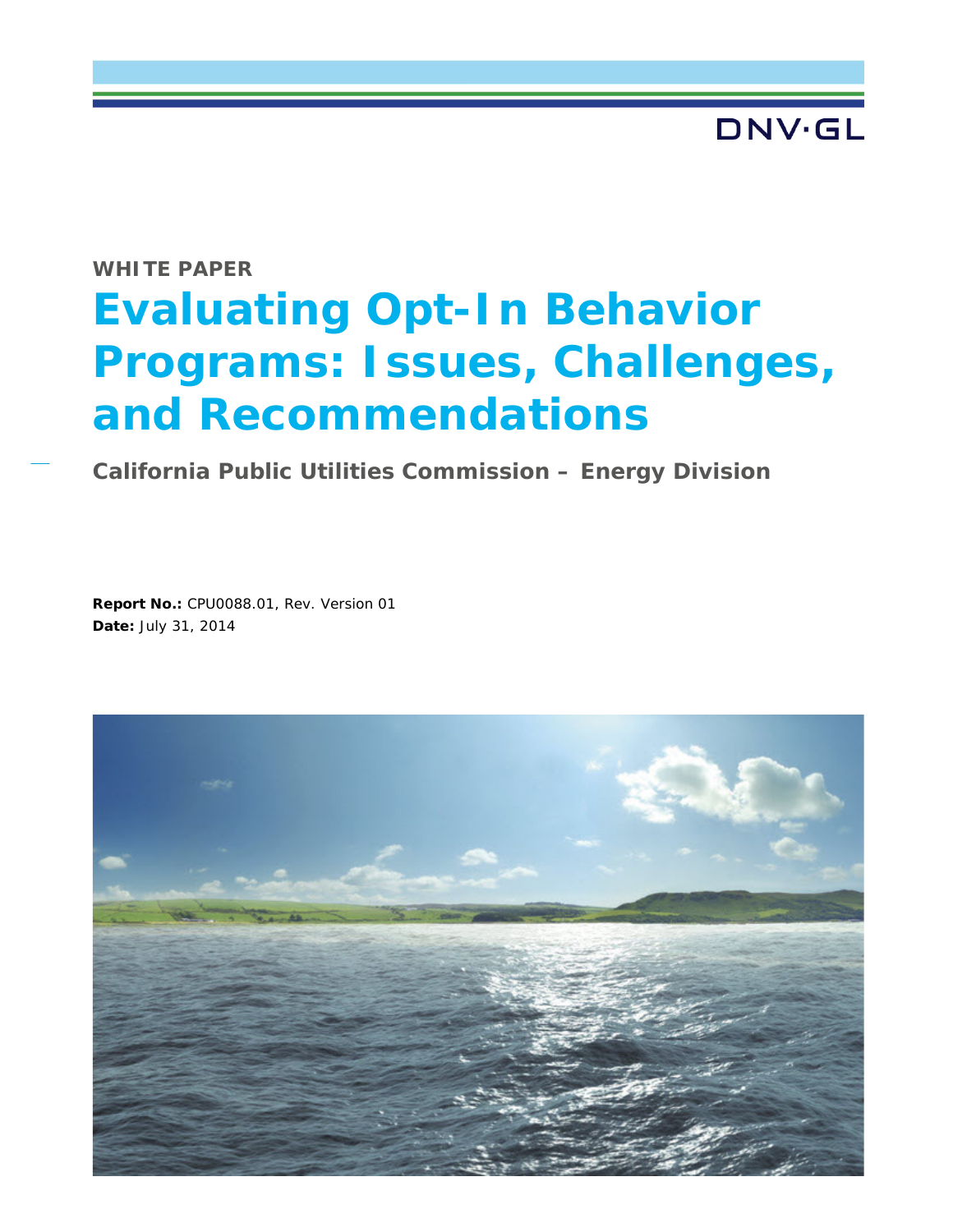| Project name:      | White Paper                                     | DNV GL - Energy        |
|--------------------|-------------------------------------------------|------------------------|
| Report title:      | Evaluating Opt-In Behavior Programs: Issues,    | [Office Post 2]        |
|                    | Challenges, and Recommendations                 | [Office Post 3]        |
| Customer:          | California Public Utilities Commission - Energy | [Office Post 4]        |
|                    | <b>Division</b>                                 | Tel: [+00 000 000 000] |
| Contact person:    | Ms. Valerie Richardson                          | [Enterprise No]        |
| Date of issue:     | July 31, 2014                                   |                        |
| Project No.:       |                                                 |                        |
| Organization unit: | Policy Advisory and Research, U.S.              |                        |
| Report No.:        | Draft Version 01                                |                        |

Task and objective:

| Prepared by:                                                                                                                                                                                                                         | Verified by:      |                         | Approved by:      |  |
|--------------------------------------------------------------------------------------------------------------------------------------------------------------------------------------------------------------------------------------|-------------------|-------------------------|-------------------|--|
| Valerie Richardson, Principal Consultant<br>Consultant                                                                                                                                                                               | [Name]<br>[title] |                         | [Name]<br>[title] |  |
| Miriam Goldberg, Ph.D.,<br>Director and Country Manager, Sustainable<br><b>Energy Use</b>                                                                                                                                            | [Name]<br>[title] |                         |                   |  |
| [Name]<br>[title]                                                                                                                                                                                                                    | [Name]<br>[title] |                         |                   |  |
| $\boxtimes$ Unrestricted distribution (internal and external)<br>$\Box$ Unrestricted distribution within DNV GL<br>$\Box$ Limited distribution within DNV GL after 3 years<br>$\Box$ No distribution (confidential)<br>$\Box$ Secret |                   | Keywords:<br>[Keywords] |                   |  |

Reference to part of this report which may lead to misinterpretation is not permissible.

| Rev. No. Date |                          | <b>Reason for Issue</b> | <b>Prepared by</b>  | <b>Nerified by</b> | Approved by |
|---------------|--------------------------|-------------------------|---------------------|--------------------|-------------|
| $\Omega$      | [yyyy-mm-dd] First issue |                         | Valerie Richardson  |                    |             |
|               |                          |                         | and Miriam Goldberg |                    |             |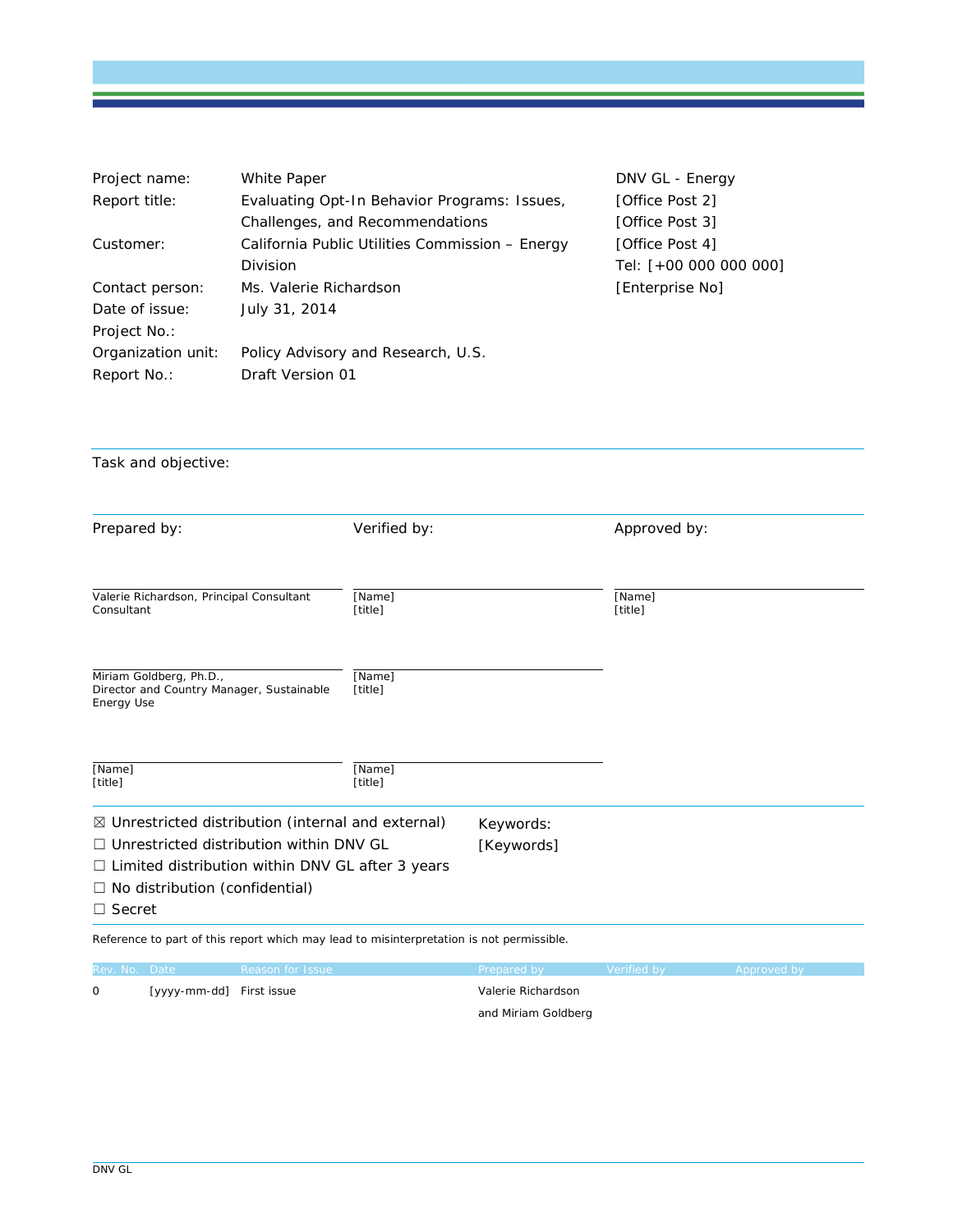#### LEGAL NOTICE

This report was prepared under the auspices of the California Public Utilities Commission (CPUC). While sponsoring this work, the CPUC does not necessarily represent the views of the Commission or any of its employees except to the extent, if any, that it has formally been approved by the Commission at a public meeting. For information regarding any such action, communicate directly with the Commission at 505 Van Ness Avenue, San Francisco, California 94102. Neither the Commission nor the State of California, nor any officer, employee, or any of its contractors or subcontractors makes any warrant, express or implied, or assumes any legal liability whatsoever for the contents of this document.

#### Copyright © 2014, DNV GL.

This document, and the information contained herein, is the exclusive, confidential and proprietary property of DNV GL and is protected under the trade secret and copyright laws of the United States and other international laws, treaties and conventions. No part of this work may be disclosed to any third party or used, reproduced or transmitted in any form or by any means, electronic or mechanical, including photocopying and recording, or by any information storage or retrieval system, without first receiving the express written permission of DNV GL. Except as otherwise noted, all trademarks appearing herein are proprietary to DNV GL.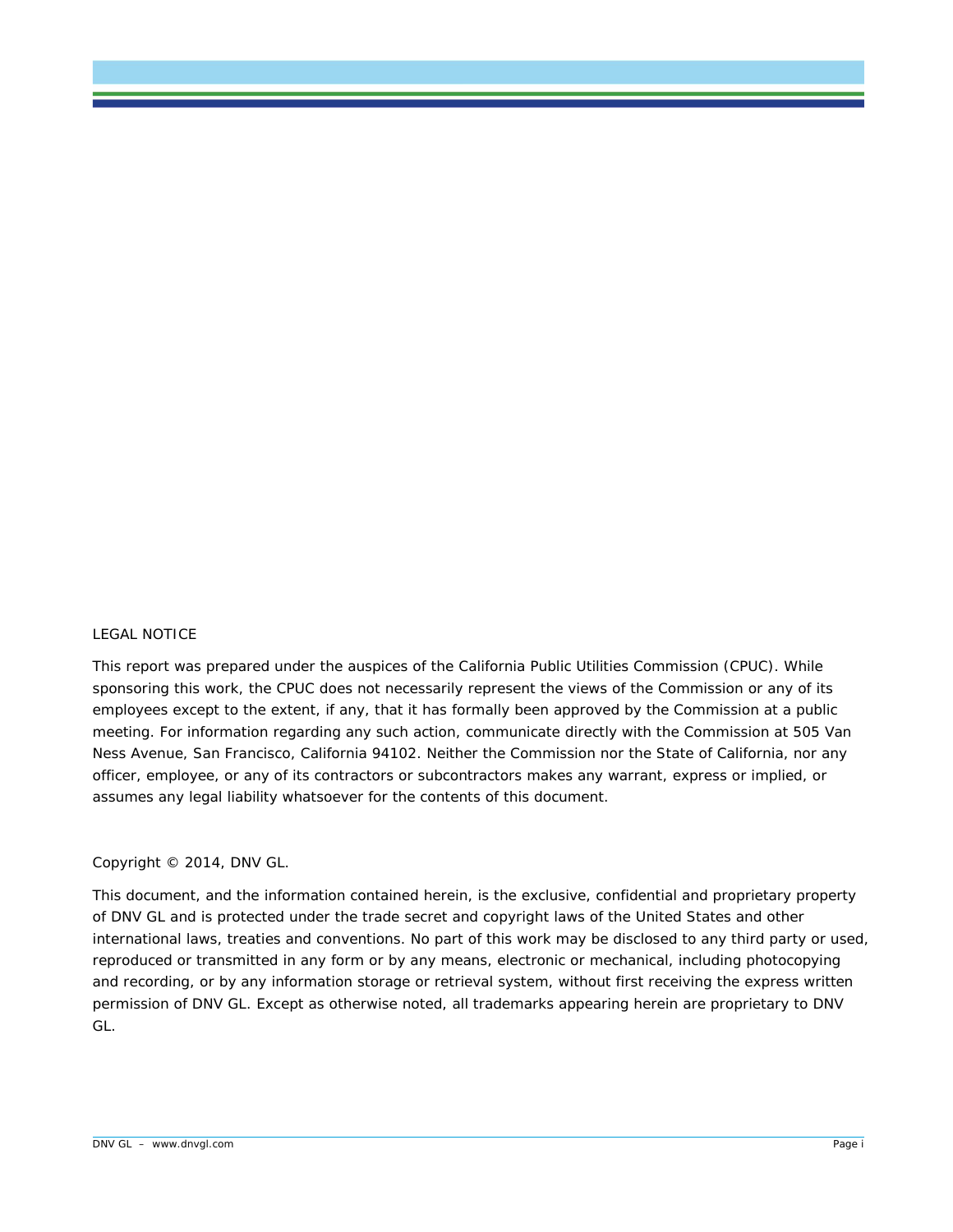# Table of contents

| 1              |                                                                             |    |
|----------------|-----------------------------------------------------------------------------|----|
| 1.1            | Goals of This Work                                                          |    |
| 1.2            | Key Conclusions and Recommendations                                         | 1  |
| $\overline{c}$ |                                                                             |    |
| 2.1            | What is a Behavior Program?                                                 | 3  |
| 2.2            | Approach                                                                    | 3  |
| 3              |                                                                             |    |
| 3.1            | Evaluation Based on Observed Changes in Energy Consumption                  | 5  |
| 3.2            | Consumption Data and Granularity                                            | 6  |
| 3.3            | Measuring Change in Consumption                                             | 6  |
| 4              |                                                                             |    |
| 4.1            | Self-Selection                                                              | 13 |
| 4.2            | Randomized Controlled Treatment (RCT)                                       | 19 |
| 4.3            | Other Issues                                                                | 20 |
| 5              |                                                                             |    |
| 5.1            | <b>Modeling Approaches</b>                                                  | 26 |
| 5.2            | <b>Highlights of Recent Work</b>                                            | 30 |
| 6              |                                                                             |    |
| 7              | APPROACHES NOT BASED ON CONSUMPTION DATA ANALYSIS FOR OPT-IN AND OPT-OUT 36 |    |
| 7.1            | Analysis of Explicit Action and Behavior Changes                            | 36 |
| 7.2            | <b>Comparison Regions</b>                                                   | 37 |
| 8              |                                                                             |    |
| 8.1            | Recognizing the Challenge                                                   | 38 |
| 8.2            | Recommendations                                                             | 38 |
| 8.3            | Improving Available Methods                                                 | 39 |
| 9              |                                                                             |    |
|                | <b>Table of Figures</b>                                                     |    |
|                |                                                                             |    |

| Table 4-1: Summary of Customer Groups with Combined Random Assignment and Opt-In Programs 22      |  |
|---------------------------------------------------------------------------------------------------|--|
| Table 4-2: Average Change Components by Customer Group with Combined Random Assignment and Opt-In |  |
|                                                                                                   |  |
| Table 4-3: Comparison Across Cells with Combined Random Assignment and Opt-In Programs  24        |  |

[Figure 3-3: Pre-Post Comparisons with Counteracting Confounding Effects...............................................8](#page-12-0) [Figure 3-4: Pre-Post Comparisons with Confounding Trends](#page-13-0) ...................................................................9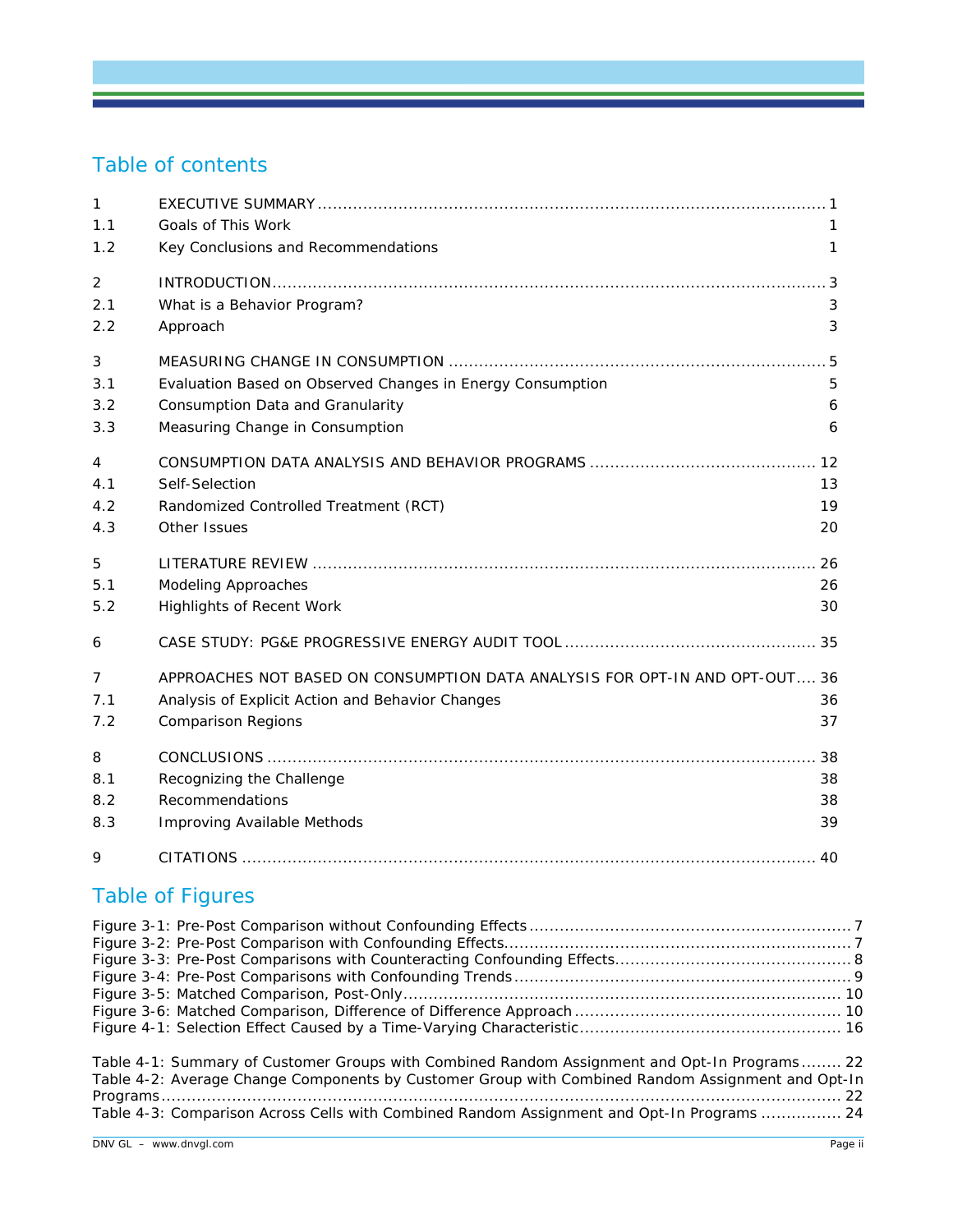[Table 4-4: Average Change Components by Customer Group with 2X2 Random Assignment....................](#page-29-0) 25 [Table 4-5: Average Change Components by RCT Group Given Opt-In Program.......................................](#page-29-1) 25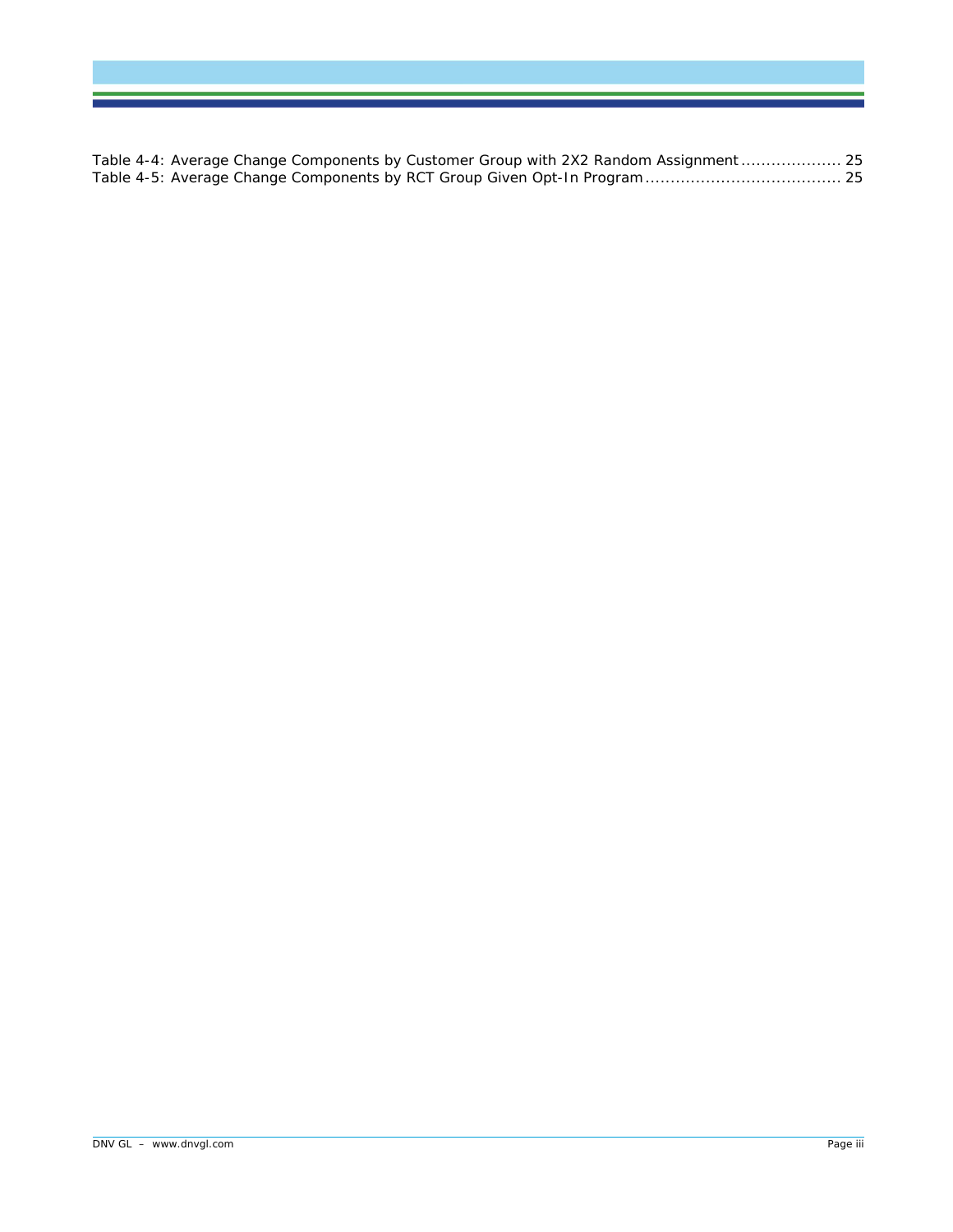# **1 EXECUTIVE SUMMARY**

# **1.1 Goals of This Work**

This paper began with the goal of providing initial evaluation methods for Pacific Gas & Electric's (PG&E) Progressive Energy Audit Tool (PEAT). More broadly, the paper assesses and recommends approaches for evaluation of the new generation of opt-in behavior programs. To that end, this work provides the following:

- An overview of the issues and challenges of evaluating opt-in behavior programs
- A summary and literature review of work done on these kinds of programs to date
- A preliminary look at the PEAT program as a concrete example of the application of these methods to this kind of program.
- A summary of this discussion in a set of recommendations relating to the evaluation of opt-in behavior programs.

For purposes of this paper, a Behavior program is one that attempts to influence customers to change their physical assets (energy-related investment behavior) and/or their operations (premise and dwelling use behavior) using information and encouragement methods, without directly providing financial assistance or tracking specific actions taken. These programs include audit-only programs, targeted information programs, and comparative information programs. They may include encouragement to participate in other programs that do include incentives and assistance for explicitly tracked measures, or to participate in upstream programs that don't track measures to customers.

# **1.2 Key Conclusions and Recommendations**

## 1.2.1 Recognizing the Challenge

Recent behavioral programs using randomized controlled treatment (RCT) assignment have provided a model of unbiased evaluation based on differences between "participant" and "nonparticipant" consumption. However, most program designs are not easily compatible with random assignment, and require alternative evaluation methods.

All evaluations that cannot use a true RCT design is dependent on quasi-experimental methods, or even non-experimental methods. In these cases, potential bias in the construction of the counterfactual is always an issue that needs to be acknowledged and at least qualitatively assessed. This potential for bias exists for any evaluation method, including self-reports, choice modeling, and consumption data analysis. The potential is of particular concern in contexts where the program effect of interest is relatively small. In these situations, the uncertainty related to potential bias can be as large as the estimate of interest. This is a concern for most opt-in behavioral programs.

While audit and information programs have existed for decades, evaluation of these programs using advanced consumption data analysis methods is still in its early days. Such approaches are the most promising for comprehensive evaluation. At the same time, much work remains to assess the effectiveness of various techniques to quantify and mitigate self-selection effects.

## 1.2.2 Recommended Methods

Based on the review in this paper, the following methods are recommended: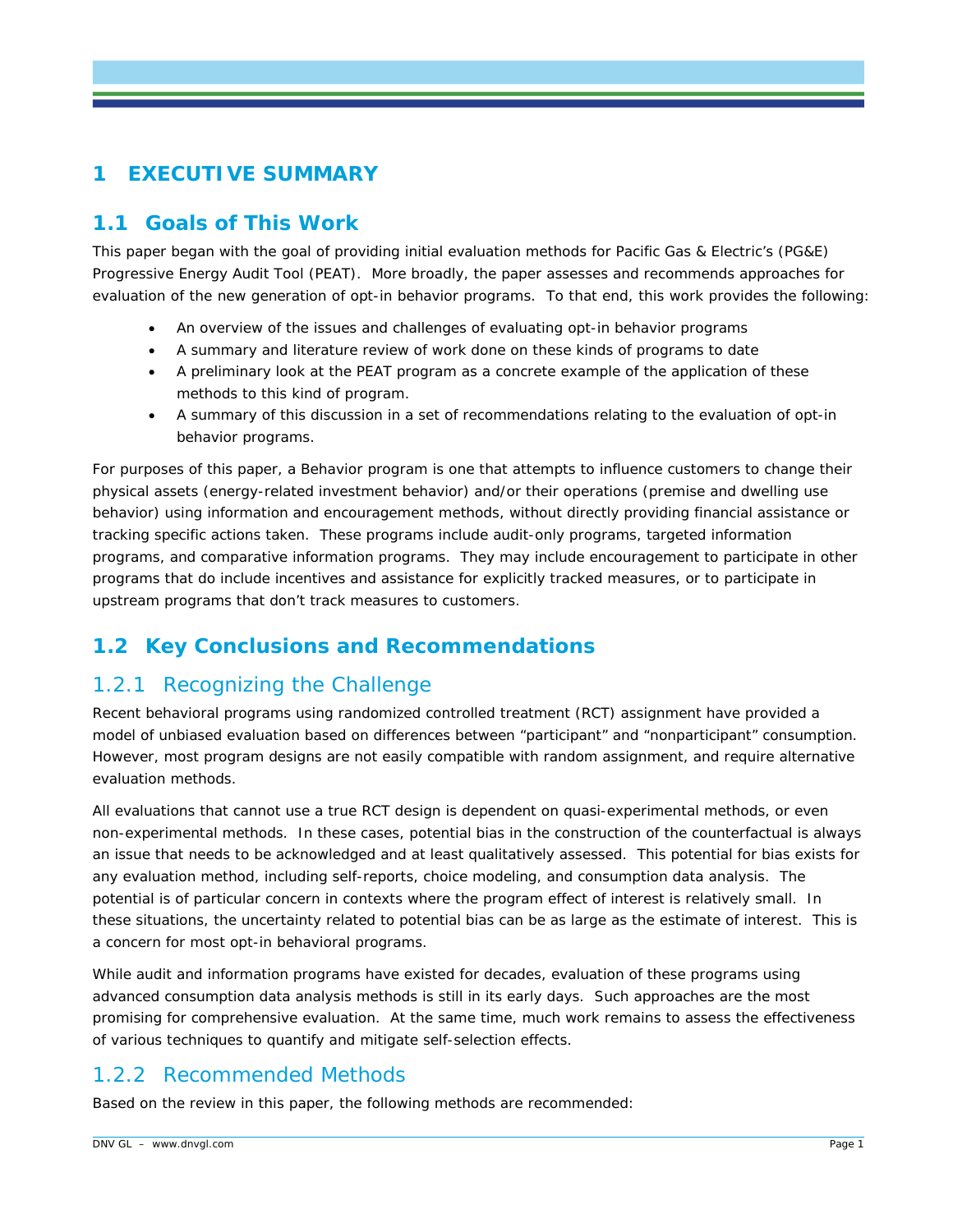- A combination of the variance- in-adoption model (VIA) method and matched comparison group should be used, depending on the specific characteristics of the program.
- VIA should be used provided that:
	- Opt-in dates are spread out over the evaluated program months.
	- Customers who opt in at different dates are similar.
	- Savings estimates for longer-term participants are supported by sufficient data.
- Site-specific weather normalization needs to be incorporated into VIA models.
- Even with the above conditions met, inclusion of a matched comparison group with the VIA model should be tested as part of the analysis.
- For opt-in programs that start on a single date, a matched comparison group with weather normalization must be used without VIA.
- Matched comparison groups should be treated skeptically if there is a substantial portion of the participant group that has few good matches among the nonparticipants.
- To support the quantitative measurement of consumption effects, a qualitative analysis of program data should provide evidence of changes due to the program.
- Other programs' claims for "joint savings," if any, need to be subtracted from the consumption-based estimate of behavior program savings when assembling a total portfolio claim.

# 1.2.3 Improving Available Methods

At the same time that the next evaluation is conducted, research should be done to improve on these methods and our understanding of what works. Two key steps in this direction are the following:

- Improved matching algorithms based on key consumption parameters should be explored as part of whichever method is pursued.
- Existing RCT program data sets should be mined to better understand the extent of selection bias with particular analysis approaches.

## 1.2.4 Recommendations for PG&E's PEAT Program

The quantitative measurement of consumption change due to participation in a program ultimately relies on the correlation of the state change (e.g., installation of a widget) with a change in consumption levels. In the context of opt-in behavior programs, the primary piece of time-specific, state change information is the initial opt-in date. While web-based programs capture substantial amounts of site-level data, there are limited opportunities for these data to inform regression models as to when measurable consumption change might have occurred. In this respect, the PEAT Program is fundamentally similar to other opt-in programs. Aspects such as the specifics of the interface, the information offered, or the motivational structure may vary across programs, but the data available to support quantitative evaluations are quite limited. Thus, recommendations for PEAT would follow the recommendations above given the following starting point:

• Evaluation of PG&E's PEAT program should begin with participant analysis to assess whether a VIA or matched comparison group approach would be more appropriate.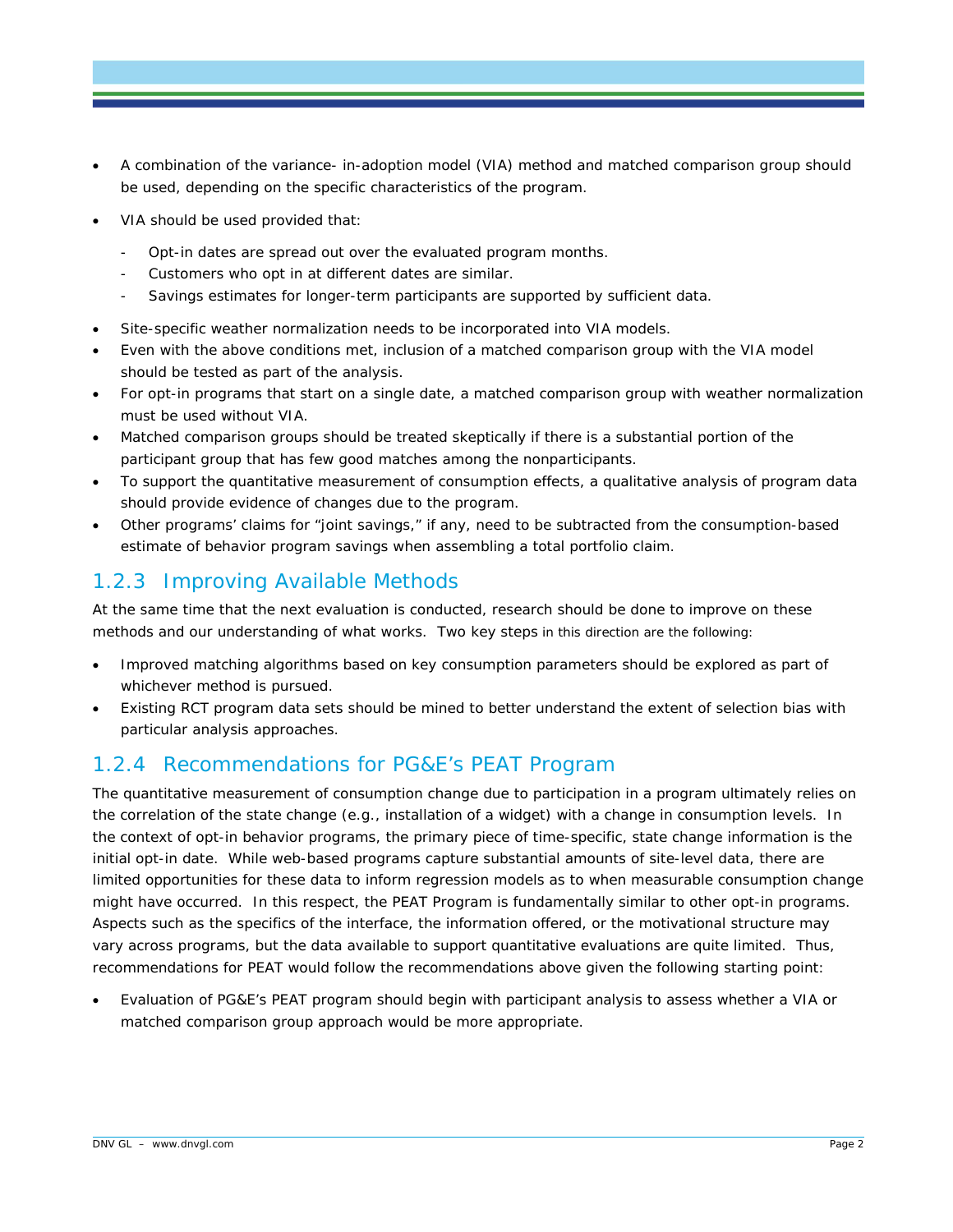# **2 INTRODUCTION**

The purpose of this paper is to recommend approaches for evaluation of the new generation of opt-in behavior programs. To that end, the paper provides the following:

- An overview of the issues and challenges of evaluating opt-in behavior programs.
- A summary and literature review of work done on these kinds of programs to date.
- A preliminary look at Pacific Gas & Electric's (PG&E) Progressive Energy Audit Tool (PEAT) as a concrete example of this kind of program.
- A summary of this discussion in a set of recommendations relating to the evaluation of opt-in behavior programs.

The initial overarching goal of this analysis was the evaluation of the PG&E's PEAT program. The PEAT invites customers to log in to a web portal that collects information about the household and household energy consumption characteristics and uses this information to support the participant in saving energy. These tools provide advice ranging from simple behavior changes, to low-cost changes to make to one's house or business, to suggestions of other utility rebate programs that support limited or comprehensive retrofits at the household or business. Goals for this kind of program include generating low cost savings and developing a richer utility-customer interface. The PEAT is an example of the new generation of opt-in behavior programs that are being rolled out in California and other states.

This report does not provide a full-blown evaluation of the PEAT program. At the time of planning this work there was insufficient data and budget to provide a full evaluation. The ultimate goal of the work was to establish how to evaluate this program. Opt-in behavior programs offer a particular challenge to the evaluator, and the evaluation community is just coming to terms with this challenge.

# **2.1 What is a Behavior Program?**

For purposes of this paper, a Behavior program is one that attempts to influence customers to change their physical assets (energy-related investment behavior) and/or their operations (premise and dwelling use behavior) using information and encouragement methods, without directly providing financial assistance or tracking specific actions taken. These programs include audit-only programs, targeted information programs, comparative information programs. They may include encouragement to participate in other programs that do include incentives and assistance for explicitly tracked measures, or to participate in upstream programs that don't track measures to customers.

# **2.2 Approach**

The discussion of opt-in behavior programs tends to start with a discussion of randomized controlled trial (RCT) experimental design. RCT experimental design is a particular way of organizing a program that promotes the evaluation of that program. The theory and practice of RCT come from statistics and experimental sciences and has had applications in the area of energy programs. There are examples of RCT experimental designs in current behavior programs and this approach to these kinds of programs has played an important role in the increased stature of behavior programs in recent years.

Not all behavior programs, however, are designed as RCT experimental designs. There are good reasons for this. Opt-in programs are more flexible with respect to offerings, easier to target and as a result may generate more cost effective savings. Furthermore, they can be implemented with broad accessibility that is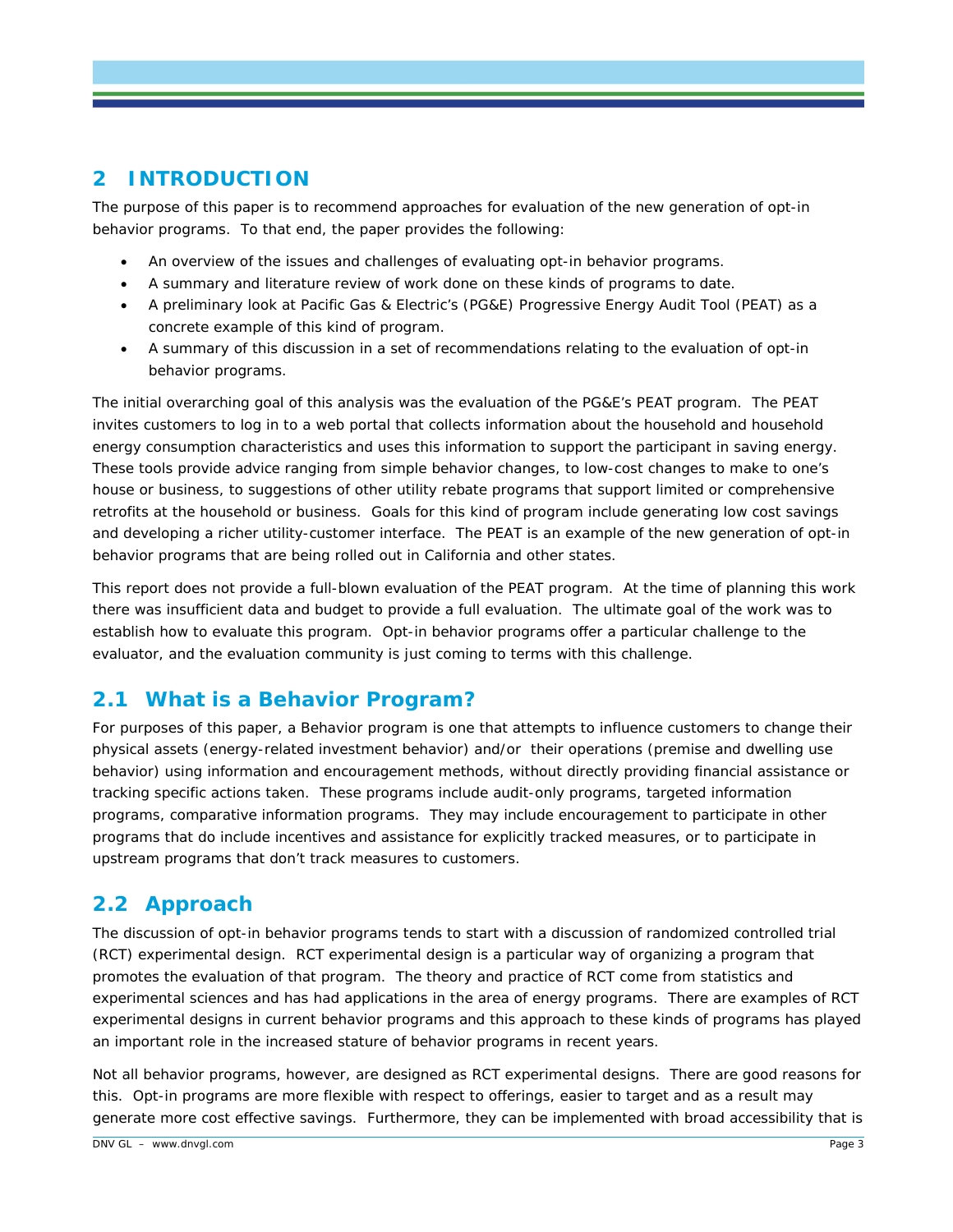consistent with rate-payer funded programs. There is a reasonable perception that the RCT design is limiting and perhaps unnecessary.

Rather than holding opt-in programs to the standard of an RCT program from the outset, we discuss the options for evaluating these kinds of program. We start with a discussion of measuring change in consumption for any program. We discuss the strengths and weakness of various methods for addressing the needs of an opt-in behavior program evaluation. This approach illustrates the range of challenges that face any evaluation measuring a change in consumption and the assumptions that may be required to get a result. This approach focuses on the assumptions that will be required to measure savings for opt-in behavior programs. In the process this discussion helps to illustrate why RCT experimental design is an elegant solution to the challenges.

The following sections focus on this challenge. Section 3 looks at the options available for measuring consumption change in general. Section 4 extends the discussion of measuring consumption changes to specifically focus on behavior programs. Section 5 introduces the common modeling approaches in the literature regarding opt-in behavior programs. In addition, we discuss some of the relevant publications on the subject. Section [6](#page-39-0) provides a limited overview of the PEAT program and a discussion of the possible approaches to estimating savings for this program. Section [7](#page-40-0) briefly discussed evaluation approaches not based on consumption data. Finally, Section [8](#page-42-0) sums up the findings from the paper.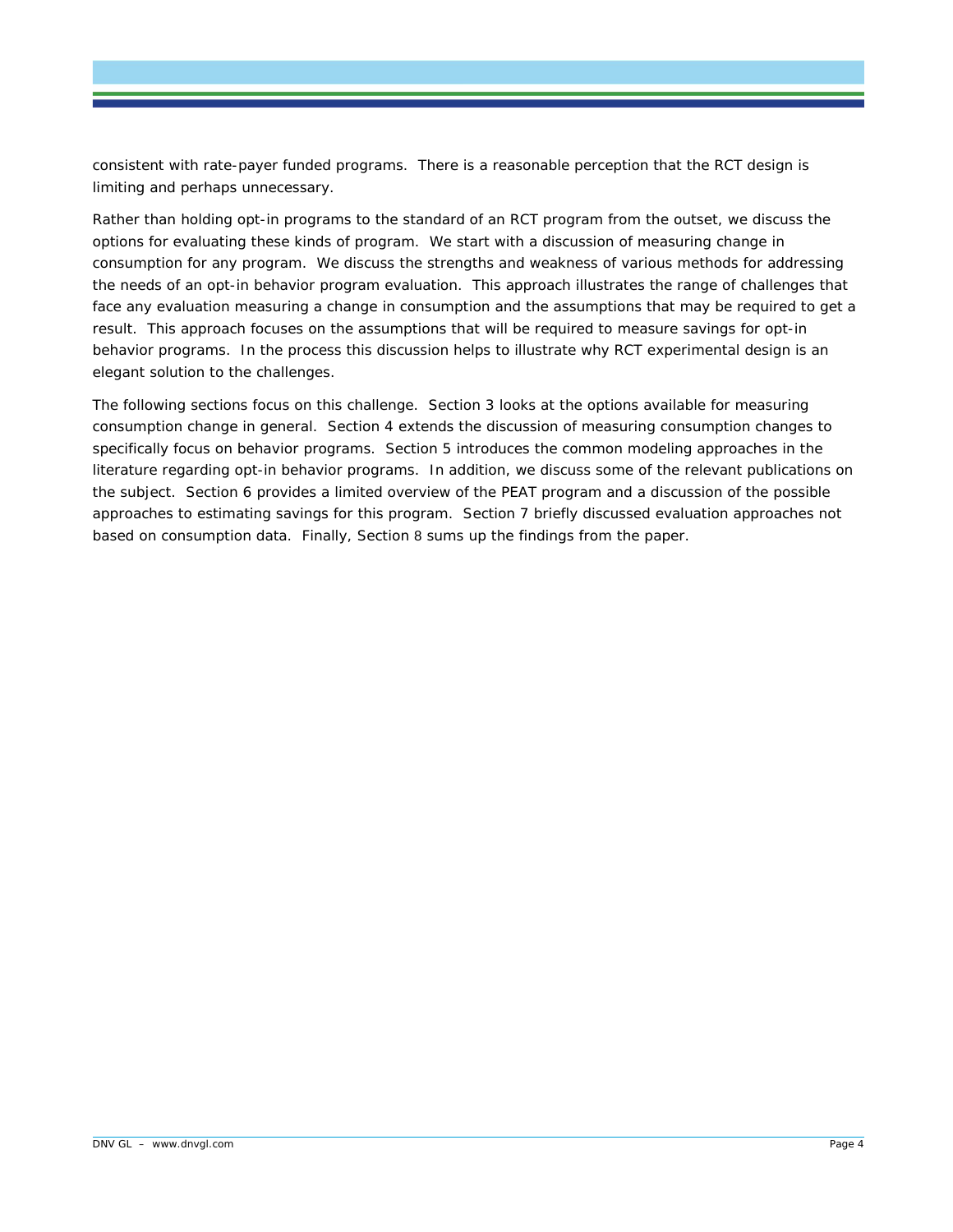# **3 MEASURING CHANGE IN CONSUMPTION**

# **3.1 Evaluation Based on Observed Changes in Energy Consumption**

The measurement of the effect of behavior programs typically uses consumption data as the basis of the measurements. This is the general method explored in this White Paper. Alternative approaches are addressed briefly in Section [7.](#page-40-0)

Evaluation of behavior-based programs using analysis of consumption data is attractive for several reasons. One is that consumption data are readily available. Another is that pure behavioral changes (as opposed to equipment installation) are hard to verify, as noted. When changes are small, rare, and/or inconsistent, observed change across an affected population gives a form of ground truth, that's not dependent on isolating large numbers of small changes. This analysis also incorporates all program-induced effects, purely behavioral and physical, and their interactions. The key challenge is to isolate the program effects from other changes.

An additional motivation for focusing on consumption analysis is the recent RCT program designs. These designs have effectively used consumption data analysis with stronger grounding than has often been available with traditional programs. With this encouragement, practitioners are now re-examining use of consumption analysis with for programs with small average effects, while moving away from the constraints of RCT.

The use of consumption data to measure energy efficiency-related savings has a long history. The use of consumption data to measure the effect of behavior programs is usefully understood in the context of this history. This section focuses on the methods used to measure change in consumption using consumption data. Consumption data analysis, usually referred to as billing analysis, has been used in the energy evaluation field for more than 30 years.<sup>[1](#page-9-0)</sup> During this time, the strengths, weaknesses, and unresolvable concerns of billing analysis have been well explored. While billing analysis is a complex area, there is a reasonable amount of consensus on the methods. Much of this consensus is discussed in the National Renewable Energy Laboratory's Universal Methods Project chapter on Residential Whole Building Retrofit with Billing Analysis (NREL 2013). While that chapter focuses on whole-building retrofit, there are, in fact, many similarities between measuring the effect of a behavior program and measuring the savings related to a whole building retrofit.

Billing analysis is traditionally used for whole-building retrofit evaluations because in measuring the overall change in consumption, the approach addresses the complex interaction effects of different measures. For instance, a billing analysis will measure the combined effect of a new efficient furnace and increased insulation. An aggregate consumption approach is appropriate because combined savings of these two measures are not distinct and additive. The alternative, an individually estimated, measure-based approach would face the challenge of appropriately de-rating the combined savings and would ignore any related behavioral effects.

<span id="page-9-0"></span> <sup>1</sup> M. F. Fels, ed., *Energy and Buildings* (Special Issue Devoted to Measuring Energy Savings: The Scorekeeping Approach), 9, no.1&2 (February-May 1986).

M. F. Fels, K. Kissock, M.A. Marean, and C. Reynolds, *PRISM Advanced Version 1.0 Users' Guide* (Center for Energy and Environmental Studies, Princeton, New Jersey, January 1995).

M. F. Fels and K.M. Keating, "Measurement of Energy Savings from DSM Programs in U.S. Electric Utilities," *Annual Review of Energy and the Environment*, Annual Reviews, Inc., 18 (1993): 57-88.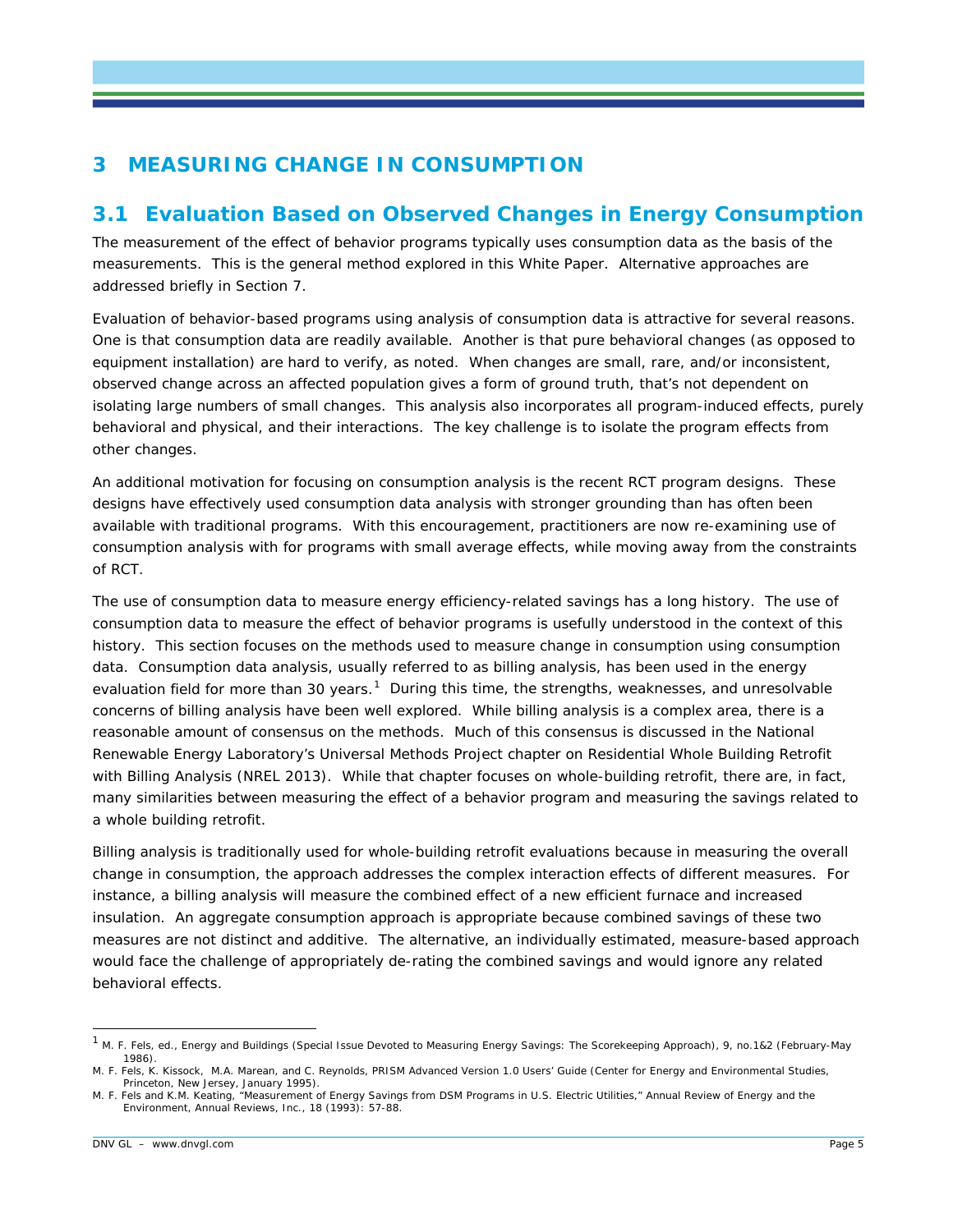Behavior program savings are also whole-building in nature and complexity. In addition to possible interactive effects, there is the sheer number and variety of potential savings actions that add up to behavior-related savings. Individual behavior-related savings are generally small, variable, and difficult to track. Only a consumption-based approach can capture the full, combined effect of these various activities.

# **3.2 Consumption Data and Granularity**

Consumption data, as defined for this discussion, are measurements of the gas or electric consumption at a household or site over some period. Traditionally, monthly or bi-monthly data captured account/meter level consumption that provided the basis for billing customers for the energy used; thus, the term billing data. The data are generally maintained over multiple years, providing a historical record of site-level consumption. This source of accurate retrospective data has been well used by the evaluation industry.

The discussion here is framed mostly in terms of monthly consumption data. With the advent of advanced meter initiatives, data that are more granular are increasingly available. While these finer interval data offer some new opportunities, especially with regard to looking at peak load effects, it is not clear that these finer data intervals will alter the basic challenges of measuring change in consumption over time. After discussing the measurement consumption change in the context of monthly data, we will return to the full range of consumption data granularity and consider the opportunities therein.

# <span id="page-10-0"></span>**3.3 Measuring Change in Consumption**

A change in consumption caused by any program implies two time periods, one before the program interaction has occurred (pre) and one after (post). The transition time between the two periods might take many months for a building retrofit, or may occur on a single day with an entry into an online audit tool. Furthermore, the change in consumption may be immediate and consistent going forward or may develop gradually over time. Regardless, there is a time period prior to the start of the program activity that reflects pre-program normality and a period after program activity that includes the evidence of any change in consumption due to that program. The most basic measure of consumption change starts with a pre- to post-program comparison.

In many ways, the pre-post comparison is the basis for all approaches to measuring change in consumption. The apparent alternative to this same-site, pre-post comparison is a comparison with a non-program site during the post-period timeframe. At first, this appears to be a completely different approach but in practice, it is not. Comparison across sites only works if the two sites are otherwise similar and this similarity is invariably established using pre-program data. As a result, even the comparison group approach, which ostensibly foregoes the pre-post change in consumption, relies on it heavily.

# 3.3.1 Pre-Post Differences

Billing analysis, at its most simple level, measures the difference (∆) in consumption at a site between two periods. The goal is usually to use the measured consumption ∆ as an estimate of the savings resulting from some program-related change at the site. For this to be the case at a single site, the household energy consumption would have to be identical between the two periods other than the program-related change.

[Figure 3-1](#page-11-0) shows an example of a site-level electric consumption load shape for a year before and after a program-related change. This example could represent, for example, the replacement of an old refrigerator with an energy efficient refrigerator. A simple, period-to-period delta provides the load shape of the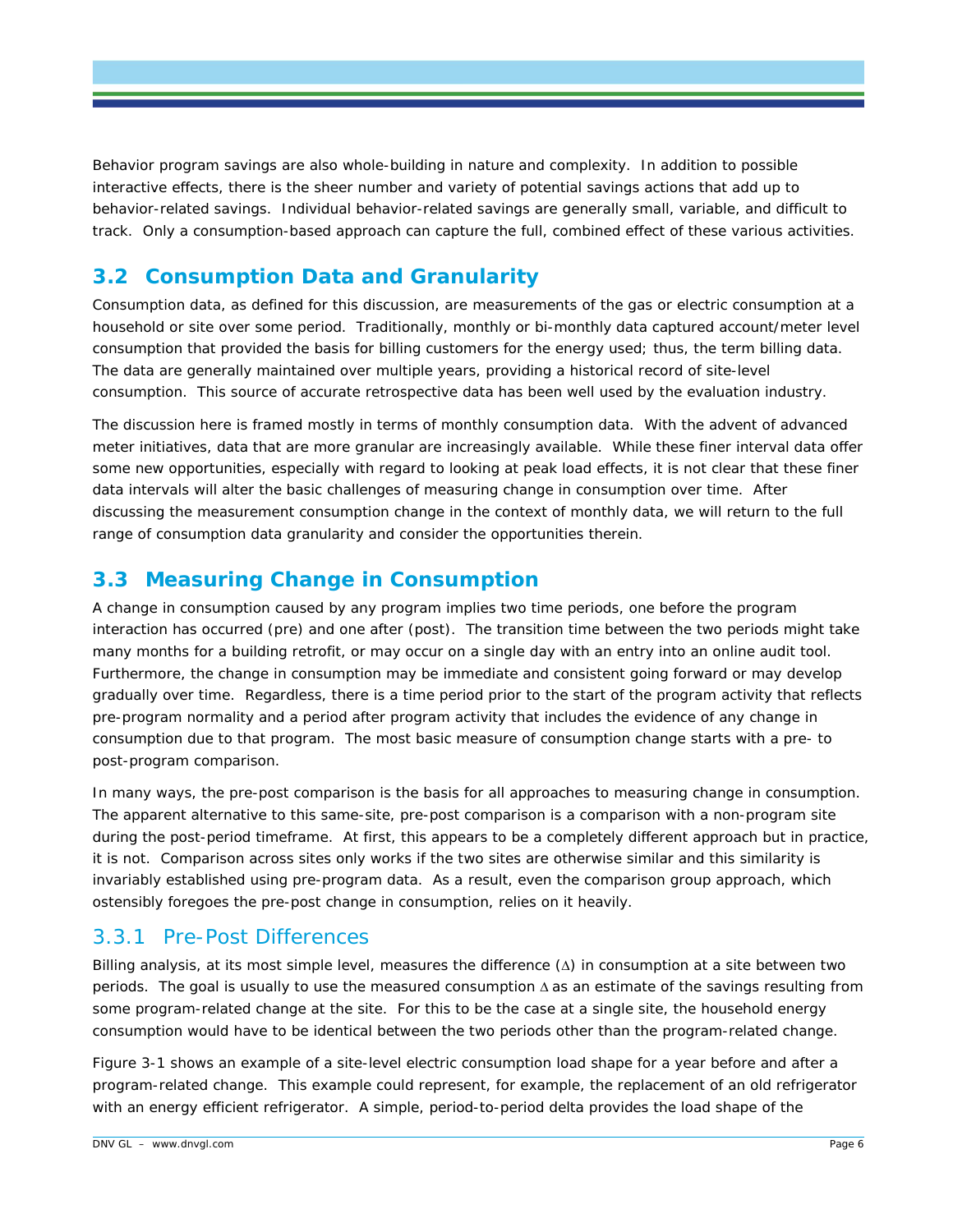consumption ∆ (T∆). Assuming the pre- and post-program consumption are effectively identical absent the reduction in consumption due to the refrigerator, the consumption ∆ equals the savings load shape.

<span id="page-11-0"></span>**Figure 3-1: Pre-Post Comparison without Confounding Effects**



In actuality, many other things could cause a change in consumption between two time periods. A partial list would include:

- Different weather
	- Changes in square footage, occupancy, etc.
	- Changes in, or addition of, electricity-consuming equipment
	- Changes in behaviors related to energy consumption

All of these non-program variables have the potential to affect consumption levels in either the pre- or postprogram period. If any of these period-to-period changes occur, they will confound the use of the measured consumption ∆ as an estimate of consumption savings. A hot summer in the post-period could increase consumption in the post-period and make the consumption ∆ smaller as a result. Alternatively, the air conditioner could break in the post period and the customer could decide to go without. This will decrease consumption in the post period and increase the consumption ∆. [Figure 3-2](#page-11-1) shows a post-program consumption as it might look with a broken AC. The resulting consumption ∆ now reflects the actual savings and the confounding broken AC effect.

<span id="page-11-1"></span>



These kinds of confounding effects will be present to some degree in all site-level, pre-post consumption ∆s. After all, while much may remain similar at a site from period to period, it is improbable the site-level consumption will stay identical apart from the program effect itself. These site-level confounding effects represent error in the direct use of the consumption ∆ as an estimate of savings due to the program. The success of a billing analysis lies in its ability to control for as much of this non-program change as possible. Within a single site, or across a program population, many smaller, less easily identified, reported, or analyzed effects are happening all the time, in both directions. Some of these cancel each other out while some contribute to overall directional trends. The key is to find the program effect over and above these naturally occurring non-program changes.

Billing analysis has techniques that address some of these concerns. Weather normalization, for example, is designed to remove the differential effects of weather in the pre- and post-program periods. The models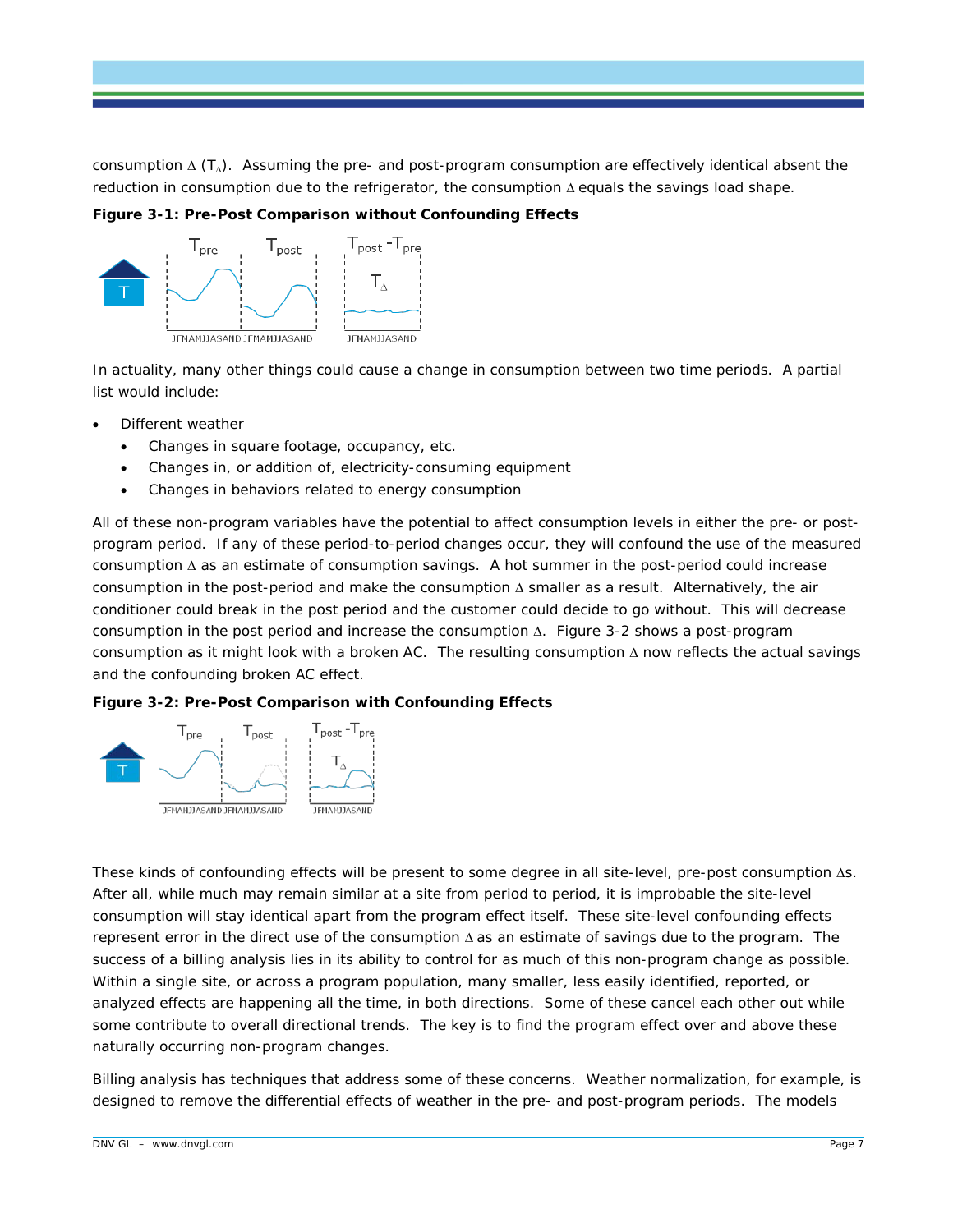allow us to recalibrate pre- and post-program consumption as if they were produced by the same weather. This limits the potential for weather-related changes to confound the consumption ∆. Because of the wide availability of weather data and the strong correlation between heating and cooling consumption and degree days, this kind of weather normalization is feasible and is standard in most billing analysis approaches. These kinds of techniques are actually best applied at the site-level.

The other confounding factors are a different challenge to address than weather. They cannot be addressed directly at the site-level. The range of events that can affect consumption across time is effectively infinite. Data will never be available with which to control the full range of these other kinds of confounding effects. Instead, these factors have to be addressed at the aggregate level. This is why billing analysis is performed on large groups of sites, usually the whole population of a program. This allows us to consider specific sitelevel non-program change as part of a distribution of non-program change across the group.

In a simple form of analysis, we calculate an average weather-normalized consumption ∆ across all sites in the group. This estimate is the average true savings plus the average of the site-level non-program changes. If the average non-program change across all of the sites equals zero, the estimate of average savings will be unbiased with respect to these non-program changes. An estimate is called "unbiased" if on average the estimate is expected to be equal to the true value of interest. That is, the average estimate is equal to the average true value, averaging over homes and over time. There are plenty of reasons, however, why the average non-program change might not equal zero. The non-zero, expected average non-program change is the bias of the estimate.

There are types of site-level consumption change that tend not to add to bias. These are temporary increases or decreases in consumption that will equal out if they show up equally in the pre- and postprogram periods. For instance, if going without AC were only a single season occurrence, then a site choosing to go without AC in the pre-period would approximately balance the site going without AC in the post-period. The two sites represented in [Figure 3-3](#page-12-0) would approximately counteract each other's effect. If the likelihood of going without AC is approximately the same through time and across the group of sites, then the average effect on consumption ∆ should be near zero. If these kinds of non-program change occur on an approximately constant basis through time, they will not bias the end result. In the overall distribution, they represent noise (variation) but not bias.

#### <span id="page-12-0"></span>**Figure 3-3: Pre-Post Comparisons with Counteracting Confounding Effects**



It is a different matter if there is a one-time, short-term shock related to a low-level natural disaster or some other system issue. These kinds of shocks tend to occur during a limited timeframe, affect a large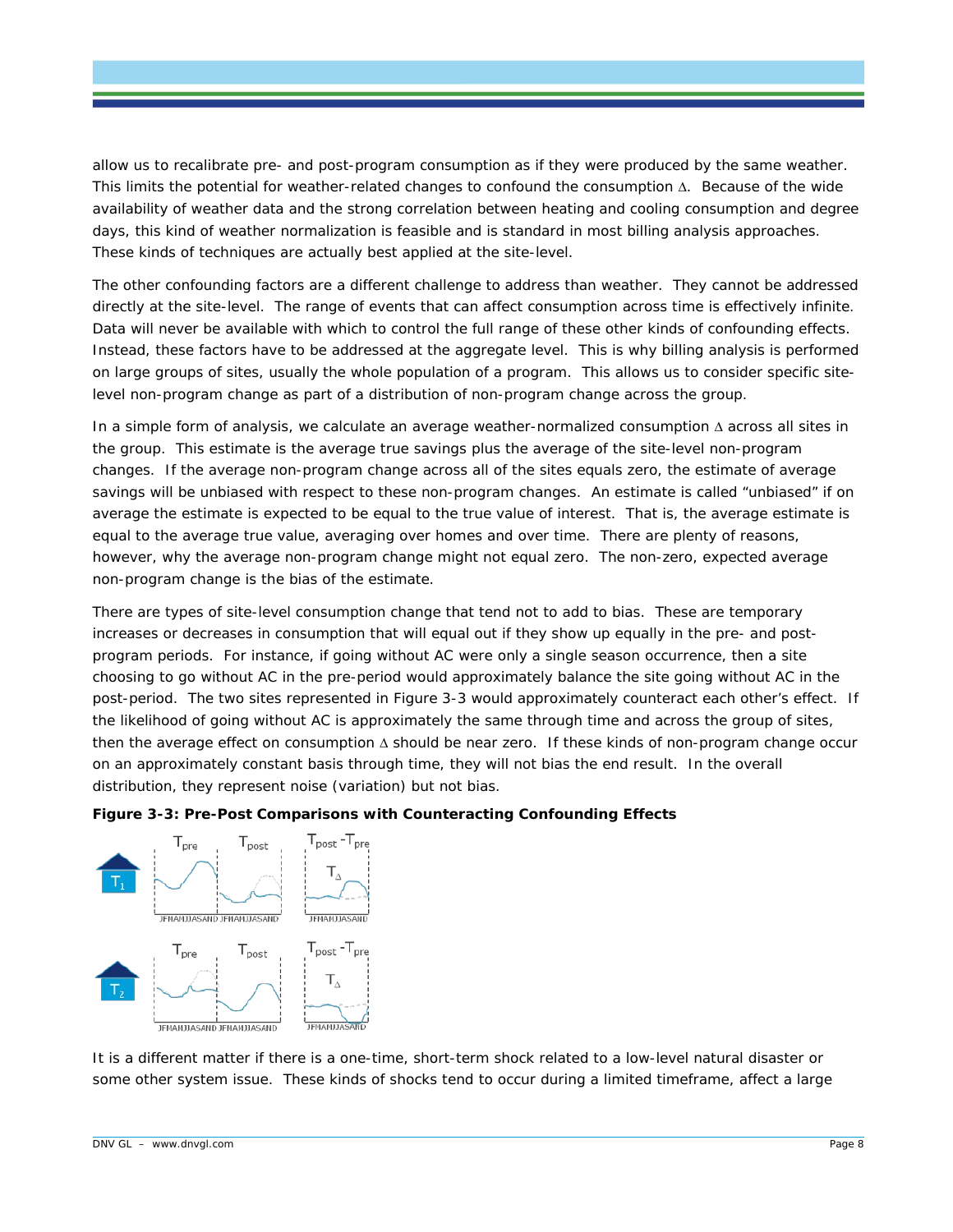portion of the population, and affect consumption in a common direction. This kind of occurrence could lead to substantial bias of the savings estimate if not dealt with in the estimation method.

Finally, consistent increases or decreases in consumption will show up as a non-program difference in the pre-post consumption ∆ whether they occur in the pre- or post-program period or both. Figure 3-4, shows two flat consumption load shapes that realize substantial savings due to a program. In addition to the program, each site also adds a motor that increases their otherwise flat load. One site adds the motor in the pre-period, the other in the post period. In both cases, the increase in load due to the motor will downwardly bias the estimate of savings from the program. The true reduction of consumption is flat and of the magnitude of the shift at the change point (at the dotted line level of  $T_{\Delta}$ ). The pre-post consumption  $\Delta$  is lowered in both cases by the new motor consumption. That is, unlike the ongoing, short-term change discussed previously, a trend in consumption, if not addressed, will bias the estimate of savings regardless of when and how it occurs.



<span id="page-13-0"></span>

As with weather-normalization, there are billing analysis techniques that attempt to address these remaining confounding effects at the group level. Within the simple, pre-post consumption ∆ scenario, a fixed-effect modeling approach can control for certain exogenous shocks and trends. The fixed-effects model estimates many program-participant pre-post comparisons, with a range of participation dates, in a single model. Instead of a single site-level, pre-post consumption ∆, the model measures an average consumption ∆ across many sites that participate in the program at different times. Because only a subset of sites are moving from the pre- to post-program period at any given time, there are many sites to inform an estimate of non-program changes for each month. The approach can control for consumption effects that are similar across the whole population (e.g., a general trend or widespread single month aberration). These models control for effects on an average basis across the population. To the extent that systematic, non-program effects remain that are not accounted for in the model, these factors will tend to bias the estimated program effects.

# 3.3.2 Comparison Site Differences

An alternative to measuring change over time with a pre-post approach is to measure post-period change against a comparison site. This approach locates a site that is identical in every respect to the program site, but without the program interaction. In theory, it is possible to identify comparison sites using nonconsumption related data. Then, instead of calculating a pre-post consumption ∆, we would calculate a treatment-comparison consumption ∆. To the extent that the comparison group was representative of that program/treatment site, the consumption ∆ would equal true savings.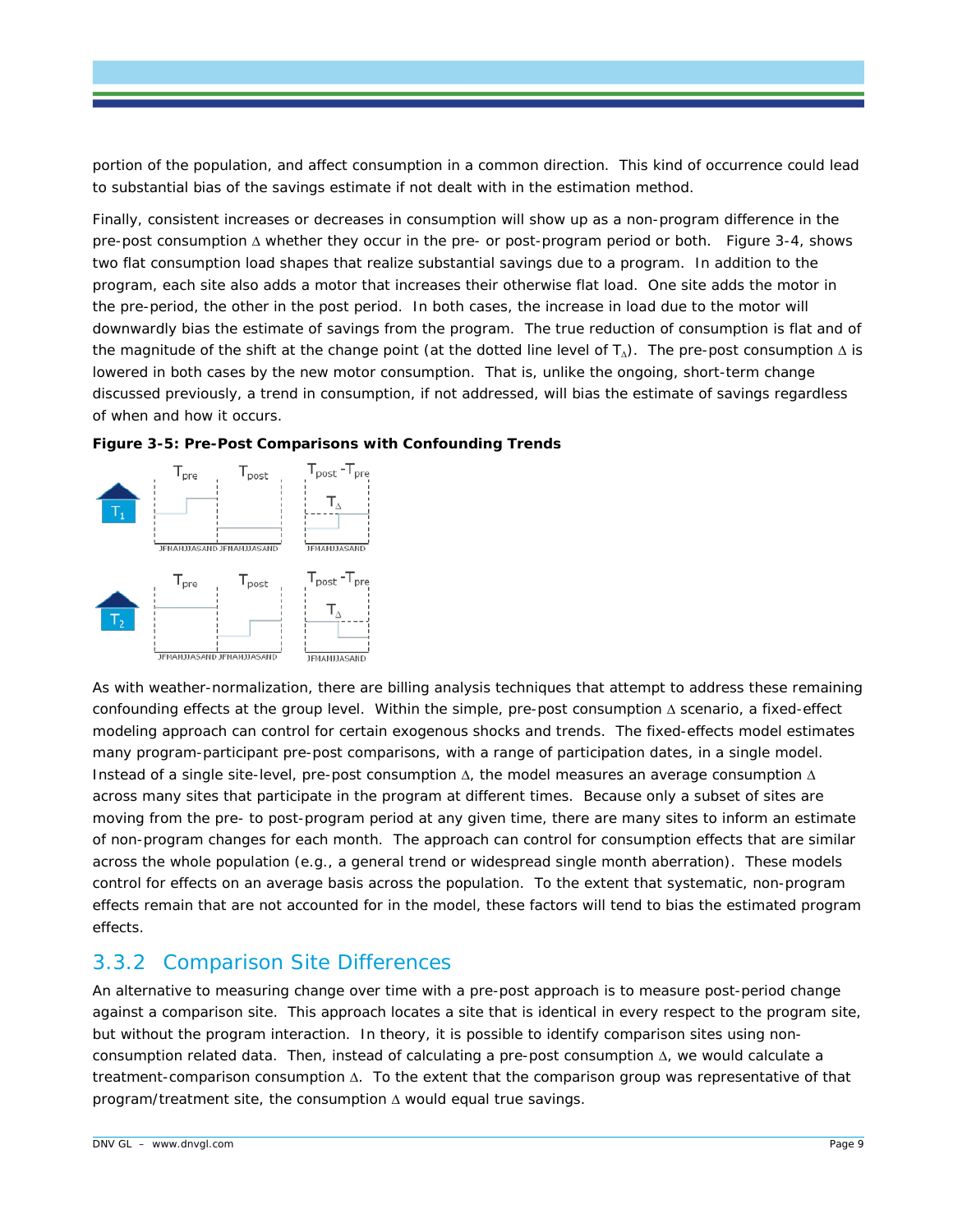In practice, while there are increasing data options available for characterizing households beyond their consumption data, those additional data do a poor job of identifying households with similar energy consumption characteristics. As a result, the matched comparison approach generally uses pre-program consumption as the basis for choosing comparison sites. [Figure 3-5](#page-14-0) illustrates how this works. The approach uses pre-program consumption data for the program/treatment site  $(T_{pre})$  to identify a comparison site with similar consumption in that pre-program time period (C<sub>pre</sub>). Once matched, the post period, comparison site consumption (C<sub>post</sub>) provides an estimate of the program household in the post period (T<sub>post</sub>), but without the program change. If the sites were identical except for program interaction, the difference in the consumption of the two post-period households would equal savings.

#### <span id="page-14-0"></span>**Figure 3-6: Matched Comparison, Post-Only**



Creating matched comparison groups based on pre-participation consumption has been a standard billing analysis approach for decades. In practice, instead of comparing only the post-period consumption data for the program and comparison households, evaluators use a difference of difference approach. This method effectively combines the pre-post and matched comparison approach as illustrated in [Figure 3-6.](#page-14-1) The estimate of savings is the difference of two pre-post consumption ∆s. In effect, the program household prepost consumption ∆ is adjusted by the comparison household pre-post consumption ∆. Combining the two approaches reduces the effect of initial differences between the two groups, while controlling for nonprogram changes between pre and post.

#### <span id="page-14-1"></span>**Figure 3-7: Matched Comparison, Difference of Difference Approach**



The difference of difference equation can be written  $S = (T_{pre} - T_{post}) - (C_{pre} - C_{post})$ . In this equation, the comparison group pre-post consumption ∆. In this formulation, the comparison can be seen as an estimate of the non-program related change that is occurring at the treatment site. If the comparison group ∆ is a good estimate of these non-program changes, then its subtraction will produce an unbiased estimate of the treatment site savings. The result will be a good estimate if, on average, across the matched group of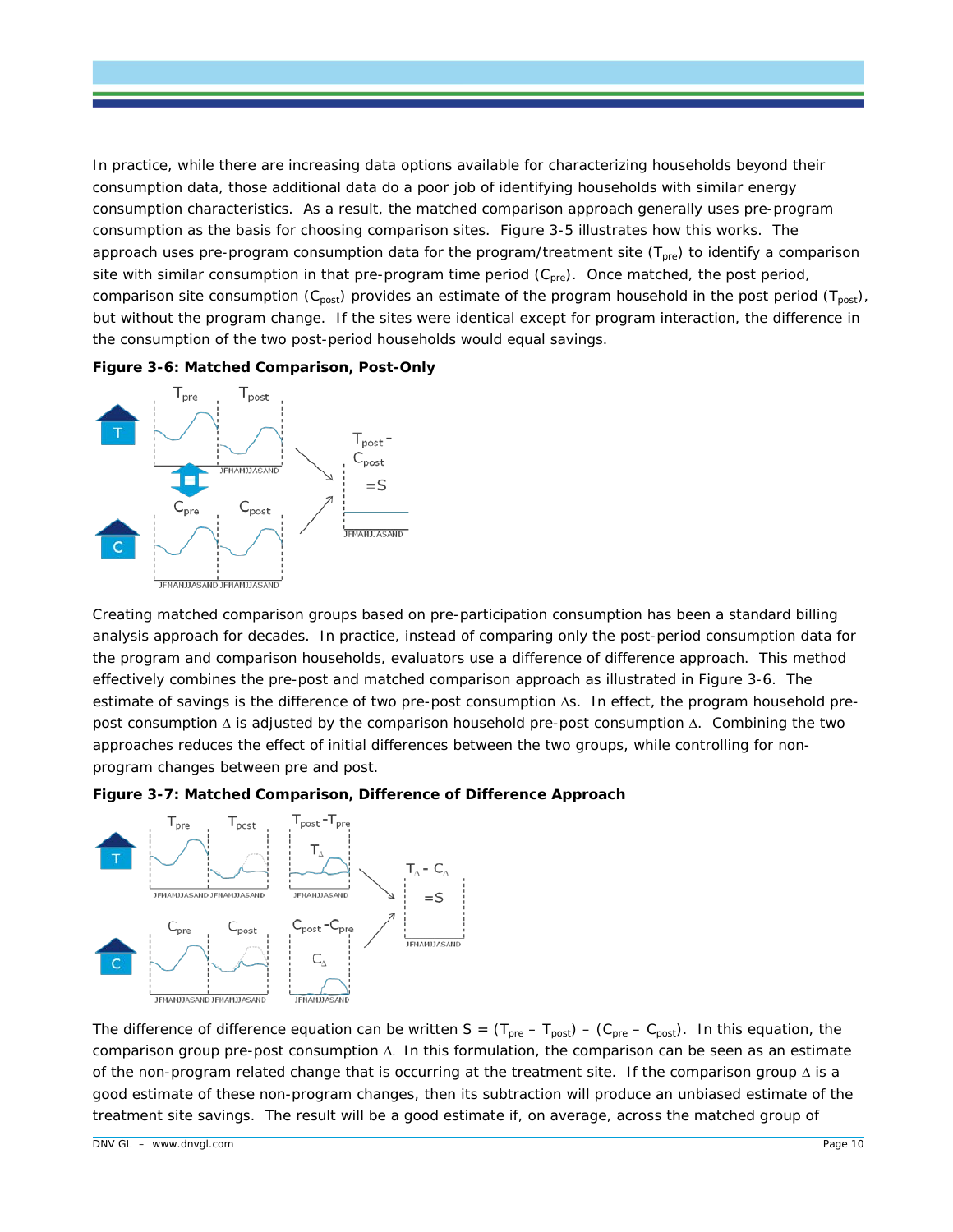comparison sites, the same trends and shorter term shocks are summarized in the pre-post error as are present for the treatment group, outside the program effect. This organization of the equation highlights one potential shortcomings of the comparison group approach. The approach assumes that given the preperiod similarity, the treatment and comparison groups will experience comparable non-program change between the two periods.

The equation can also be organized as  $S = (C_{post} - T_{post}) - (C_{pre} - T_{pre})$ . This organization of the equation emphasizes the post-period, comparison-treatment group consumption ∆. The pre-period, comparisontreatment group consumption ∆ (the second parenthetical component) should be approximately zero if the matching is effective. This organization of the equation highlights the other potential shortcomings of the comparison group approach. This approach implies the pre-period difference between the groups is close to zero.

What does it mean that the pre-period delta is on average approximately zero?<sup>[2](#page-15-0)</sup> The matching is done using minimum distance or propensity score algorithms using calendarized billing data. By construction, the average pre-program difference ought to be near zero. These monthly, site-level comparisons, however, mask a great deal of actual variation among sites. Monthly consumption values are complex combinations of many smaller loads. Matching on monthly consumption provides a comparison site of similar aggregate magnitude and shape across the pre-program year, but says little about the underlying loads and behaviors. Groups of sites, whose consumption look identical in aggregate, may, for instance, be the product of a range of combinations of size and energy intensity. If there is variable weather across the geographical area, then a further dimension may be simplified away with the matching algorithm. While the overall consumption might be similar, the underlying physical and human characteristics could be extremely different.

The ignored underlying variation in the pre-period becomes important when we recognize that the difference in difference structure assumes that similar non-program, pre-post changes affect the treatment and control groups across the periods. Returning to the first formulation of the equation, the comparison group's consumption change corrects for the treatment group's non-program change. Yet, to the extent that matching efforts are limited, the same must be said for resulting pre-post consumption ∆. If, for instance, a site with weather-correlated consumption is mistakenly matched with a similarly shaped but non-weathercorrelated site, the effects of weather will clearly be different for the comparison site than the program site in their respective pre-post consumption ∆. The concern, of course, is that if the comparison group is not compensating for the bias, it is definitely adding the variability of the savings estimate and in extreme situation could even contribute to the overall bias of the estimate.

<span id="page-15-0"></span> <sup>2</sup> Some evaluators actually drop the pre-period consumption <sup>∆</sup> because it is, by construction, 0, at least for large enough samples of relatively homogeneous customers.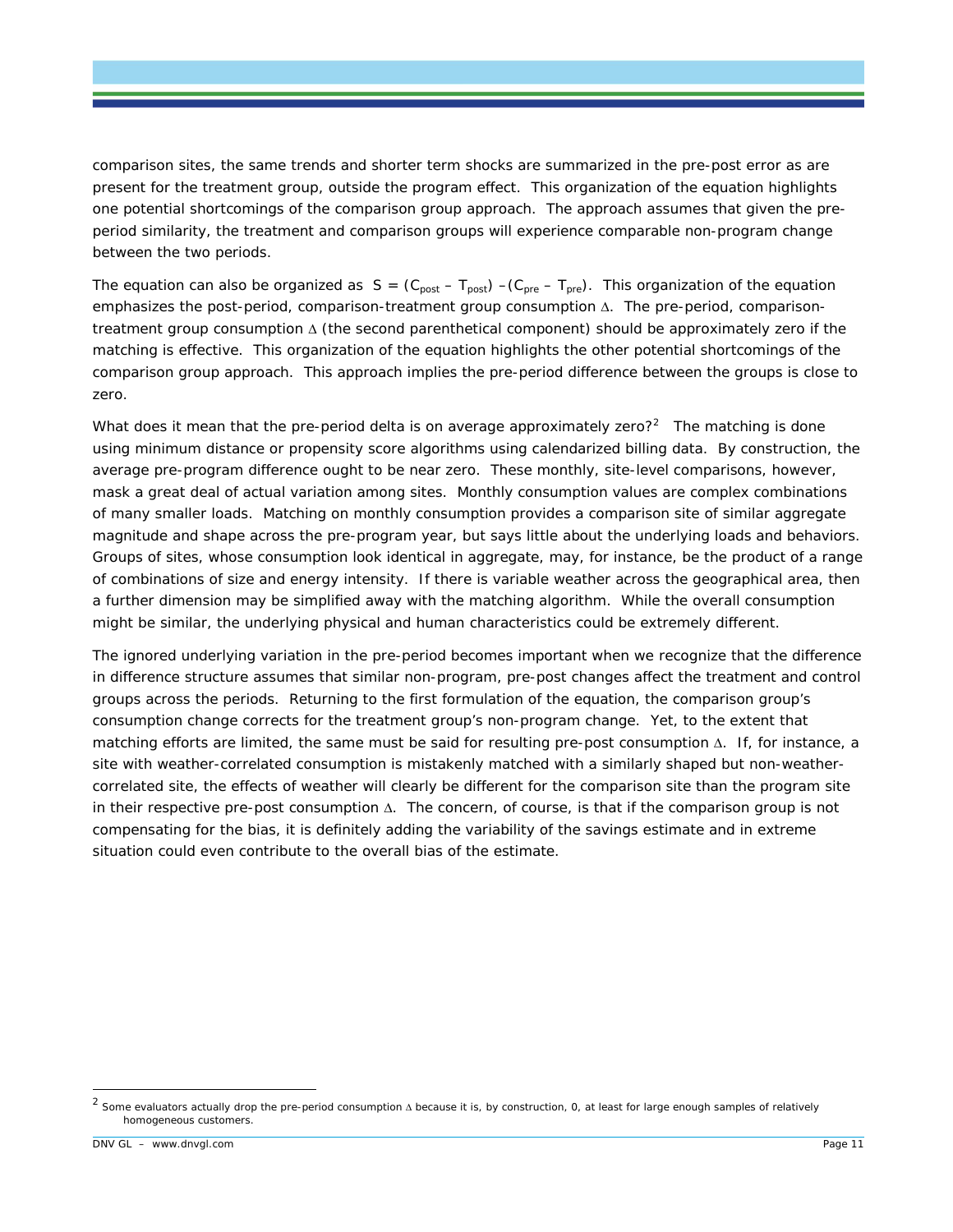# **4 CONSUMPTION DATA ANALYSIS AND BEHAVIOR PROGRAMS**

The above introduction provides a high-level summary of the issues that accompany the use of consumption data to measure the effect of a program. The discussion was deliberately general about the kind of program that was under consideration or even whether the sites were residential or commercial. The overarching message is that distinguishing true program-related savings within a pre-post consumption ∆ is not a simple process. There are a variety of factors that can be confounded with program effects in this estimate including weather, economic trends, system shocks, and the general summation of the remaining sitespecific, non-program, pre-post changes discussed above. Various methods have allowed us to control for some or all of these effects to a degree that has made billing analysis an accepted evaluation methodology for programs including whole-building retrofit, low-income, and efficient HVAC programs.

A primary reason the potential biases in a billing analysis result have been accepted for these kinds of evaluations is that the magnitude of expected savings ranges from 10% to above 20% of consumption. Bias of up to plus or minus 1 to 2 percentage points could be ignored given the much greater magnitude of the savings. Furthermore, if bias was explained by an inability to fully control for a general upward trend in consumption then savings estimates would be safely underestimates. On occasion, unexpected occurrences such as Hurricane Katrina or the stock market crash of 2008 made it difficult to produce a reasonable savings estimates, but that was the cost of an otherwise reliable evaluation method.

Behavior programs require a further level of scrutiny on the challenges of consumption data analysis. The most basic reason for this is the relative magnitude of expected behavior program savings. The potential bias becomes a much greater concern when the savings are less than 5%. As the potential but unmeasureable bias increases as a percentage of savings, the validity of that savings estimate is undermined.

The need for added scrutiny goes beyond this. Opt-in rebate programs generate savings through the installation of measures. While human behavior may affect the exact level of savings generated by a measure, the behavior-related variation is likely to be small compared with the consistent, measure-based average savings. A focus on tracked installed measures simplifies the billing analysis. The shift from pre- to post-program is a shift from one mechanical steady-state to another. This simplifies the characterization of consumption in both periods. Compared to this, the post period consumption change of a behavior program is much more complicated. Change occurs over time, may not be consistently maintained, and may be relatively modest. It is much more difficult to distinguish a trending and variable program effect from exogenous trends and weather variability.

In particular, opt-in behavior programs necessitate more scrutiny on the process of self-selection into a program and the implication for estimated effects. Self-selection in not a new issue or one that is confined to behavior programs, but like the more general potential bias issues associated with billing analysis, concerns related to selection, receded in the discussion surrounding the evaluation of measure-based programs as extensive early efforts failed to eliminate the problem. It was precisely the presence of RCT behavior programs that re-inserted the consideration of selection into the discussion of billing analysis. A primary reason for providing the high-level primer on the basic challenges of consumption data analysis in section 3.3 was to provide a context within which to understand, on a more intuitive basis, the issue of selfselection and the potential for resulting bias.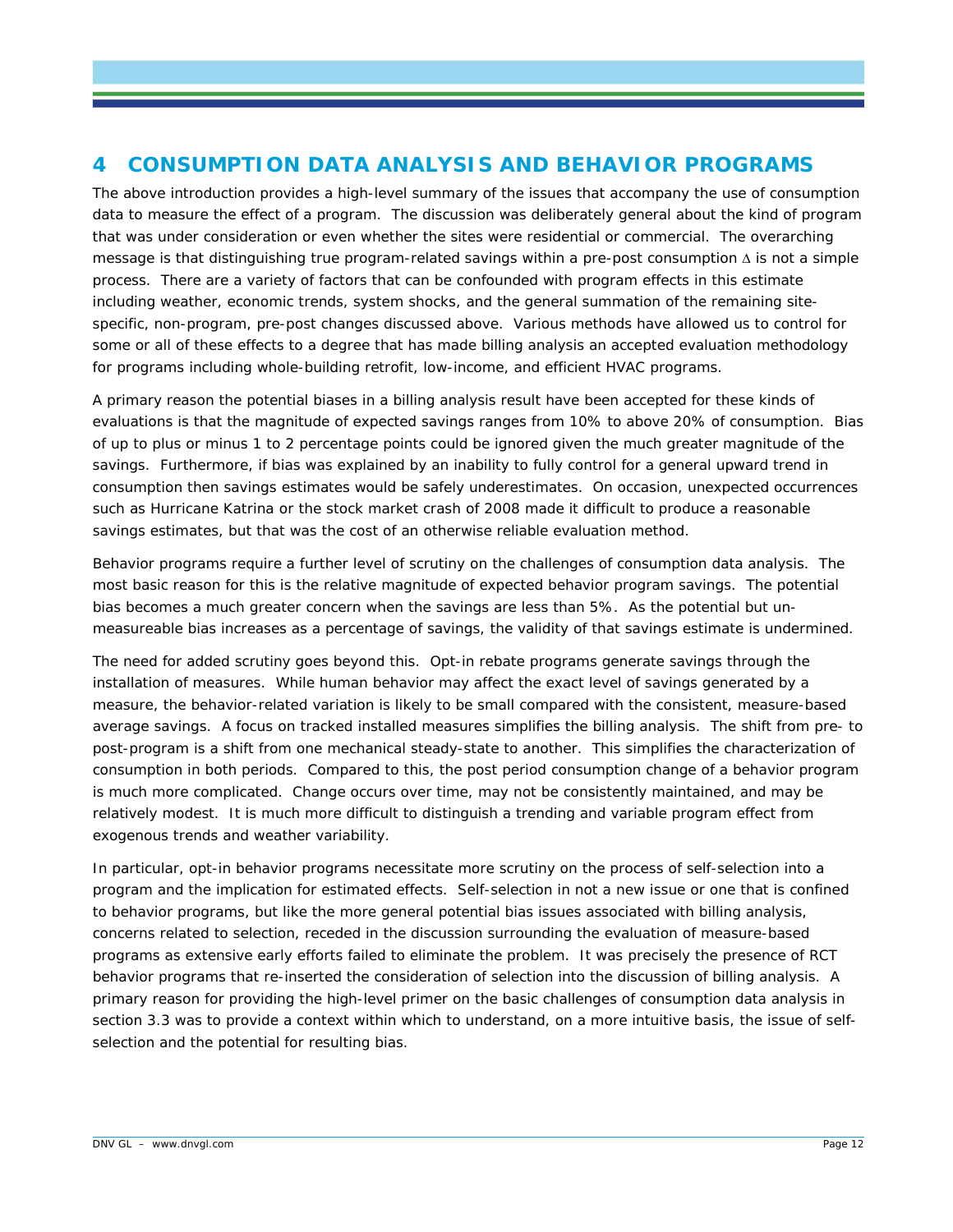# **4.1 Self-Selection**

The discussion of self-selection frequently takes on a degree of mystery. The concept is challenging, and can be explained from a number of angles.

Often the discussion is in purely statistical terms. For example, Imbens and Wooldridge discuss "unobserved covariates that are correlated, both with the potential outcomes and with the treatment indicator" (p. 53, Imbens, et al, 2010). Alternatively, one can refer to the endogeneity of the treatment decision. These approaches focus on how self-selection, the process of decision-making by members of a group, may lead to selection bias in an attempt to statistically measure an effect related to those decisions.

This statistical context is essential to understanding how self-selection can result in biased estimates from a statistical model. However, this technical exposition is not necessary to understanding the mechanics and effects of self-selection more generally. It is possible to understand how self-selection causes trouble in simpler terms.

# 4.1.1 The Counterfactual

For the discussion of self-selection on simpler terms, we introduce the term "counterfactual." The counterfactual for a site that has experienced a program intervention is that exact site in a parallel reality where everything is identical except for the program presence. The counterfactual cannot be observed, but the construct represents an opportunity to consider the range of possible realities that could exist in the absence of the program. It is a useful theoretical construct to contrast our attempts to find actual sites to serve as proxy counterfactuals.

Energy program evaluators use comparison groups to represent what happens in the absence of the program. When we construct a comparison group, we aspire to the counterfactual. The comparison group is a proxy counterfactual. A good proxy counterfactual will mirror the program site in all non-programrelated changes. When we subtract the proxy counterfactual site's consumption from the consumption of a site that has experienced program-related change, we isolate the effect of the program on consumption. The difference (or ∆) will include the possible subtle effects of the program without conflating non-programrelated changes in consumption with the program-related changes.

In practice, the proxy counterfactual will always approximate the true counterfactual. Our ability to measure accurately behavior program savings depends on how well our comparison groups approximate the true counterfactual. The goal is to identify a group of proxy counterfactuals (or comparison group) that approximately mirrors the group of program participants. Regardless of the amount and/or quality of the data we use to characterize a comparison site, at the individual site level there will always be error relative to the true counterfactual. The goal is to develop the proxy group such that the resulting errors relative to the true counterfactual on average are approximately evenly distributed.

# 4.1.2 Self-Selection in the Group

Random assignment of a population to two groups produces two groups that are proxy counterfactuals of each other. If one group subsequently receives some treatment, then the untreated group provides a group proxy counterfactual for the treated group. The selection of the proxy occurs prior to any treatment or any decision to act on that treatment. Nothing about the subsequent treatment affects the assignment of individuals to either group.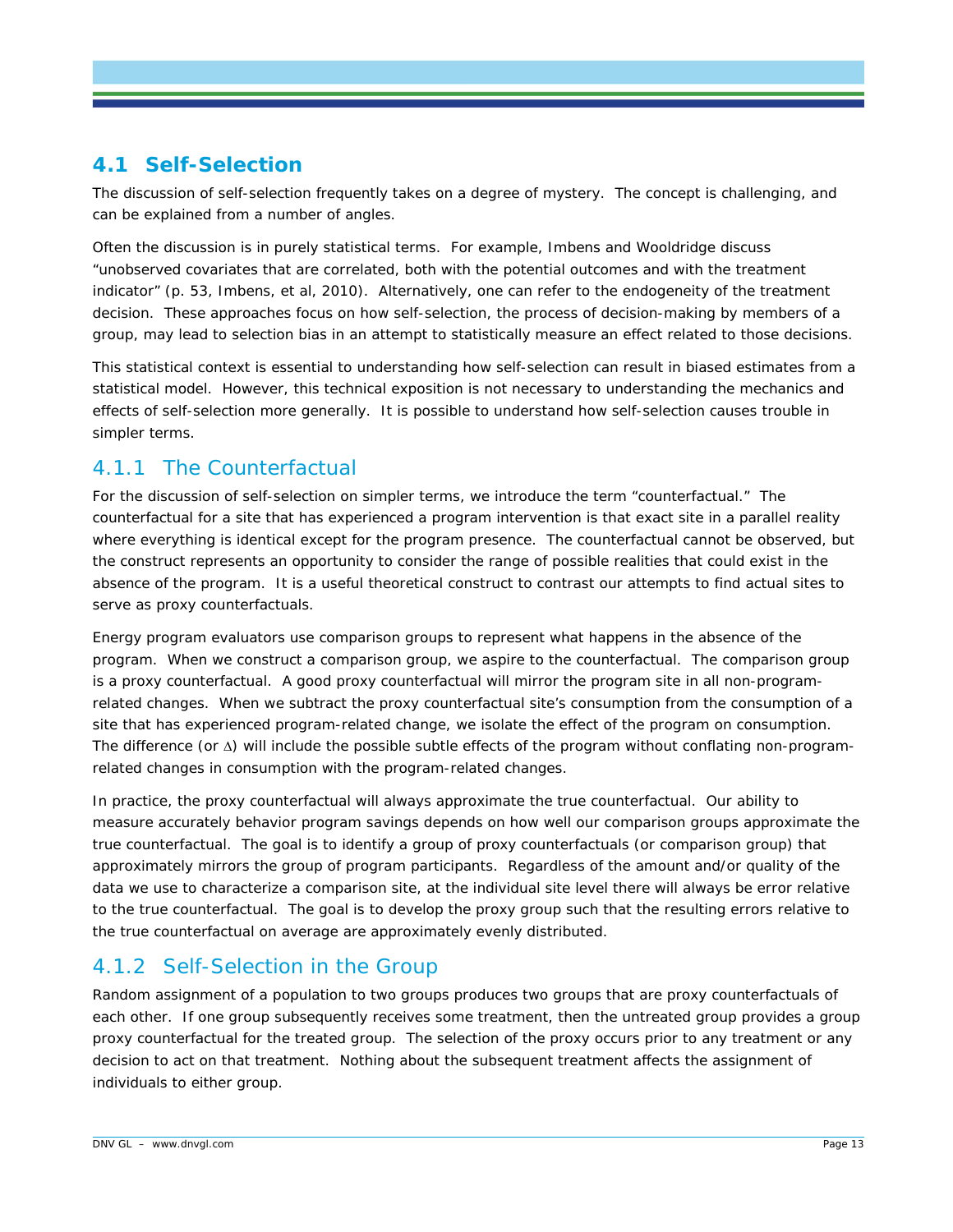Programs that follow an opt-in model changes the balance of group assignment. Participants receiving treatment choose to opt-in or "self-select" into the treatment group versus being randomly assigned. Once participants have opted into a program, the construction of a proxy using random assignment is no longer an option. The participant group is defined by the act of participating. Evaluators have tried to address this challenge by constructing a matched comparison group after the fact using available data to match the participants' sites.

With good data, and a very large nonparticipant population, it may be possible to develop a comparison group that closely matches the participants prior to their participation on all of the observable characteristics. However, no matter how good this matching is there will remain one characteristic that is clearly unique to the participants—they chose to participate. We cannot observe the motivation to participate; and more importantly, we cannot observe if such motivation makes them more likely to make other choices such as changing consumption or installing energy efficiency measures.

Self-selection is the fundamental challenge to identifying a good comparison group after the fact. There are at least three challenges to identifying the proxy counterfactual sites for a matched comparison group. First, there is the question of what data are available to characterize the treatment site's important characteristics so that a valid proxy can be identified. Second, assuming there are data available that allow characterizing the treatment site, does a site exists that matches the characterization well enough for the role of proxy counterfactual? Third, even if it is possible to find a match as proxy using energy consumption and general characteristics, we still have no knowledge on how much self-selection is playing a role on energy consumption after treatment to characterize properly what is counterfactual behavior without the program.

# 4.1.3 Identify the Proxy Counterfactual

The level of characterization that is required to identify a good proxy counterfactual is impossible to know. The goal is to capture all characteristics that could have an effect on the response to a program treatment. On the face of it, this seems like an impossible task. What makes this challenge potentially feasible is that we only have to succeed at this task on an average basis.

What level of characterization is required to identify a good proxy counterfactual? If, for example, building type were a sufficient basis, then any single-family dwelling could serve as a proxy for any other singlefamily dwelling. If the program participants were a random draw of 1,000 single-family dwellings, then a match group of single-family dwellings would be a reasonable set of proxy counterfactuals. If we pair the randomly drawn participants and nonparticipants based on no other matching or sorting criteria, the energy consumption differences would be substantial, both positive and negative. However, on average the differences between the two groups, apart from the program effect, would be approximately zero. That is, the nonparticipant households as a group would provide an unbiased representation of the randomly drawn participant households as a group absent the program.

Alternatively, consider a program that only attracts households with a swimming pool as participants. If the comparison group was still drawn from the general population of single-family dwellings, the outcome of the consumption comparison would be very different than in the prior example with the 1,000 randomly drawn participants. On average, houses with pools tend to be bigger and have higher energy consumption. This time, if we paired participants and nonparticipants in the post program period, the energy consumption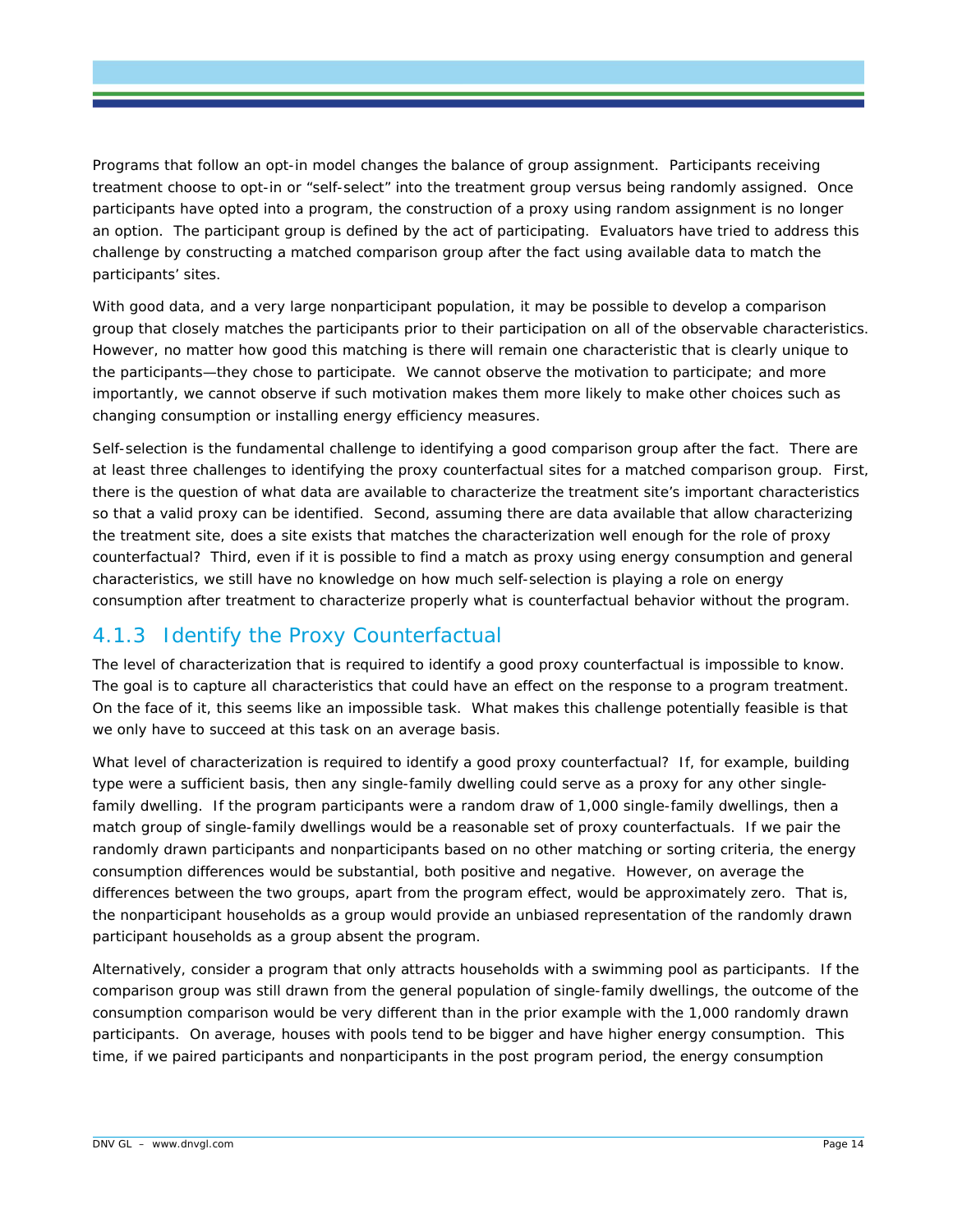differences are still substantial and may still include both positive and negative differences.<sup>[3](#page-19-0)</sup> However, on average this time, the differences between the two groups, apart from the program effect, would *not* be approximately zero and the participant households would have higher consumption on average. The assumption that the two groups consumed the same amount of energy absent the program would be unfounded. The participants could lower their consumption substantially, but the comparison to the matched comparison group would not reveal it. The nonparticipant households as a group would provide a biased representation of the participant household consumption. Most importantly, this comparison group would be a poor choice for measuring program-induced savings among participants.

This is a simplistic example of self-selection causing selection bias. The households that opt into the program happen to be more likely to have pools. This characteristic may not be observable in the potential nonparticipants.[4](#page-19-1) More importantly, the basis for building the comparison group does not include this important characteristic. As a result, the comparison group is not populated with good proxy counterfactual households, and the estimate of difference between these two groups will be a combination of program participation and the effect of pool ownership.

# 4.1.4 Pre-Period Consumption as the Basis for the Proxy Counterfactual

As discussed in the previous sections on general consumption analysis, comparison groups are frequently selected based primarily on pre-program consumption. If two households are similar with respect to consumption during the present year, there is a good chance they will be similar in the next year. Put another way, consumption from one year is considered a good predictor for consumption the following year. If we randomly picked a group of single-family dwellings and then constructed a matched comparison group from the remaining population of single-family dwellings using pre-period consumption, we could expect the future consumption of the matched comparison group to provide an unbiased estimate of the future consumption of the random participant group.<sup>[5](#page-19-2)</sup> In fact, we would expect a comparison group constructed this way to provide a proxy counterfactual that is still unbiased while being less variable than the comparison group based on building type alone.

While pre-period consumption may be a more informative characteristic on which to base the proxy counterfactual than building type, it is still not a perfect estimator of future consumption. Individual households are constantly changing as the inhabitants change, and the physical characteristics of the house and end uses evolve. In aggregate, residential load trends up and down depending on the economy and other factors. The use of a comparison group based on pre-period consumption assumes that the two groups will change in similar ways over time. That is, the pre-period consumption for both groups does not have to be unbiased estimators of future consumption. They just need to be similarly biased estimators for the future consumption. The comparison group's pre-post relationship needs to be a good estimator of the participant group's pre-post relationship. If both participant and comparison groups drop consumption by 5% in the post-period because of an economic downturn, their pre-period consumption would also be a similarly bad estimator for the next period consumption. Despite this, the comparison group would still provide an unbiased estimate of participant consumption in the post period.

<span id="page-19-0"></span> $3$  For now, we are just thinking about the post-program difference. The difference of difference approach addresses these concerns to some degree but this section is trying to illustrate the concept of selection.

<span id="page-19-1"></span> $<sup>4</sup>$  The characteristic may or may not be recognized in the participant group. Either way, if it is not accounted for in the nonparticipant group it may</sup> lead to biased estimates of difference.

<span id="page-19-2"></span><sup>5</sup> This example assumes we are working with a very large dataset where we can match households in both groups by consumption level and not exhaust the available sample by consumption level (i.e., we have equal number of high consumption consumers, etc., for both groups.)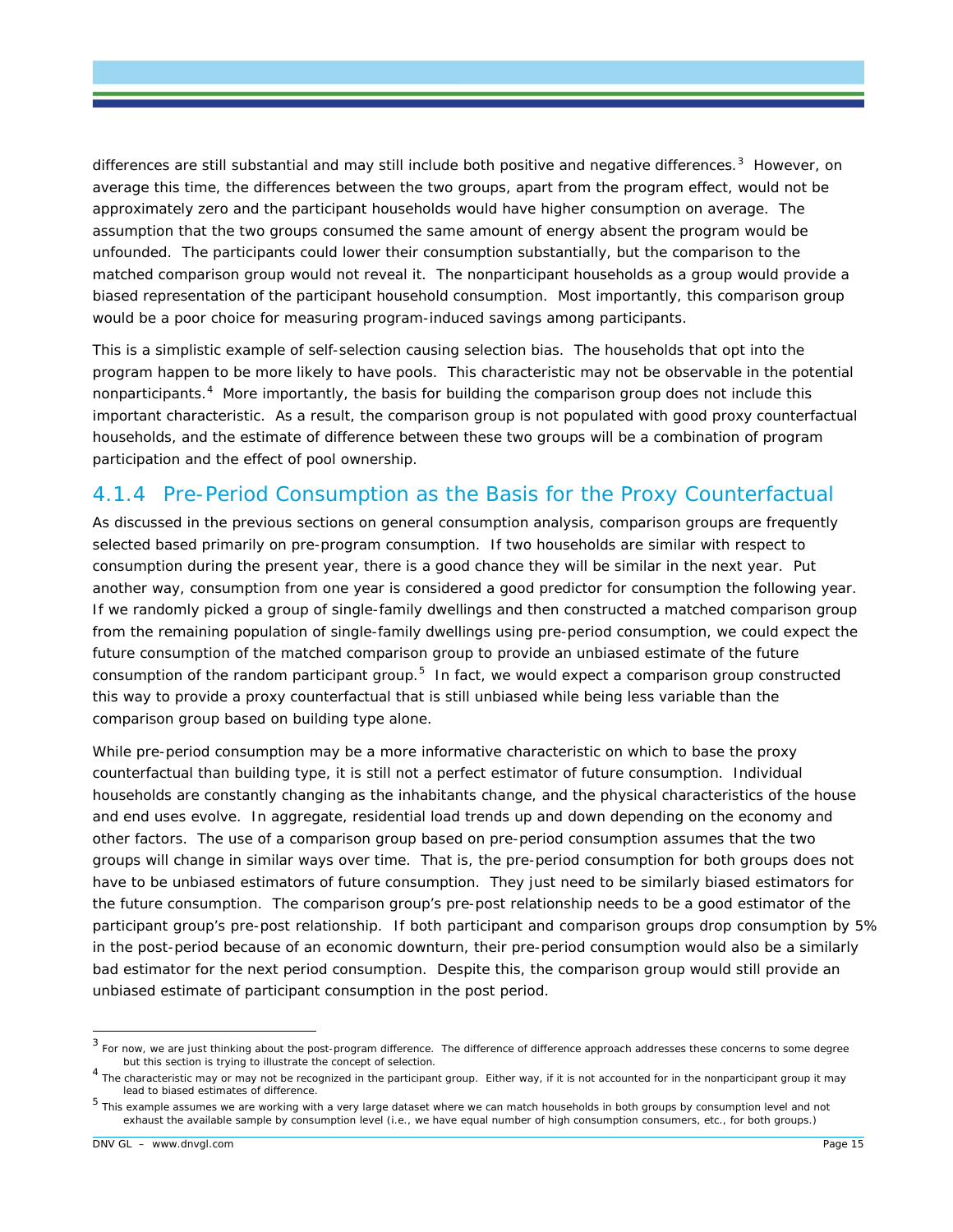# 4.1.5 Self-Selection with Matched Comparison Groups

Self-selection can still be a concern when pre-period consumption is the primary basis for selecting the proxy counterfactual. In the prior example, the self-selection of households with swimming pools into the participant group undermined how well a comparison group constructed of other single-family dwellings estimated participant group consumption. [Figure 4-1](#page-20-0) illustrates a scenario where the selection process is correlated with the change in consumption. Because of the selection process, the pre-period consumption would not a good estimator of post-period consumption regardless of the program. In this scenario, some non-program influence moves a customer toward engagement with energy efficiency. This non-program influence could be reading an effective article on climate change or an unusually high bill. If this customer does not have an opt-in behavior program available to her, then she will pursue her new interest with whatever success she can muster given the available resources. This person's consumption characteristics could change considerably without any input from the opt-in behavior program. The opt-in behavior program is an additional tool that this customer can enlist in her non-program motivated efforts to change her energy consumption. A good tool will facilitate her efforts, increasing the consumption reduction.



<span id="page-20-0"></span>**Figure 4-1: Selection Effect Caused by a Time-Varying Characteristic**

The matched comparison household is only matched on pre-program consumption, not the newfound engagement in energy efficiency. Their pre-program consumption would be a poor estimator for the participant's post-period consumption in the absence of the program.

In terms of measuring the effectiveness of the program, the true counterfactual for an energy efficiencyengaged customer that has opted into the program would be an engaged customer without the assistance of the program's resources. By contrast, the proxy counterfactual comparison group constructed based on preperiod consumption characteristics would perpetuate the pre-period regime as the counterfactual. This would lead to crediting the full consumption reduction to the behavior program when in fact much of savings might have occurred in the absence of the program. In modeling terminology, opt-in-related savings would be confounded with natural engagement-related savings.

In [Figure 4-1](#page-20-0) the bias to the estimated savings would be upward. A scenario resulting in the opposite bias could also be constructed. Perhaps, for instance, homeowners who make energy-consuming additions to their homes might be disproportionately likely to opt into a program at that time as a kind of atonement for their increased energy consumption. If consumption increased, then it would be confounded with opt-in program related savings. The effect of this confoundedness would bias the savings estimate downward, correlating program participation with the increase in consumption.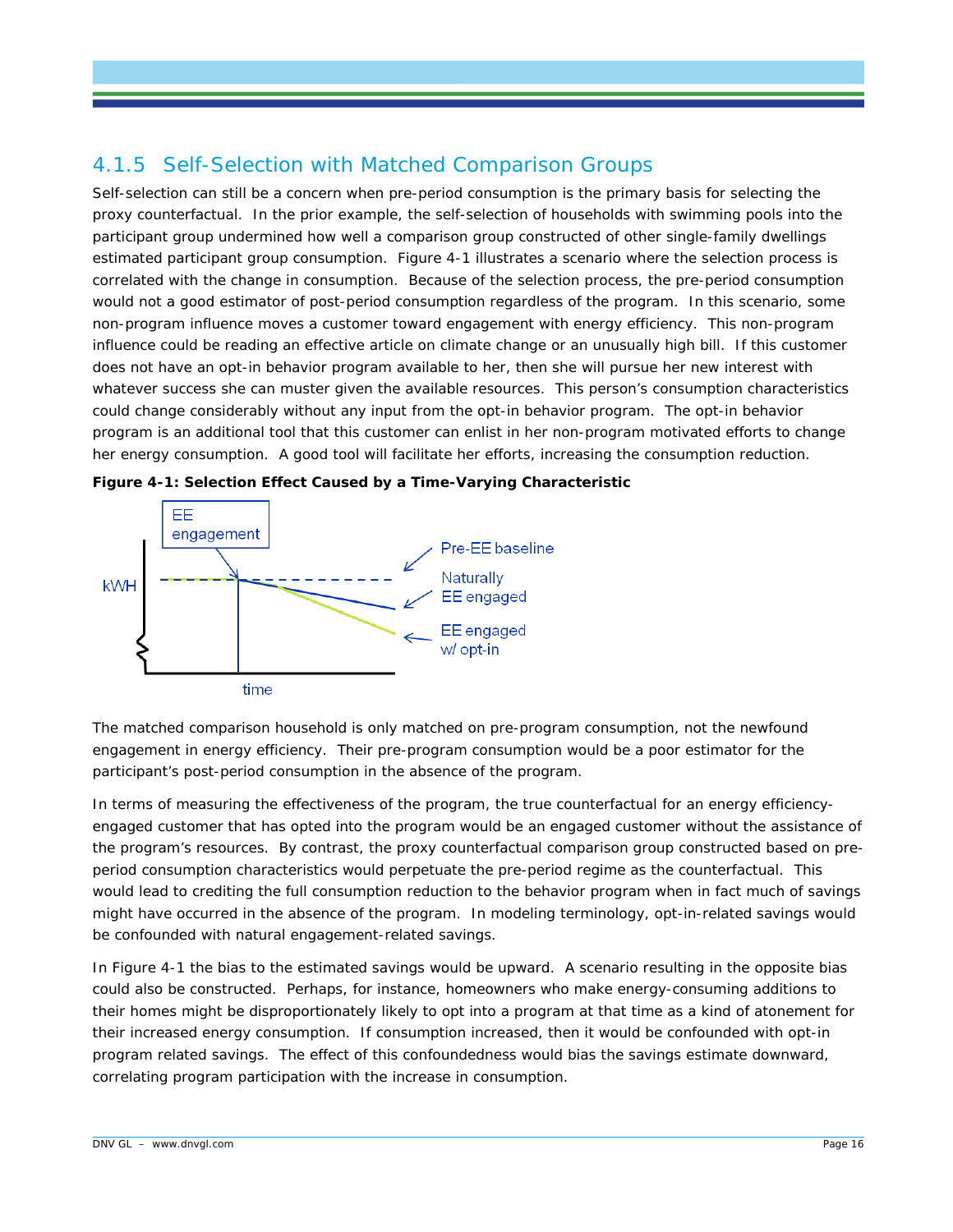# 4.1.6 Time-Invariant vs. Varying Characteristics

There is a distinction made between time-invariant and time-varying characteristics. Many aspects of consumption are, in fact, time-invariant to at least some degree. The physical characteristics of a house or site often do not change much over time. Human beings also have characteristics that may remain effectively un-changed over time. To the extent that consumption characteristics do not change over time (time-invariant), pre-period consumption is a particularly useful basis for constructing a comparison group. However, if consumption characteristics were completely time-invariant, then pre-period consumption would be a perfect estimator of post-period consumption and there would be no need for matched comparison groups. This would mean self-selection was a non-issue.

The prior example in [Figure 4-1](#page-20-0) provides one scenario where consumption is likely time varying. In fact, at the household or site level, it is hard not to consider some change in consumption as the norm. Families grow and shrink; the mix of end-uses changes; people get jobs and lose jobs. It is useful to think of it as a distribution of site-level pre-post consumption changes. Those changes may support an average trend that moves a couple percentage points. The site-level changes vary widely on either side of that average change. The key question is whether sites that opt into an opt-in behavior program look like a random draw from the distribution of pre-post consumption changes. This is impossible to test in the context of an opt-in behavioral program precisely because the consumption change would correlate with the program. At the same time, it does not make sense that voluntary participants would look like a random draw from the pool of all eligible customers.

# 4.1.7 Who is Available for the Comparison Group?

To this point, the discussion of self-selection has centered on characteristics and if we can appropriately identify households that could serve as proxy counterfactuals. The discussion has noted that certain characteristics may be unobservable and/or may change, and that those characteristics could be related to the targeted program outcomes, leading to possible selection bias in measured program effect. In this context, the challenge of identifying the perfect proxy counterfactual is just a limitation in the data. In theory, if we could track everything, including intentions, tenacity etc. then we could find a good match. This outcome leads us to the second aspect of self-selection. Once the selection process has occurred, are there any reasonable matches left in the population with which to populate the comparison group?

The classic free-ridership dilemma is a real-world example of this problem. To measure true net savings for a rebate program using consumption data alone, the evaluator would want to construct a proxy counterfactual comparison group that mirrored the participants buying decisions in the absence of the program. To do this, the comparison group should include the true proportion of households that would have purchased the energy-efficient version of the measure in the absence of the program. It is likely that a disproportionate number of this particular group of customers, who would purchase an efficient unit even without the program, would have taken advantage of the rebate windfall (we refer to these customers as free riders). This means that would-be, non-program efficient unit purchasers would be under-represented in the remaining group of non-program purchasers.

In this case, it's not just lack of information that causes the self-selection problem. In this case, the selection process is so effective, there may not be any decent proxy counterfactual remaining in the nonprogram population. It is worth noting that unobserved characteristics are still the root cause. In this example the key characteristic, willingness to pay full price for energy efficiency, is difficult to observe. In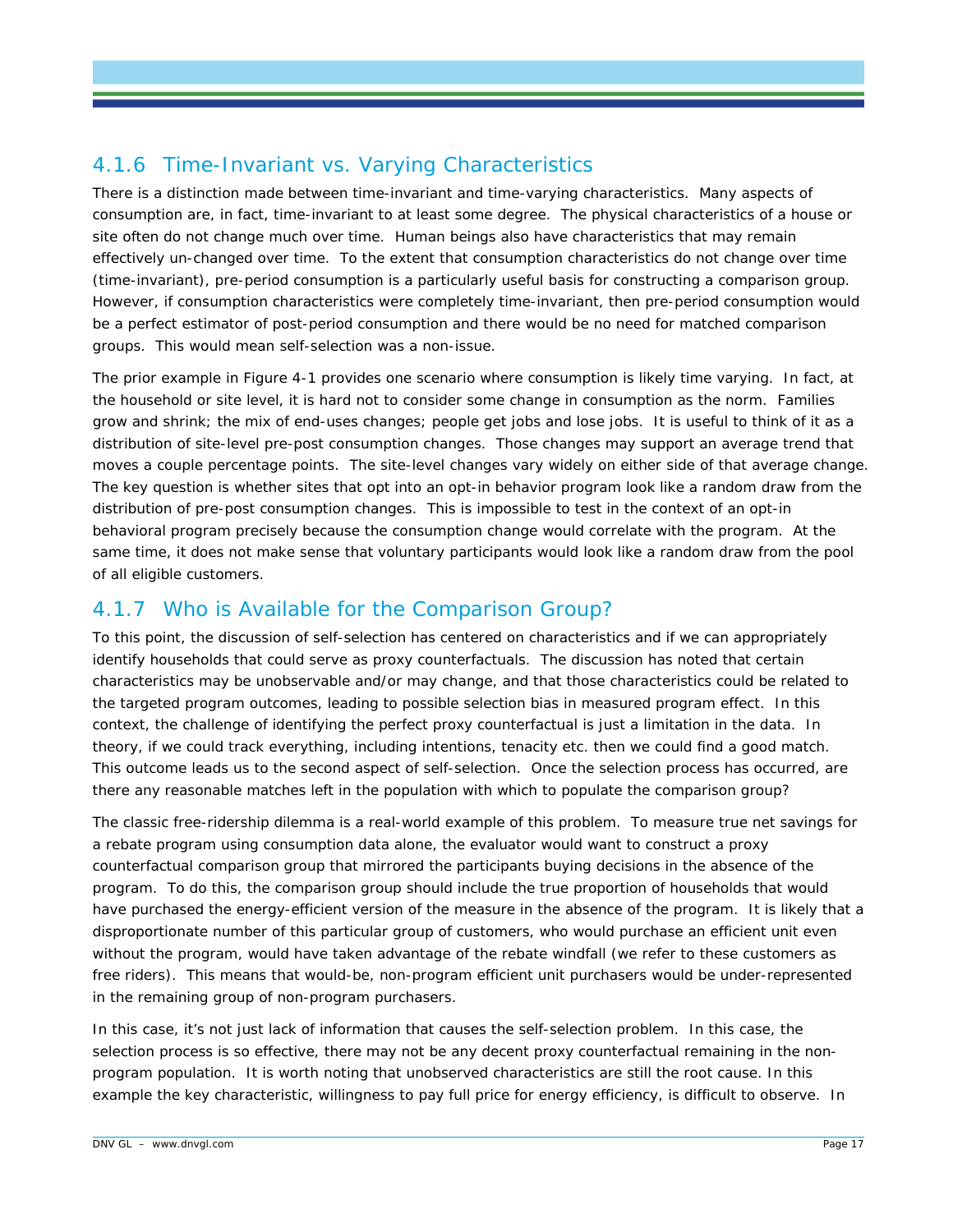this example, though, even if the characteristic could be observed, it is not clear how many would-be, nonprogram efficient purchasers would remain to be included in the comparison group.

# 4.1.8 Selection Bias Summary

This section describes what self-selection is, why the associated bias is real, and why some of things that claim to address the bias cannot be relied on.

- Self-selection is a process whereby customers decide for themselves whether to participate in a program or not. It is present any time customers are opting in or out of a program. As a result, self-selection is present for almost all programs, unless a strict RCT design is followed. Randomly selecting customers and then taking opt in or out from the random selection leaves us with self-selection.
- Self-selection bias is a tendency of a particular savings estimate to be systematically over or understated due to self-selection. This bias exists when self-selection is present and analysis methods are used that are valid only if there is no self-selection, or if the methods used partially mitigate the effects of self-selection.
- Comparing participants' change in consumption with nonparticipants' is a common means of estimating program-attributable savings. This estimate has self-selection bias if:
	- the customers who join the program tend to be different from those who don't,
	- those differences are related to how their consumption would change even without the program, and
	- the comparison group isn't a good reflection of the kind of customers who would join the program.
- Typically, customers who join a program tend to be different from those who don't, and those differences are related to how their consumption would change even without the program.
	- For example; income, home characteristics, household composition, and energy attitudes will all affect the natural change in consumption in response to changes in the economy, prices, and weather. These same customer characteristics are also related to inclination to join a program.
	- Thus, using a simple comparison between participant and nonparticipant consumption change as an estimate of program savings will typically result in self-selection bias.
- That bias can be reduced to some extent by creating a matched comparison group, matching on observable characteristics.
- Also to some extent, matching on pre-program consumption captures the effects of interest from all those customer characteristics.
- There are three important limitations to the ability of any such matching to take care of self-selection:
	- 1. Whatever is used as a basis for matching, some factors or influences induced some customers to join and others not to, and the participant and comparison group are different in terms of those factors, usually unobservable. If those factors are also related to consumption changes, the comparison is subject to self-selection bias.
	- 2. Matching on pre-program consumption, or on the direct drivers of consumption, does not guarantee a good match on *change* in consumption absent the program.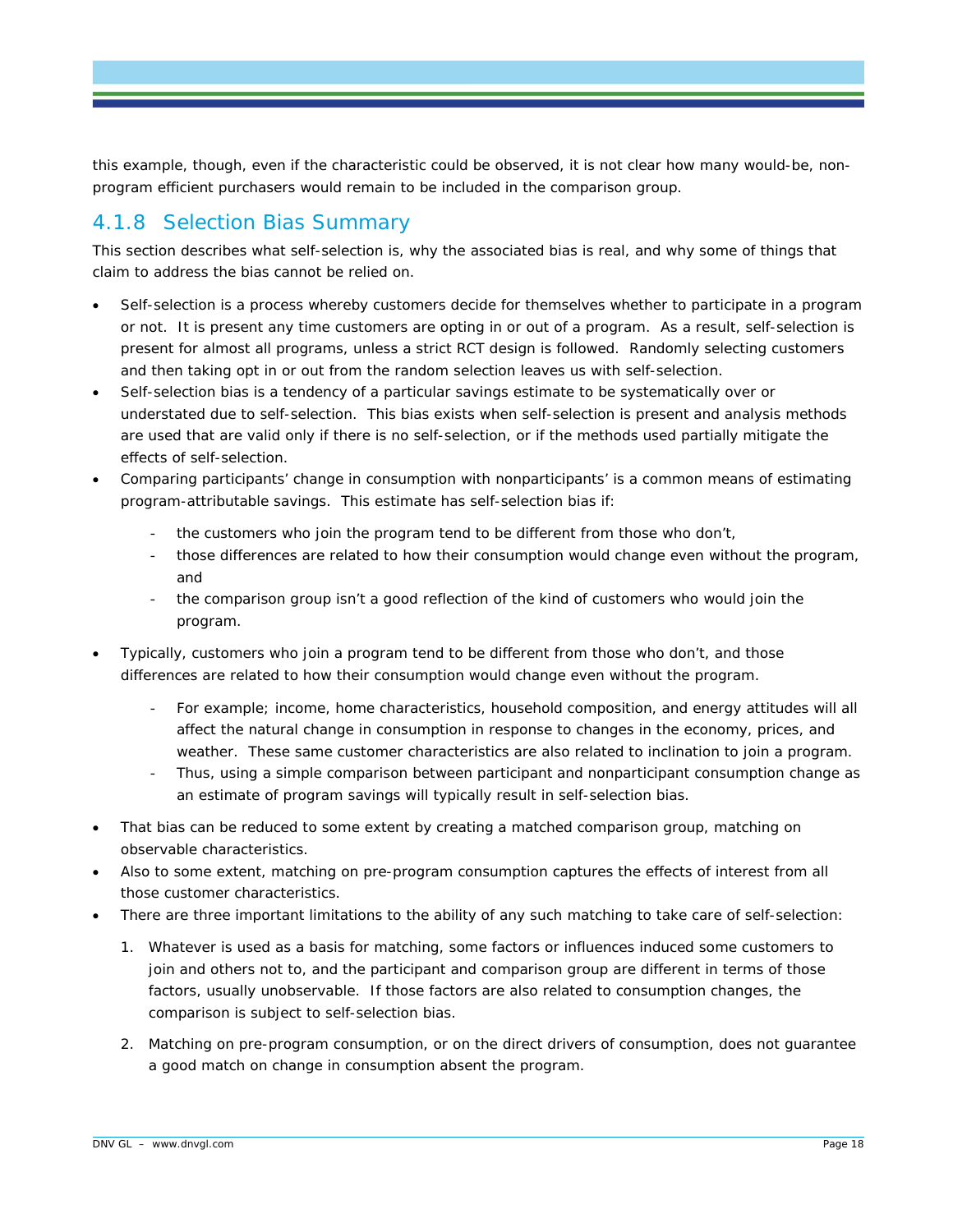As an illustration of both 1 and 2, customers may opt in to a program at the time they want to make improvements to their homes. Thus, the customers are similar up to the point they opt in, and that is the point at which their consumption would diverge even without the program. No test of similarity up to the point they join the program can reveal this.

3. If the program is sufficiently attractive to certain customer segments, there may be very few from those segments available as matches among the nonparticipants. Moreover, those who remain are potentially very unlike the participants in some unobserved ways that might be related to how their consumption changes.

# **4.2 Randomized Controlled Treatment (RCT)**

The extensive discussion of the potential biases in a non-RCT experimental design provides a useful foil for an explanation of the importance of an RCT design. By randomly assigning a control group, the RCT approach explicitly maintains a population that should provide, on average, a perfect counterfactual with respect to every concern that we have discussed. With randomized assignment, there is:

- No concern about the imperfect process of matching. It is unnecessary.
- No concern that appropriate sites remain in the potential comparison group population. The populations are similar by construction.
- No concern about time varying characteristics. The populations are similar by construction.

All of the consumption dynamics that we have been discussing continue to occur in both the treatment and the control groups. The activities that could lead to selection bias in a non-RCT context also continue. There will still be a complicated chain of causality between program and non-program activities and their ultimate effect on consumption. However, by construction, the two randomly assigned populations will experience, on average, all of these effects in the same way except for the program-related effects.

This point is well illustrated by both the standard, opt-out home energy report (HER) programs and the quite similar random encouragement design approaches. In both cases, the selection process occurs within the treatment group alone. In HER programs, people choose to read and perhaps act on the reports. Those households that do opt to take action have theoretical counterfactual households in the control group. Many households, perhaps the majority, remain completely unchanged by their interactions with the program. Those households also have theoretical counterfactual households in the control group.

RCT experimental design does come with its associate challenges. It requires that a set of sites are removed from the program process. This means that programs must be targeted with respect to publicity and information, but also with respect to access to the program benefits. This explains why RCT has been used primarily for behavioral programs. For these programs, the "benefit" (e.g., consumption history, information, and neighbor comparisons) that is denied to control group members is minimal, and the promotion is targeted to the site-level.

For a web-based, opt-in program, a recruit and deny approach is an option. When a customer signs up for the program, they are informed that a randomly assigned subset of users will have their involvement postponed by a year. The utility could even provide a reward to those customers denied entry that is approximately equal to the average expected savings. This approach maintains the essential random assignment, but does so among customers that have shown interest in taking part in the program. This approach should support an unbiased estimate of program savings given an interest in the program. That is,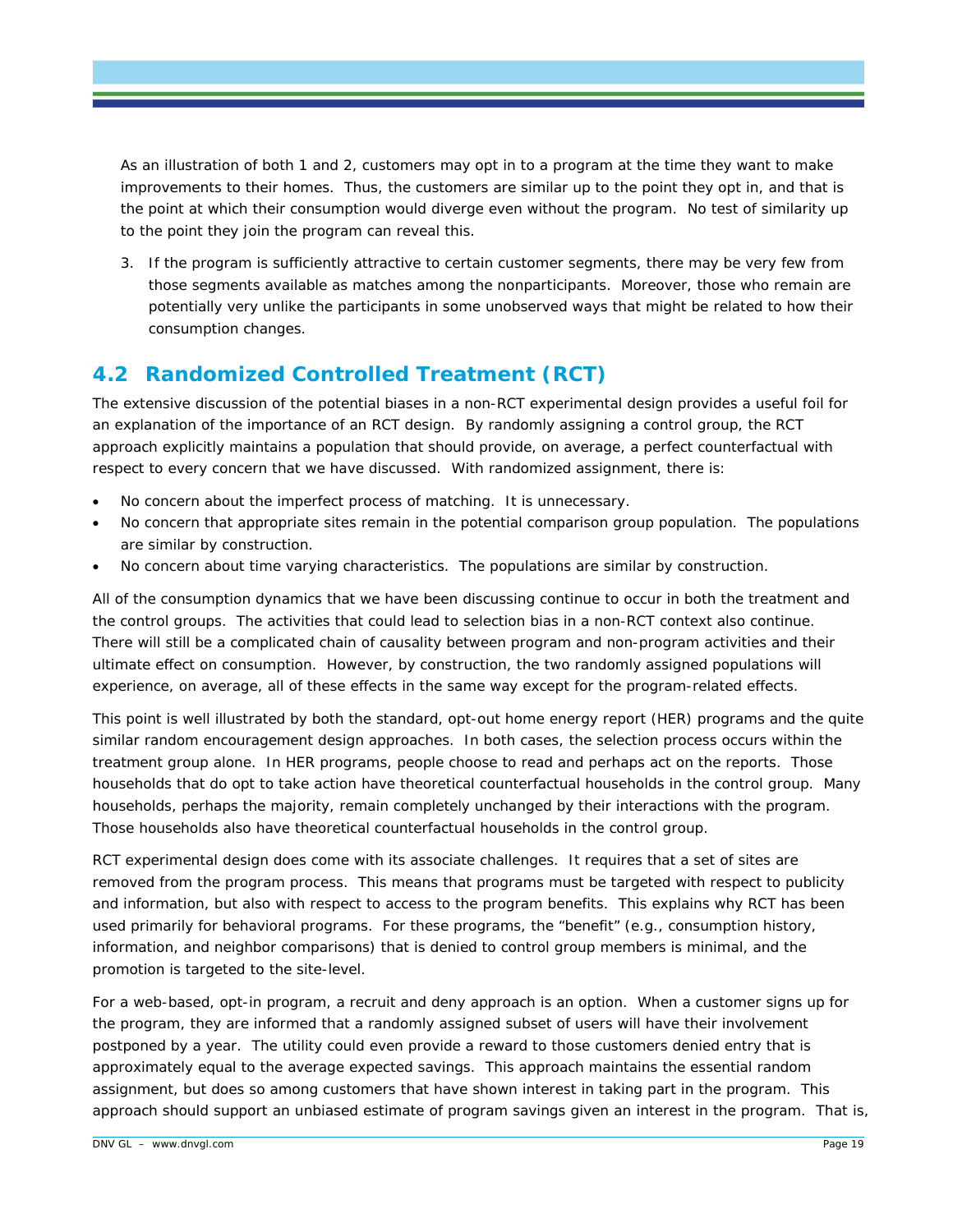there is internal validity within the population of interested customers. This approach is operationally challenging because of the built-in necessity of non-trivial level of customer deferral. It requires meeting cost-effectiveness requirements with a smaller pool of active participants. It also means upsetting some customers who do not want to wait. This approach is also not ideal from an external validity perspective because it is unclear if subsequent program participants will have similar saving characteristics.

## **4.3 Other Issues**

# 4.3.1 Potential Double Counting

A standard piece of all opt-out behavior program evaluations is addressing the potential for overlap with other utility programs. Variously referred to as channeling, uplift, and joint savings, etc., this analysis identifies increased uptake of other utility programs as result of participating in the behavior program. It is one of the goals of these behavior programs to promote this kind of additional participation, and in most instances, there is evidence that this uplift does occur. However, it is necessary to quantify the uplift so that the effect of incremental program participation is counted only once in a utility's total portfolio claim. Arguably, both the behavior program and the other program contributed to the savings that occurred, but both cannot account these savings.

Downstream rebate programs are carefully tracked so analyzing site-level participation in these programs is tractable. Upstream programs are similar in theory but are more challenging practically speaking. This discussion will focus on rebate program savings first and then discuss the upstream savings challenge afterwards.

The problem with jointly motivated savings is one of attribution. Any savings related to an increase in downstream rebate programs will be captured in the behavior program savings estimates. That is, from the perspective of the behavior program savings regressions, there is no distinction if the savings being measured are due to pure behavioral response or the installation of a rebated furnace that would not have been installed without the behavior program. On the other hand, these rebate savings are inevitably claimed through the rebate programs themselves. Regardless of which program will claim the savings, it is essential to quantify to amount of uplift/overlap savings, and assure that only one program (rebate or behavior) includes those savings in their claim. The quantification process is part of the behavior-program impact evaluation.

In an RCT experimental design, measuring the differential uptake of rebate program savings is straightforward. Rebate program savings are aggregated for the treatment and control groups and compared on an average site-level basis. Any increase in the treatment-group rebate savings relative to the control-group rebate savings represents an unbiased estimate of joint savings. As with the overall behavior program savings estimates, the RCT experimental design is fundamental to making these estimates of joint savings unbiased.

In the context of an opt-in program, this issue of joint savings remains but is complicated by the lack of a valid RCT control group. Two approaches have been explored for this problem. The most obvious simply uses the constructed comparison group as if it were a true control group. Just as the comparison group is constructed to be as close to the ideal counterfactual of the treatment group with respect to overall consumption change, it should be similarly useful as the counterfactual with respect to other program participation. Any concerns regarding potential bias of the overall savings estimates, model (or comparison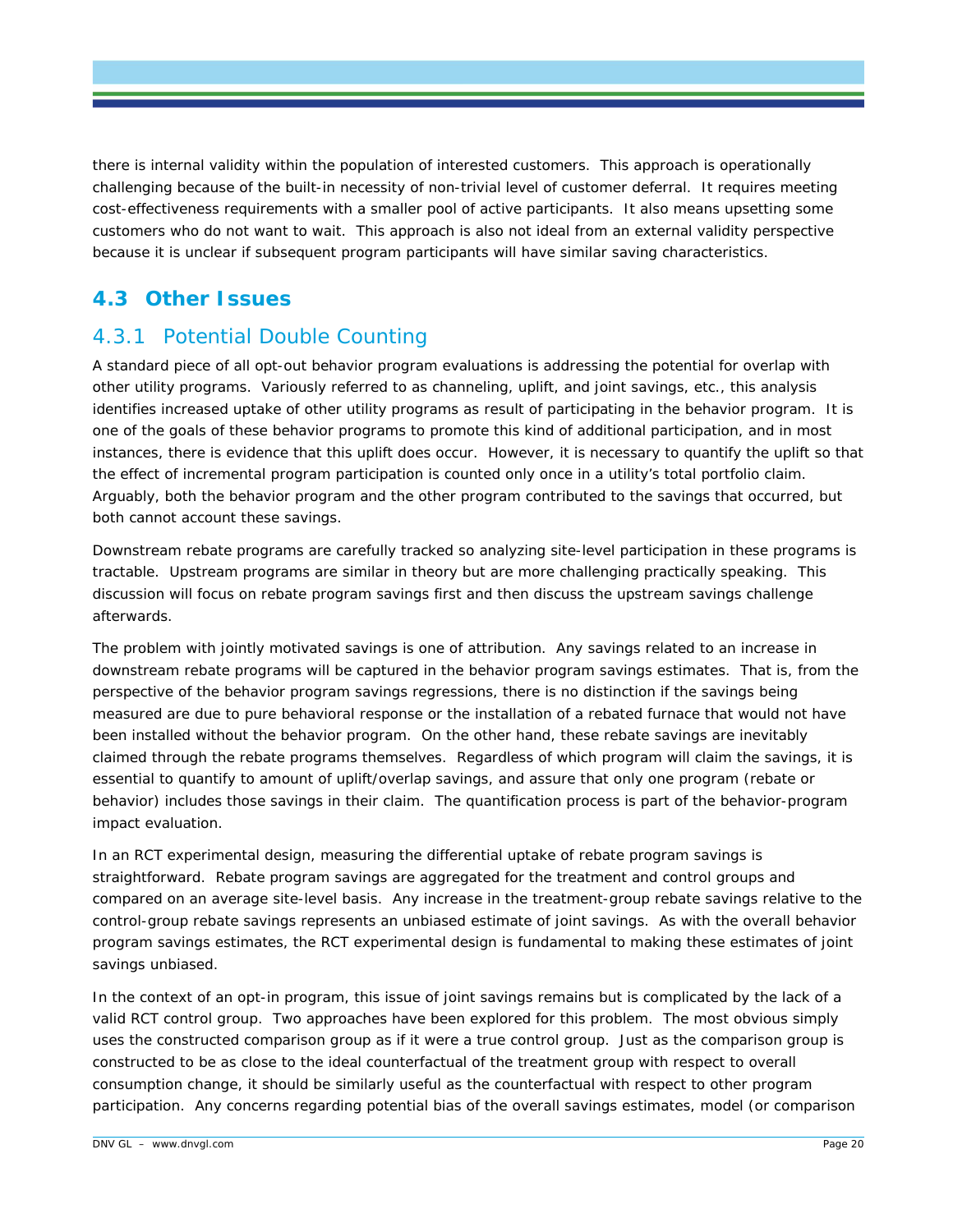group construction) bias or selection bias, pertain to the joint savings as well. The only comfort lies in the fact that joint savings tend to be a relative small fraction the estimated behavior program savings.

It is worth noting that it is possible to bracket the degree of potential double counting. The rebate program savings generated by treatment group households alone is the maximum potential joint savings. This approach assumes that all rebate program savings were motivated by the behavior program. This approach also implies that the baseline participation in rebate programs is non-existent which is likely incorrect. However, this approach allows us to compare estimated behavior programs savings, or maximum joint savings, to the overall savings estimated from the consumption data.

### 4.3.2 Mix Opt-In/Opt-Out Programs

Opt-in programs are frequently combined with RCT experimental design in a mixed program design. The purpose of this mixed approach appears to be to leverage the advantages of the RCT design while still pursuing the opt-in strategy. In reality, this approach does little to facilitate the evaluation of the non-RCT portion of the program and considerably complicates the overall understanding of the program effects.

A common mixed design sends a form of home energy report to a randomly assigned treatment group while all households receive general publicity related to an available web portal. These reports may be simple and amount to targeted marketing for the online, opt-in option that is the primary program offering. Alternatively, the home energy report may be the primary focus of the program with an opt-in web portal made available to a wider audience. In both cases, both components may generate savings and the evaluation should account all of these savings. For ease of discussion, we will refer to the randomly assigned treatment (home energy report) as a booster program, recognizing that one of the purposes of the program is to boost opt-in participation. The important characteristic of the booster program is that it is randomly assigned rather than chosen or opt-in.

Table 4-1**.** summarizes the make-up of the four groups created by this kind of combined program. As the table illustrates, the kinds of households in each column differ depending on whether they were exposed to the booster program.

- The natural opt-outs are in the booster program control group, so are not exposed to additional boosting. The natural opt-outs do not include households that opted in despite not receiving additional boosting (natural opt-ins). Natural opt-outs do include households that would have opted-in had they received the booster program (boosted opt-ins). Firm opt-outs are exposed to the booster program. As a result, they will not include households that are boosted to opt-in. Firm opt-outs will include only households that continue to opt out even when exposed to the booster program.
- The opt-in households in the control group will only include those willing to opt in without the additional encouragement of the booster program. The treatment group opt-in households will include all natural opt-ins along with those boosted opt-ins that needed the booster program to motivate opting into the voluntary program.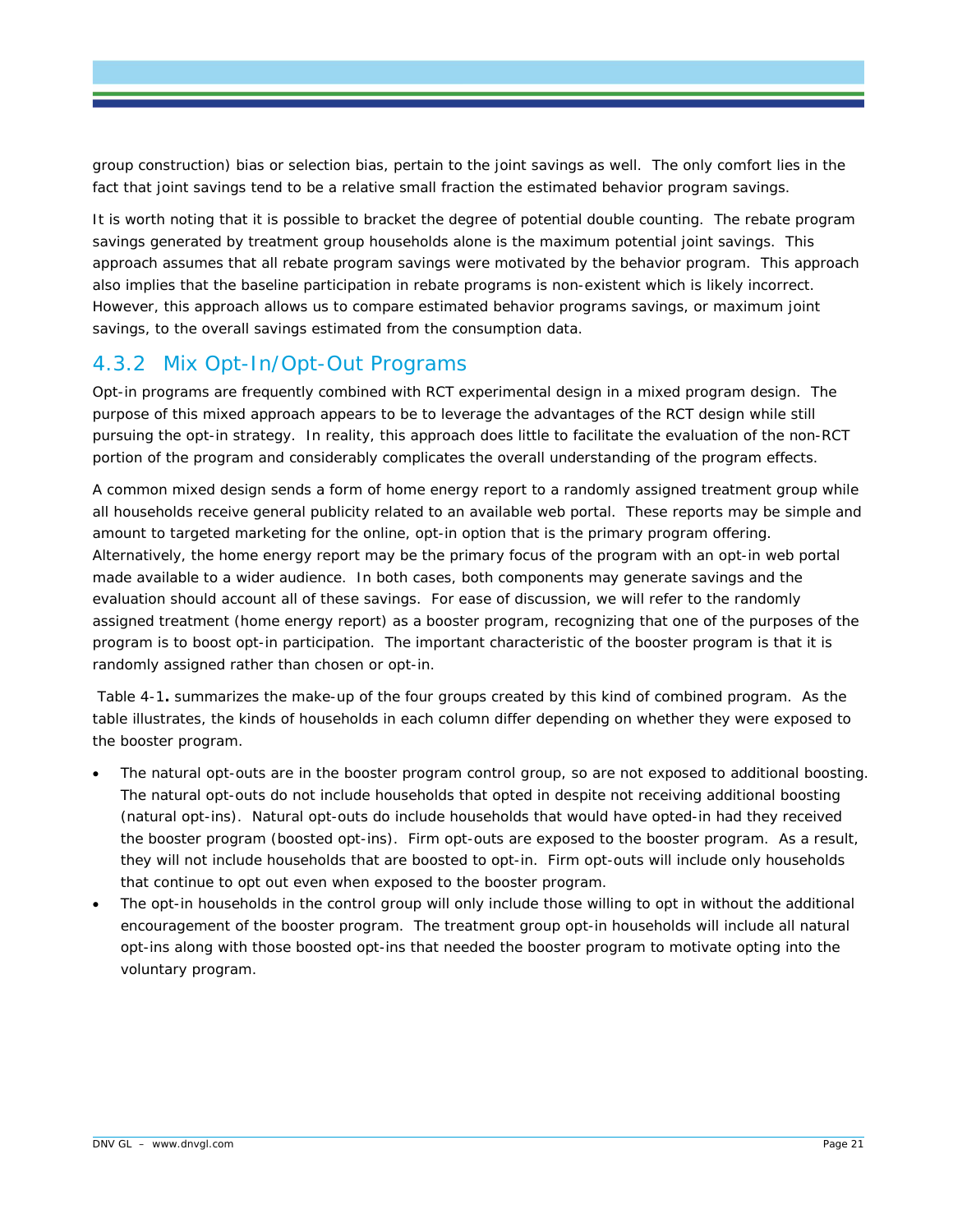<span id="page-26-0"></span>**Table 4-2: Summary of Customer Groups with Combined Random Assignment and Opt-In Programs**

| <b>Customer Population</b>          |                  | Voluntary Program (Opt-In) |                                   |  |
|-------------------------------------|------------------|----------------------------|-----------------------------------|--|
|                                     | Group            | Opt-Out                    | Opt-In                            |  |
|                                     | Control          | Natural Opt-Outs           | Natural Opt-Ins                   |  |
| Booster Program (Random Assignment) | <b>Treatment</b> | Firm Opt-Outs              | Natural Opt-ins + Boosted Opt-Ins |  |

This variable composition of the households in each cell is combined with expected program effects on consumption that are also different across the cells. Table 4-3 summarizes the average pre-post period consumption change for each of the customer groups. The components of average consumption changes are:

- Natural change is what would have occurred with no program.
- Voluntary program (VP) change is the change in consumption due to the voluntary program alone, for those who opt in with no additional encouragement.
- Booster change is the change in consumption due to the Booster program alone (e.g. Change due to reports without any complication of an opt-in option)
- VP\*Booster change is the interactive effect of the VP program and the Booster Program combined. The interactive effect could represent additional savings over the two effects individually as a result of synergy or could represent a reduction of savings if there is a degree of redundancy between the two separate effects.

#### <span id="page-26-1"></span>**Table 4-4: Average Change Components by Customer Group with Combined Random Assignment and Opt-In Programs**

| <b>Customer</b>                   |                  | <b>Voluntary Program (Opt-In)</b>                         |                                                                                                         |  |  |
|-----------------------------------|------------------|-----------------------------------------------------------|---------------------------------------------------------------------------------------------------------|--|--|
| <b>Population</b>                 | Group            | <b>Opt Out</b>                                            | Opt in                                                                                                  |  |  |
| <b>Booster</b>                    | Control          | HHs: Natural Opt-<br><b>Outs</b><br>Pre-Post A: Nat.<br>Λ | HHs: Natural Opt-<br>ins<br>Pre-Post $\Lambda$ : Nat. $\Lambda$<br>$+ VP A$                             |  |  |
| Program<br>(Random<br>Assignment) | <b>Treatment</b> | HHs: Firm Opt<br>Outs                                     | HHs: Natural Opt-<br>$ins + Boosted-Ins6$                                                               |  |  |
|                                   |                  | Pre-Post $\Lambda$ :<br>Nat. $\Lambda$ + Booster<br>Λ     | Pre-Post $\Lambda$ : Nat. $\Lambda$<br>$+$ Booster $\Lambda$<br>$+ VP \Lambda +$<br>$VP*Booster \Delta$ |  |  |

<span id="page-26-2"></span> <sup>6</sup> Natural opt-ins and boosted-ins represent different self-selected segments of the population and, as a result, can be expected to have different prepost ∆s. That goes for both natural ∆s, different as a result of different household characteristics, as well as VP or booster ∆s, as those different households interact with the different programs.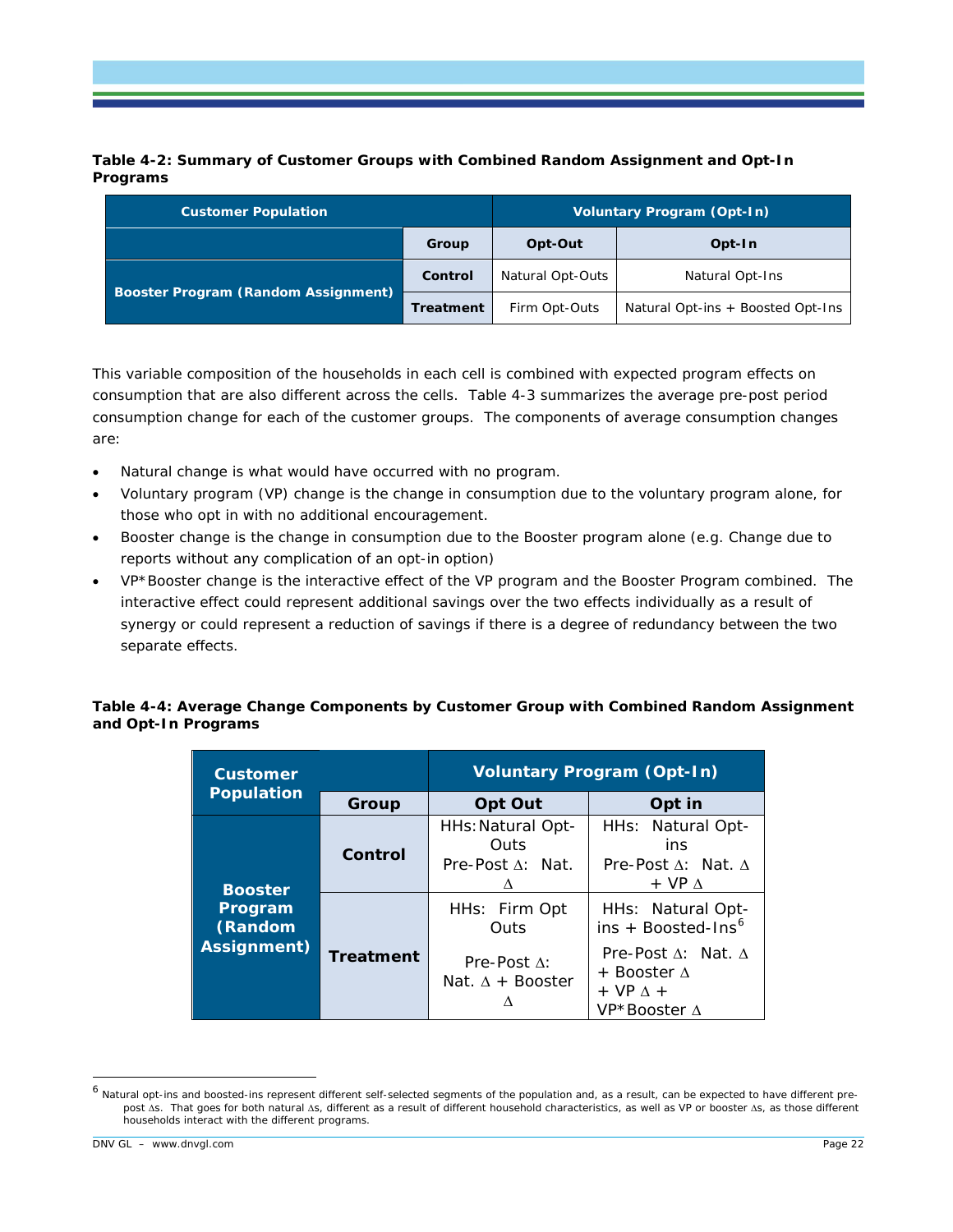Because the composition of households that make-up each cell is not comparable, the average change components in each cell are not comparable to the components with the same name in other cells. For instance, the pre- to post-period natural change (nat. ∆) within each cell could be of different magnitudes for each cell. Similarly, we would not expect households that were unwilling to opt into a voluntary program even with exposure to a booster program to respond to the booster program in the same way as opt-in households (whether natural or boosted in).

These differences are crucial, because it is tempting to consider the difference between opt-out households with and without the booster program as a measure of the booster program effect. First, we cannot be confident that the natural change of the natural opt-in households appropriately accounts for natural change for the different mix among firm opt-out households. Moreover, the savings from the booster program for this group would only represent savings for firm opt-outs—households that opted out of the voluntary program despite the booster program. The firm opt-out booster program savings would likely differ from the booster program savings for either natural opt-ins or boosted opt-ins.

Table 4-3 summarizes the results of this kind of comparison across cells. In each case, a comparison that appears to have the potential to isolate an important component, instead gives a more qualified and less useful result. All of the differences are undermined by consumption effects that reflect the unique composition of the households self-selected into the groups. The simplest example of this is the fact that natural opt-out non-program change is not useful as a proxy for non-program change from any other cell. More importantly, the disentangling of the combined effects of the voluntary and booster programs is effectively impossible.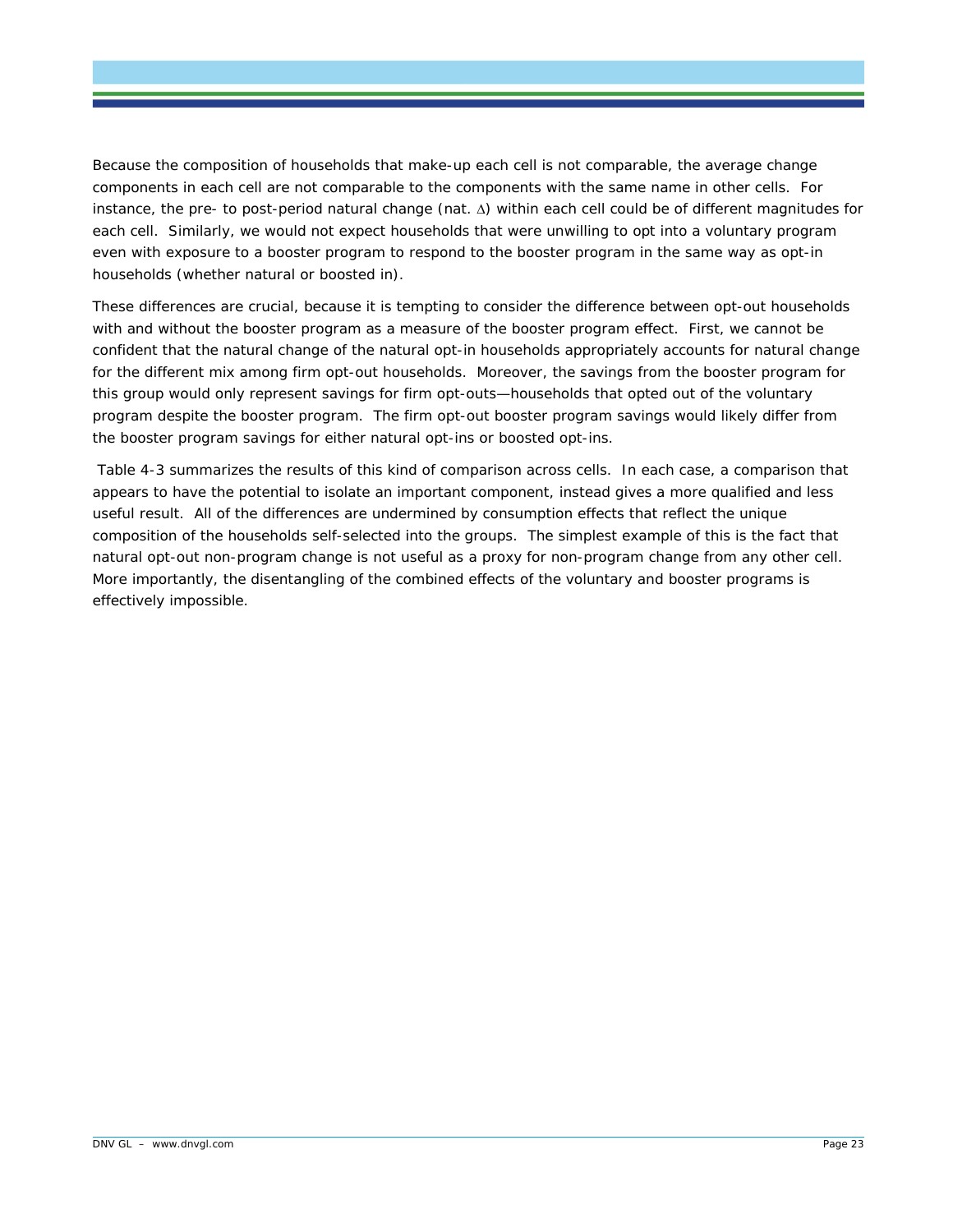| <b>Customer</b>                                            |                  | <b>Voluntary Program (Opt-In)</b>                                                                         | (Opt-In) - (Opt-                                                                                                                                                                                                                                                                              |                                                                                                                                                                                                                                                                                         |
|------------------------------------------------------------|------------------|-----------------------------------------------------------------------------------------------------------|-----------------------------------------------------------------------------------------------------------------------------------------------------------------------------------------------------------------------------------------------------------------------------------------------|-----------------------------------------------------------------------------------------------------------------------------------------------------------------------------------------------------------------------------------------------------------------------------------------|
| <b>Population</b>                                          | Group            | Opt-Out                                                                                                   | Opt-In                                                                                                                                                                                                                                                                                        | Out)                                                                                                                                                                                                                                                                                    |
|                                                            | Control          | HHs: Natural Opt-<br>Outs<br>Pre-Post $\Lambda$ : Nat. $\Lambda$                                          | HHs: Natural Opt-ins<br>Pre-Post $\Delta$ : Nat. $\Delta$ +<br>$VP \Delta$                                                                                                                                                                                                                    | Natural opt-in VP<br>$\Delta$ + (Natural Opt-in<br>Nat. ∆ - Natural Opt-<br>out Nat. $\Delta$ )                                                                                                                                                                                         |
| <b>Booster</b><br>Program<br>(Random<br><b>Assignment)</b> | <b>Treatment</b> | HHs: Firm Opt-<br>Outs<br>Pre-Post $\Lambda$ :<br>Nat. $\Delta$ + Booster $\Delta$                        | HHs: Natural Opt-ins<br>+ Boosted Opt-Ins<br>Pre-Post $\Delta$ : Nat. $\Delta$ +<br>Booster A<br>+ VP $\Delta$ + VP*Booster<br>Λ                                                                                                                                                              | [Avg(Natural,<br>Boosted opt-in<br>Booster $\Delta$ ) - Firm<br>Opt-out Booster Δ]<br>[Avg(Natural,<br>Boosted opt-in nat.<br>$\Delta$ ) - Firm Opt-out<br>nat. $\Delta$ ] +<br>Avg(Natural,<br>Boosted opt-in VP $\Delta$ )<br>Avg(Natural,<br>Boosted opt-in<br>$VP*Booster \Delta$ ) |
| $T-C$                                                      |                  | Firm opt-out<br>Booster $\Delta$ + (Firm<br>Opt-out Nat. $\Delta$ -<br>Natural Opt-out<br>Nat. $\Delta$ ) | [Avg(Natural,<br>Boosted opt-in VP $\Delta$ ) -<br>Natural Opt-in VP $\Delta$ ] +<br>[Avg(Natural,<br>Boosted opt-in nat. $\Delta$ )<br>- Natural Opt-in nat<br>$\Delta$ ] +<br>Avg(Natural, Boosted<br>opt-in Booster $\Delta$ ) +<br>Avg(Natural, Boosted<br>opt-in<br>$VP*Booster \Delta)$ |                                                                                                                                                                                                                                                                                         |

<span id="page-28-0"></span>

| Table 4-6: Comparison Across Cells with Combined Random Assignment and Opt-In Programs |  |  |
|----------------------------------------------------------------------------------------|--|--|
|                                                                                        |  |  |

For comparison sake, if the 2x2 experimental design was actually randomly assigned for both treatments, then comparing the differences across the four cells would be relatively more simple. The components identified in each cell (natural ∆, etc.) would be comparable. [Table 4-4](#page-29-0) summarizes all the differences if all of the components are assumed comparable across cells.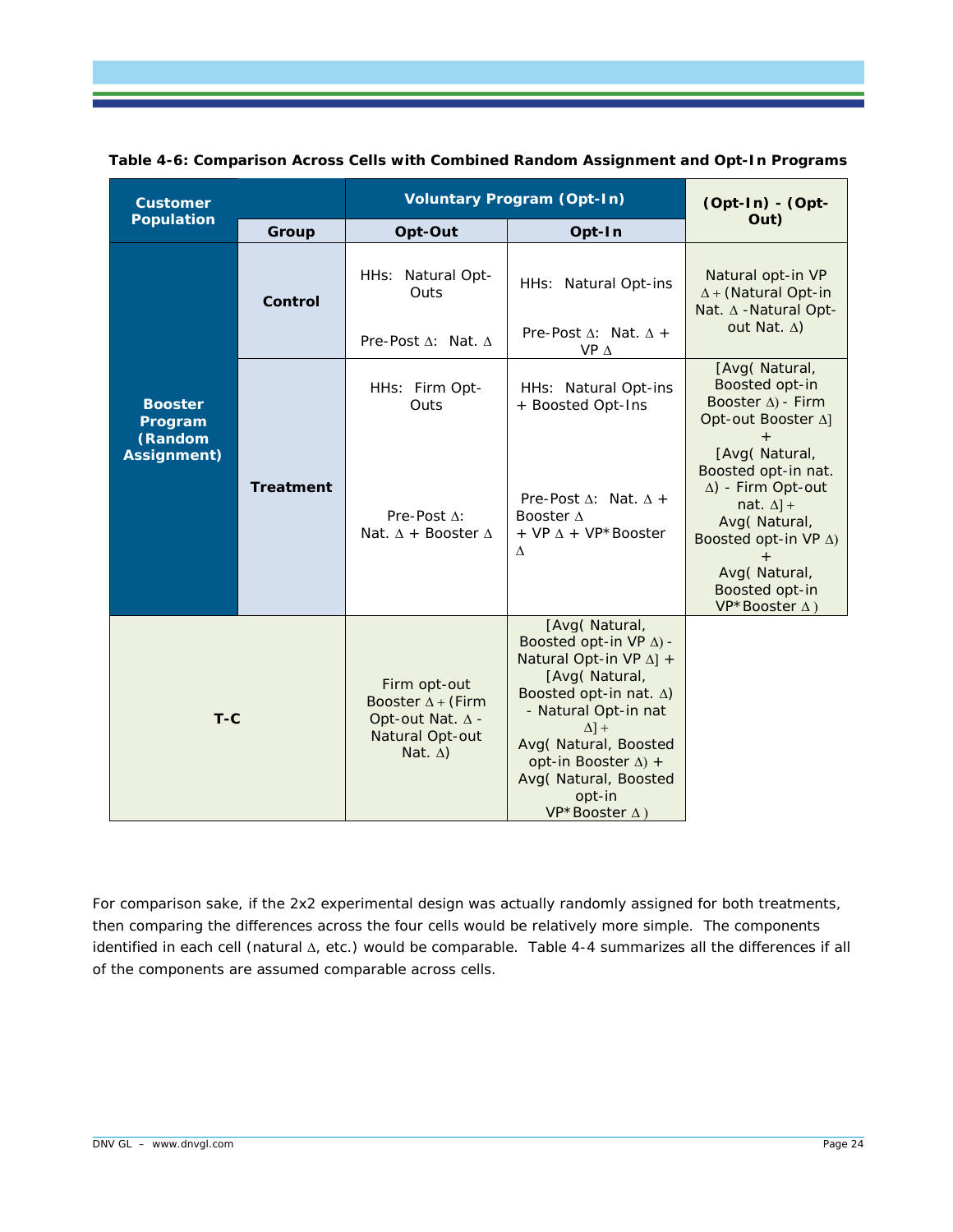

| <b>Customer</b>            |                  | Treatment #2 (Random Assignment) | $T-C$                                                                 |                    |  |
|----------------------------|------------------|----------------------------------|-----------------------------------------------------------------------|--------------------|--|
| <b>Population</b><br>Group |                  | Control                          | <b>Treatment</b>                                                      |                    |  |
| <b>Treatment #1</b>        | Control          | Nat. $\wedge$                    | Nat. $\Lambda$ + T#2 $\Lambda$                                        | $T#2\Lambda$       |  |
| (Random<br>Assignment)     | <b>Treatment</b> | Nat. $\Lambda$ + T#1 $\Lambda$   | Nat. $\Delta$ + T#1 $\Delta$ + T#2 $\Delta$<br>$+$ T#1 * T#2 $\Delta$ |                    |  |
| T-C                        |                  | $T#1\Lambda$                     | + $T#1\Lambda$ + $T#1$ * $T#2\Lambda$                                 | $T#1 * T#2\Lambda$ |  |

<span id="page-29-0"></span>**Table 4-7: Average Change Components by Customer Group with 2X2 Random Assignment**

The practical solution when the voluntary program is a voluntary, opt-in program is to compartmentalize the evaluations. The RCT (booster) portion of the evaluation provides an unbiased estimate of the savings given the presence of the opt-in program. Table 4-5 illustrates the combined groups and the different change components. Most importantly, the households in the two cells are not defined by their decision to opt in or not. They are randomly assigned, and as a result, comparable with respect to known and unknown characteristics apart from the treatment. The natural change and non-booster program voluntary program change will be removed from the treatment group change. This is a valid, unbiased estimate of these remaining components of the design. This result, however, does not account for voluntary program change (without boosting). Moreover, the forgone average voluntary change is relevant for the full RCT population, not just the treatment group.

| <b>Customer</b>           |                  | <b>Voluntary Program Ignored</b>                                                                 |
|---------------------------|------------------|--------------------------------------------------------------------------------------------------|
| <b>Population</b>         | Group            | Opt Out +Opt In                                                                                  |
|                           |                  | HHs: Randomly assigned eligible                                                                  |
| <b>Booster</b><br>Program | Control          | Pre-Post $\Lambda$ : Nat. $\Lambda$ + VP $\Lambda$                                               |
| (Random<br>Assignment)    |                  | HHs: Randomly assigned eligible                                                                  |
|                           | <b>Treatment</b> | Pre-Post $\Lambda$ :<br>Nat. $\Lambda$ + Booster $\Lambda$ + VP $\Lambda$ + VP*Booster $\Lambda$ |
| $T-C$                     |                  | Booster $\Lambda + VP^*$ Booster $\Lambda$                                                       |

<span id="page-29-1"></span>

|  |  |  | Table 4-9: Average Change Components by RCT Group Given Opt-In Program |
|--|--|--|------------------------------------------------------------------------|
|--|--|--|------------------------------------------------------------------------|

The second step to this approach performs an appropriate opt-in program approach on the control group alone to estimate Booster control group VP ∆. As discussed, these estimates of savings have potential bias issues, but they do provide a rough estimate of the opt-in-related savings in the control group. For complete savings for the combined program, this estimate of opt-in savings must be included with the RCT savings estimate for both the missed treatment group savings and for the control group savings.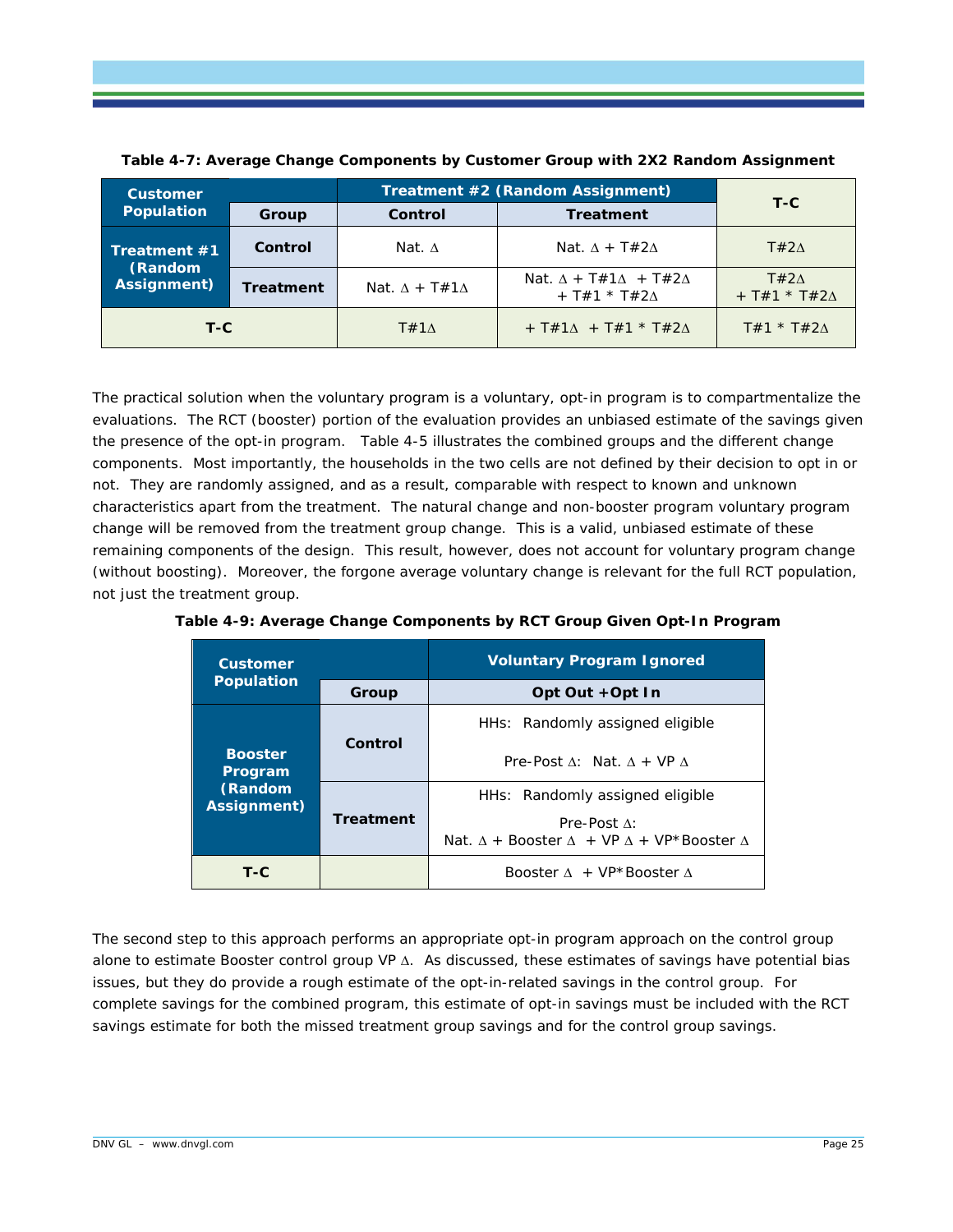# **5 LITERATURE REVIEW**

The overview of traditional billing analysis approaches to measuring consumption change provides a context within which to understand the range of models that have been used to estimate behavior programs. In this section, we will focus on models used to estimate savings for opt-in behavioral programs. Almost all evaluators use a standard fixed-effects model to estimate savings for RCT HER Programs. The presence of the RCT design makes it possible to use only the post-only comparison of treatment and control groups, but the standard approach uses the difference of differences fixed-effect regression.

# **5.1 Modeling Approaches**

There are three primary approaches to modeling opt-in behavior programs that have been used to estimate opt-in behavior program savings. In this section, we discuss the model structures. In the following section we discuss the articles and reports where these models were used or discussed.

# 5.1.1 Variance in Adoption

One of the more common model structures used for estimating the effects of an opt-in behavior program, is called the variance in adoption (VIA). The model was used in the primary academic study that focused on these kinds of programs (Harding). It was also highlighted in the SEEAction handbook on the evaluation of Behavior programs ( SEEAction ), used for some program evaluations (Massachusetts) and discussed in conference papers (Provencher).

The VIA is structurally identical to the standard pre-post, pooled billing analysis approach that is used for a whole building retrofit. This pooled approach (generally discussed in Section [3.3\)](#page-10-0) measures pre-post differences without a comparison group. There are only two differences with a standard pooled billing analysis model. First, instead of measuring an average post-period difference, the model measures consumption change as a function of the number of months since opting in. This is explained as accommodating the changing level of savings in the post-period of a behavioral program. Second, the model does not include weather variables. That is, there is no effort to weather normalize the consumption.

The model form is a simple fixed-effects model.<sup>[7](#page-30-0)</sup>

$$
E_{jm}\,=\,\mu_j\,+\,\varphi_m\,+\,\gamma_p P_{jp}\,+\,\epsilon_{jm}
$$

Where

| $E_{jm}$ |     | Average daily energy consumption for site j and<br>time interval $m$                                         |
|----------|-----|--------------------------------------------------------------------------------------------------------------|
| $\mu_i$  | $=$ | Unique intercept for each site j                                                                             |
| $\phi_m$ |     | 0/1 Indicator for each time interval m, time<br>= series component that track systematic change<br>over time |
| $P_{ip}$ |     | 0/1 Indicator variable for each month p months<br>after household j opted into the program.                  |
| γp       |     | Change in consumption in month p after opting<br>into the program                                            |

<span id="page-30-0"></span> $<sup>7</sup>$  An alternative model that is commonly seen in the literature but is outside of the scope of this paper, is the use of log-transformed consumption as</sup> the dependent variable. In general terms, these models should give similar results.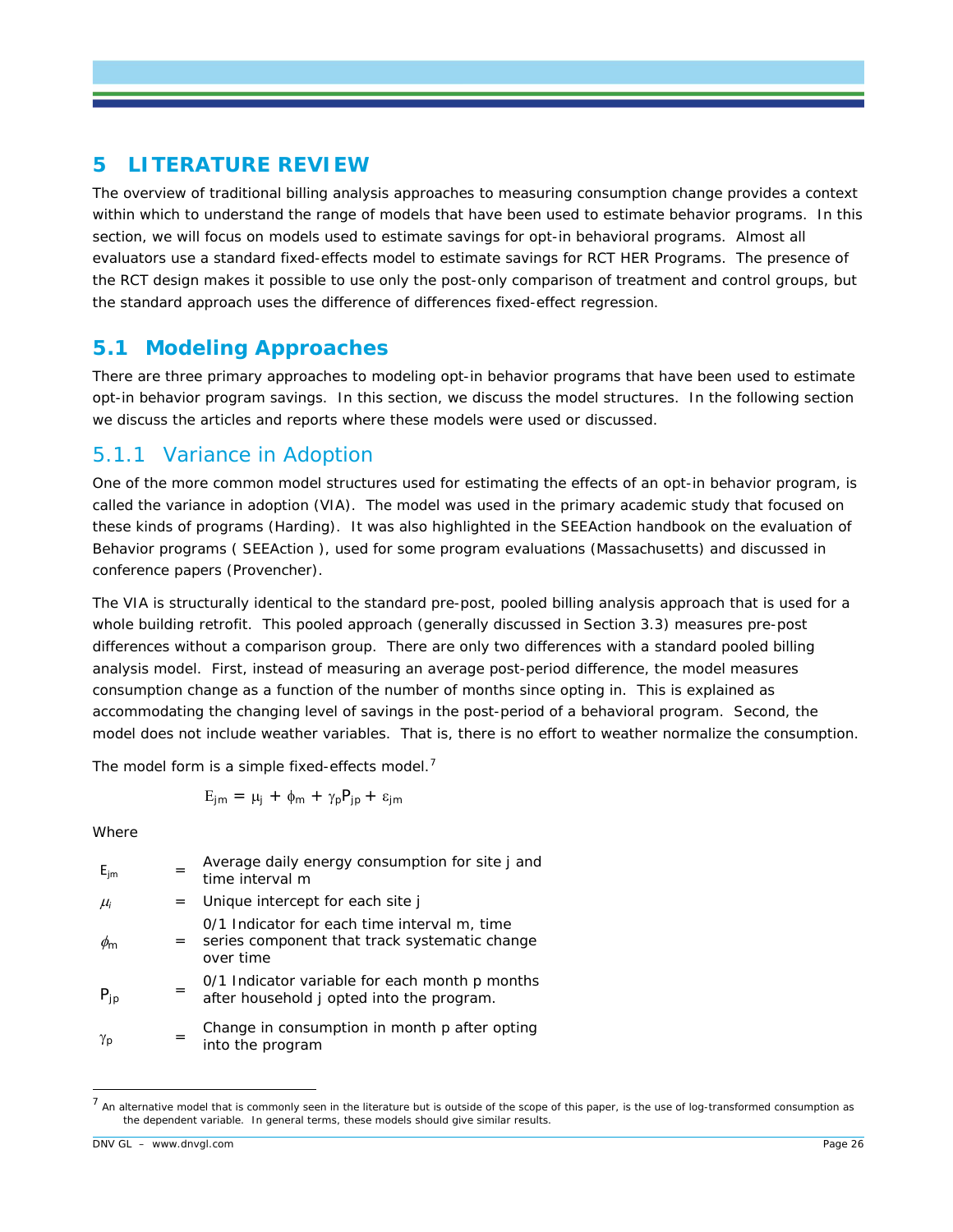$\varepsilon_{\text{im}}$  = Regression residual.

The model controls for a site-specific consumption effect as well as a month-year effect that will capture monthly variability in consumption across all sites given the other parameters. As with the standard whole building retrofit model, participants enter into the program throughout the evaluation period. The monthly post-period indicator variables identify consumption change at sites the same number of months removed from participation.

The advantage of the monthly (since opt in) savings estimates is that it makes it easier to get an estimate that is specific to a particular period. In contrast, measure-based savings estimates generally assume constant savings once installed. For this reason, models for measure-based programs general specify a single average annual savings parameter from the post period rather than monthly savings.

An addition is made to the equation in some evaluations that is used as a test of the validity of this model. A second set of parameters are included that mirror the savings parameters,  $P_{ip}$ , but characterize change for each pre-opt-in month. For example, a parameter would estimate any average differences across all sites in the third month prior to each site's opt-in date. Structured in a mirror fashion to the treatment effects parameters, these parameters are expected to not identify statistically significant change in the pre-period where no program effect is present. A finding counter to this could be used to justify a different approach.

The lack of weather variables is a more striking aspect of this model. This means, for example, that the first month savings estimate is an average of first month savings regardless of time of year a site opted into the program. Seasonal variability in the true underlying savings will negatively affect the precision of these estimates and mask meaningful differences in savings characteristics across the year.<sup>[8](#page-31-0)</sup> More problematically, the lack of weather variables implies that the monthly fixed effects will capture all weather effects in addition to trends and shocks without confounding them with the program savings that are expected to be variable and may trend over time. Finally, regardless if the savings estimate correctly captures the underlying savings, the weather-correlated aspect of the savings will not be captured in a way that can be put in "typical weather" terms.

More generally, this model recapitulates the assumptions discussed in Section 3.3.1 above about pre-post consumption models. This approach effectively assumes that confounding effects will on average not bias the result given the fixed effects in the model. The model is also unable to address the fundamental concerns regarding self-selection, which were discussed in section 4.1.

Weather could be incorporated into the VIA model.

$$
E_{jm}\,=\,\mu_{j}\,+\,\varphi_{m}\,+\,\beta_{H}H_{jm}\,+\,\beta_{C}C_{jm}\,+\,\gamma_{p}P_{jp}\,+\,\gamma_{H}H_{jm}\,\,P_{jp}\,+\,\,\,\gamma_{C}C_{jm}\,\,P_{jp}\,+\,\,\epsilon_{jm}
$$

**Where** 

| $H_{\text{im}}$<br>$C_{\text{im}}$ |     | Average daily heating and cooling degree days for billing period m for<br>household j. |
|------------------------------------|-----|----------------------------------------------------------------------------------------|
| $\beta_H$ , $\beta_C$              |     | $=$ Estimated heating and cooling trend in the pre-program period.                     |
| $\gamma_{\rm H}, \gamma_{\rm C}$   | $=$ | Estimated change in heating and cooling trend due to program participation.            |

<span id="page-31-0"></span><sup>8</sup> As stated by Harding, "The underlying assumption is that, conditional on time-invariant household characteristics and aggregate month-specific shocks, all households that are k months away from enrolling in the offset program are identical (in expectation)." From M. Harding and A. Hsiaw, "Goal Setting and Energy Conservation," Journal of Economic Behavior and Organization, under revision (2013): 10.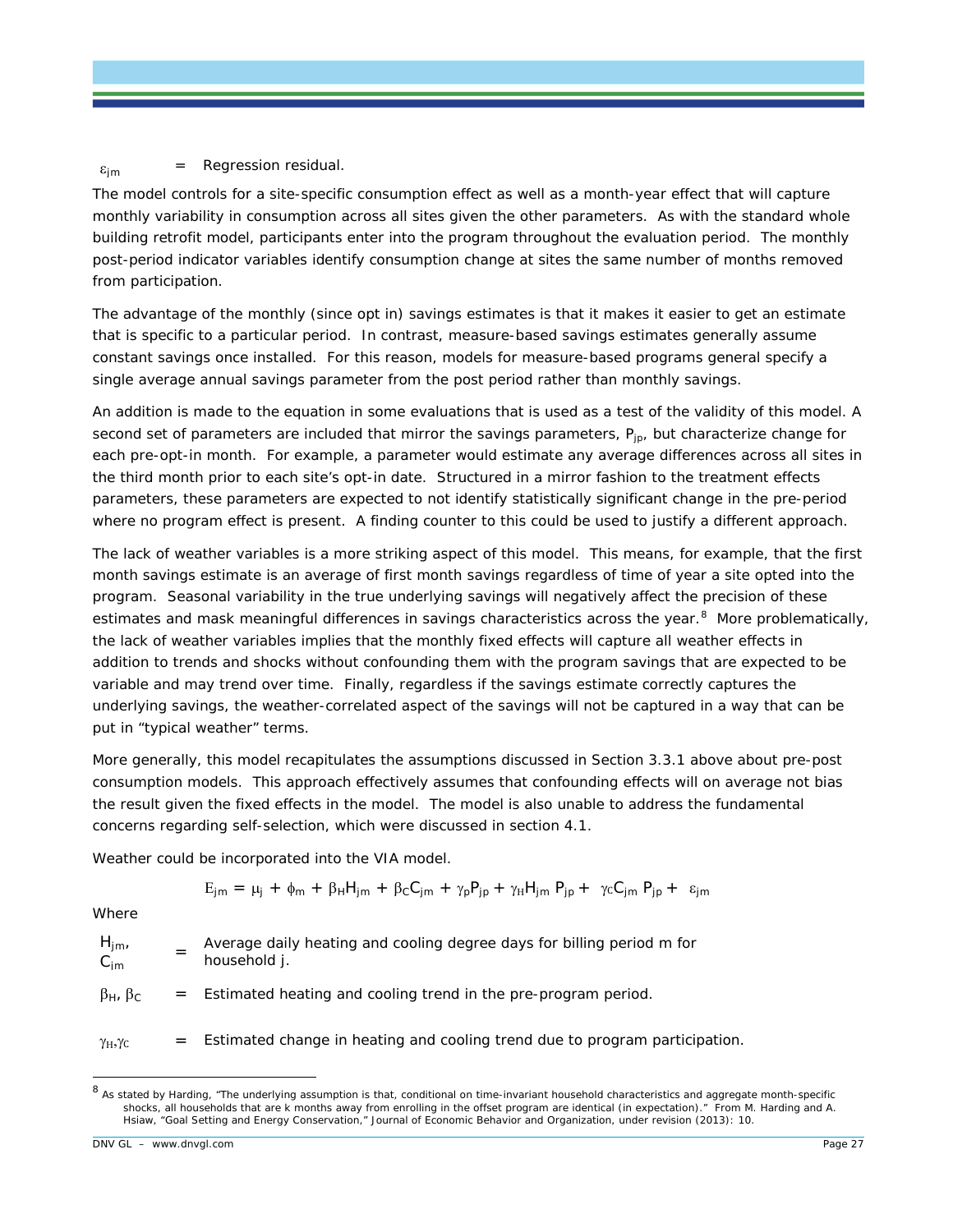This model captures a pre-period, weather-correlated consumption baseline and also measures the weathercorrelated effect for each post-month estimate of savings. The original indicator variable savings parameters are still included along with the weather-correlated savings parameters. This model will do a better job of controlling for the potential weather-related bias. It will also give distinct estimates of program-related heating and cooling savings allowing for an estimate of savings under typical weather conditions.

## 5.1.2 Match Comparison Groups

The other common approach to evaluating opt-in behavior programs involves matched comparison groups. Match comparison groups are generally modeled in a difference of difference regression specification.

$$
E_{jm} \,=\, \mu_j \;+\; \varphi_m \;+\; \gamma P_m \,+\; \alpha T_j \;+\; \delta P_m T_j \;+\; \epsilon_{jm}
$$

Where

| $P_m$    |     | $=$ 0/1 Indicator variable indicating the post-period.                                            |
|----------|-----|---------------------------------------------------------------------------------------------------|
| $T_i$    | $=$ | 0/1 Indicator variable indicating whether household j is in the treatment<br>group.               |
| $\gamma$ |     | Estimated change in consumption in post period across both treatment and<br>comparison groups.    |
| $\alpha$ |     | Estimated difference in consumption between treatment and comparison<br>groups in the pre-period. |
| $\delta$ | $=$ | Estimated change in consumption in post period for the treatment group<br>alone.                  |

This specification recreates the difference of differences structure but in a regression framework. This structure as written, estimates the baseline consumption for the pre-period comparison group. It controls for treatment-group consumption differences across all periods and post-period consumption change across all sites. The remaining consumption change for the treatment group in the post-period is analogous to a difference of difference result.

In practice, the treatment group parameter is absorbed into site-level fixed effects. If the program participation starts at a single point, both the treatment group parameter and the post-period parameters will be absorbed into the site-level and month-year fixed effects, respectively. As the start point expands to multiple time-periods, the treatment and post-period effects become separately identifiable, in a statistical sense. These parameters will provide average annual estimates of the difference between treatment and control groups (controlling for those average differences), and the difference in consumption across all sites in the post period (trend), if the start of program participation is approximately evenly spread across a year.

### **5.1.2.1 Matching Algorithms**

Various matching algorithms are proposed for developing comparison groups. The two primary approaches, minimum distance algorithms and propensity model matching both compare sites on a combination of sitelevel characteristics. Pre-period monthly consumption data are the primary inputs with additional characteristics incorporated either through stratification or directly in the propensity model. Some initial comparisons of the approach have been reported (IEPEC matching paper) but the conclusions in that paper are limited to the populations on which those evaluations were performed. At this point, it is too early to determine a clear winner between those two approaches.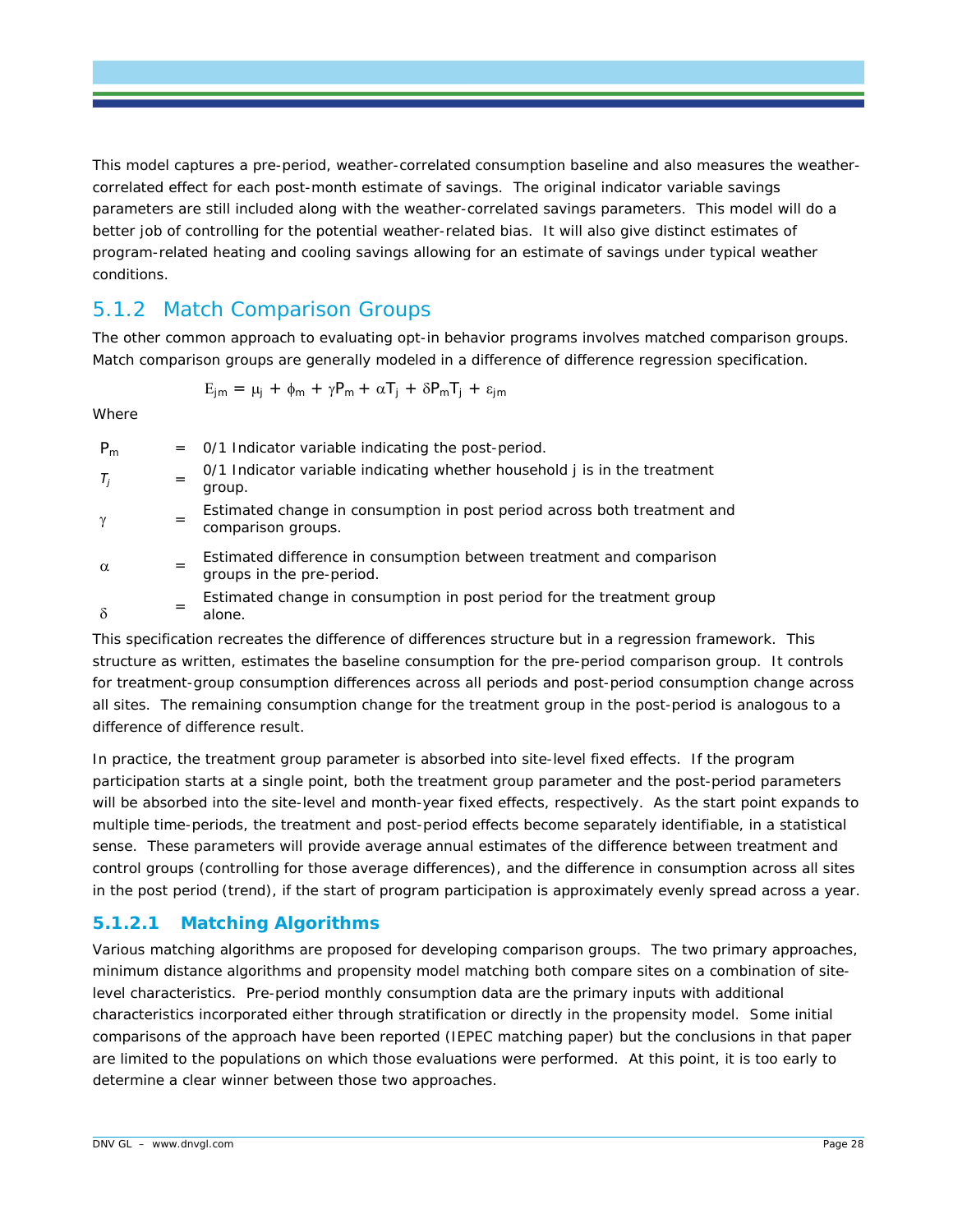In general, it appears that matched comparison groups are going to experience a renaissance. Whereas traditional billing-analysis comparison groups matched on annual consumption alone, current algorithms already incorporate substantially more information. The coming years are likely to see a great deal of experimentation on the best approaches for this task. There are obvious opportunities to pursue. Site-level regression models summarize site-level consumption data in models specifications with meaningful underlying structures. The model results would appear to provide an even better basis for site-to-site comparison than raw, inevitably calendarized consumption data.

### 5.1.3 Post-Only Model

A third approach uses a model that includes both treatment and comparison and pre- and post-program data, but structures the relationships to model only the post-period. The equation is written:

$$
E_{jm} = \mu_j + \delta T_{jm} + \alpha E_{j(m-12)} + \epsilon_{jm}
$$

Where the only new component is

 $E_{i(m-12)}$  = Average daily energy consumption for site *j* and time interval *m-12*, the same month but a year prior.

For this model, prior year consumption for the same month is the primary explanatory variable. The monthly treatment parameter captures the average treatment-group difference for each month. The structure of this model is different than the difference of difference model and the determination of the exact implications are beyond the scope of this review. A comparison of results from this model compared with a more standard difference of difference would be useful.

#### **5.1.3.1 Regression-Corrected Model**

The Massachusetts Cross-cutting Behavioral Program Evaluation Integrated Report from 2013 (hereafter, MA evaluation), uses a similar model to this post-only model for what they refer to as a regression correction and that comes from an article by Abadie and Imbens (2011). The approach, as reported in the MA evaluation, compares treatment group average monthly consumption with a regression corrected version of the comparison group average monthly consumption. The correction is based on this simplified version of the above model estimated on the comparison group alone.

$$
E_{jm} = \mu_j + \alpha E_{j(m-12)} + \varepsilon_{jm}
$$

Using these estimated regression parameters that characterize the comparison group, the corrected comparison group average monthly consumption is calculated by applying the average monthly energy consumption of the treatment group. The argument is that this approach combines the strengths of the comparison group while using the regression correction to put the treatment and control estimates on the same basis with respect to distributions of the supporting data. This approach is relatively new in the literature but deserves to be further explored.

#### **5.1.3.2 Combined Estimation of Savings and Joint Savings**

It's worth noting that the actual version of these equations that were used for the MA report included an additional component to capture the effect of other rebate program effects. The equation was:

$$
E_{jm}\,=\,\mu_j\,+\,\delta T_{jm}\,+\,\alpha E_{j(m\text{-}12)}\,+\,\phi_kO_k\,+\epsilon_{jm}
$$

Where

 $O_k$  = A 0/1 indicator variable, 1 after the installation of energy efficiency program measure *k*, 0 prior to that.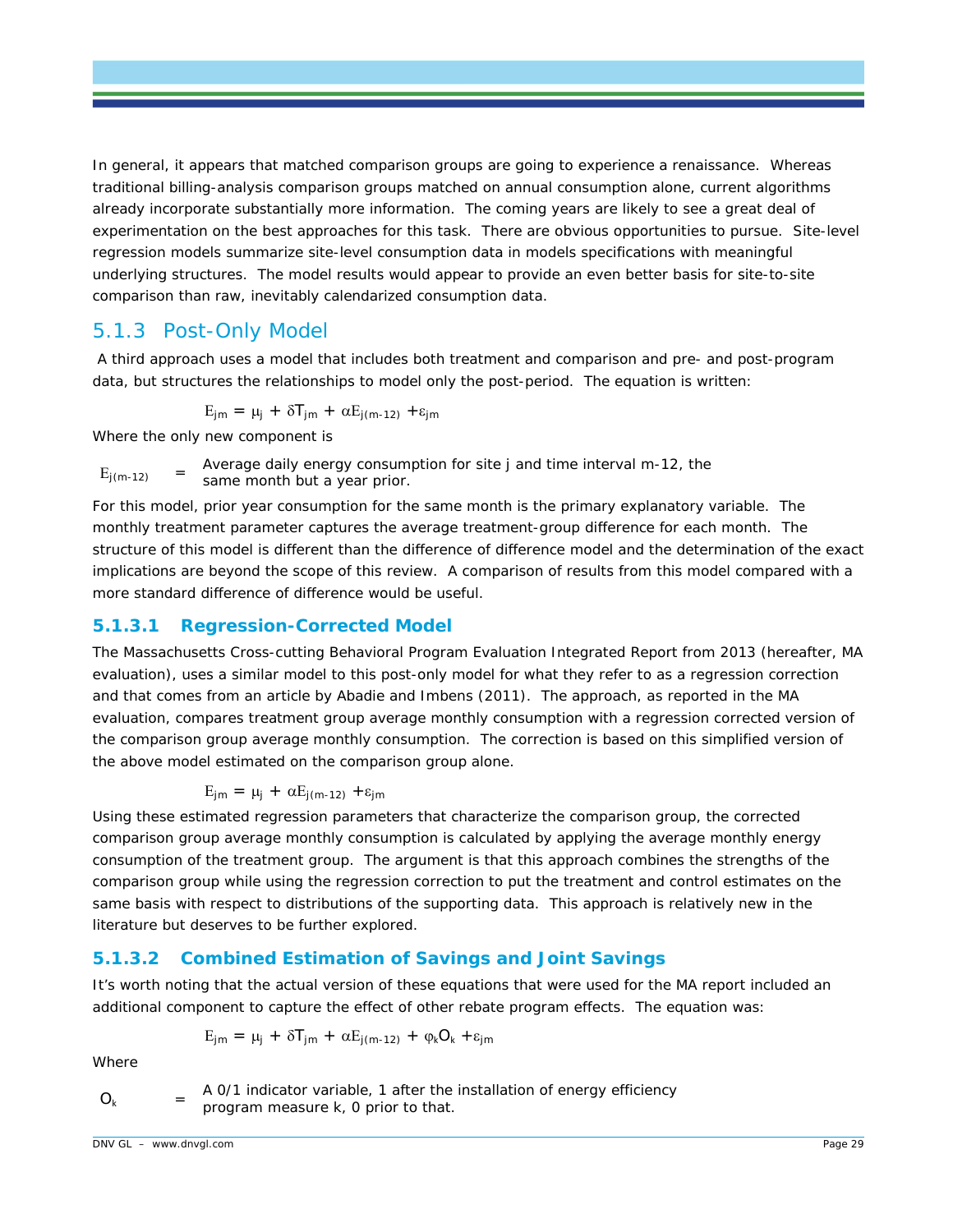$\varphi_k$  = The average consumption effect of the installed measure  $k$ .

This approach includes the variables to capture post-period consumption change for the treatment group while adding variables that correlate to the timing of any rebated measure installation. This specification is a specific example of an approach, that has also recent appeared in RCT program evaluations, that claims to control for potential double counting directly in the savings equations, thereby producing an estimate of behavior program savings that is net of any joint savings. The approach appears to have some limitations with respect to both theoretical intent and an additional kind of selection bias.

This is a relatively new approach and there has been limited time to vet the details. There are two concerns that bear consideration. First, from a theoretical perspective, this approach claims to measure actual savings associated with rebate program participation. Strictly speaking, the issue of joint savings, however, is one of claimed savings rather than actual savings. The appropriate measure of joint savings (as measured by the RCT program approach) is a measure of uplift in claimed savings. From a double counting perspective, it should be the measure of savings on which the IOUs are paid or credited (net or gross). To the extent that actual savings as controlled for in the savings regression are less than the claimed uplift savings that are measured in the RCT context, then some degree of double counting remains. Alternatively, if actual savings are greater than claimed, the regression over-adjusts for double counting. This issue may be a relatively minor detail but it does point to issues related to the interaction of behavioral programs with other programs that will need to be addressed.

The second concern regarding the inclusion of rebate savings in the overall model specification is whether it actually succeeds in controlling for rebate-program-related savings as intended. There are two issues:

- First, this approach controls for average program participation across treatment and control. This is not the goal of the process. The goal is to control for the marginal difference between the treatment and control groups. At a minimum, the rebate program variables should be interacted with the treatment variable to estimate the marginal difference.
- Second, the rebate program variables function as independent variables in the regression but are dependent of the program outcome. In fact, what we are attempting to control is precisely the relationship between the decision to participate in a rebate program and the participation in the behavior program. The regression-based estimate of program effects is going to include savings that are specifically related only to the behavior program. For example, if a behavior program consistently reduces the tendency to "take back" (using more energy and therefore taking back savings as greater comfort) when an efficient furnace is installed by program participants, those furnaces will generate more savings than in nonparticipant homes where take-back occurs. These particular additional savings are due solely to the behavior program. This specification does not appear designed to capture that distinction. This is another instance of selection bias, and, with this kind of specification, it is even a problem with an RCT experimental design.

# **5.2 Highlights of Recent Work**

The literature that informs the impact evaluation of behavior programs come from varied sources. The academic literature provides substantial guidance on the use of statistics or econometrics for the evaluation of program effects.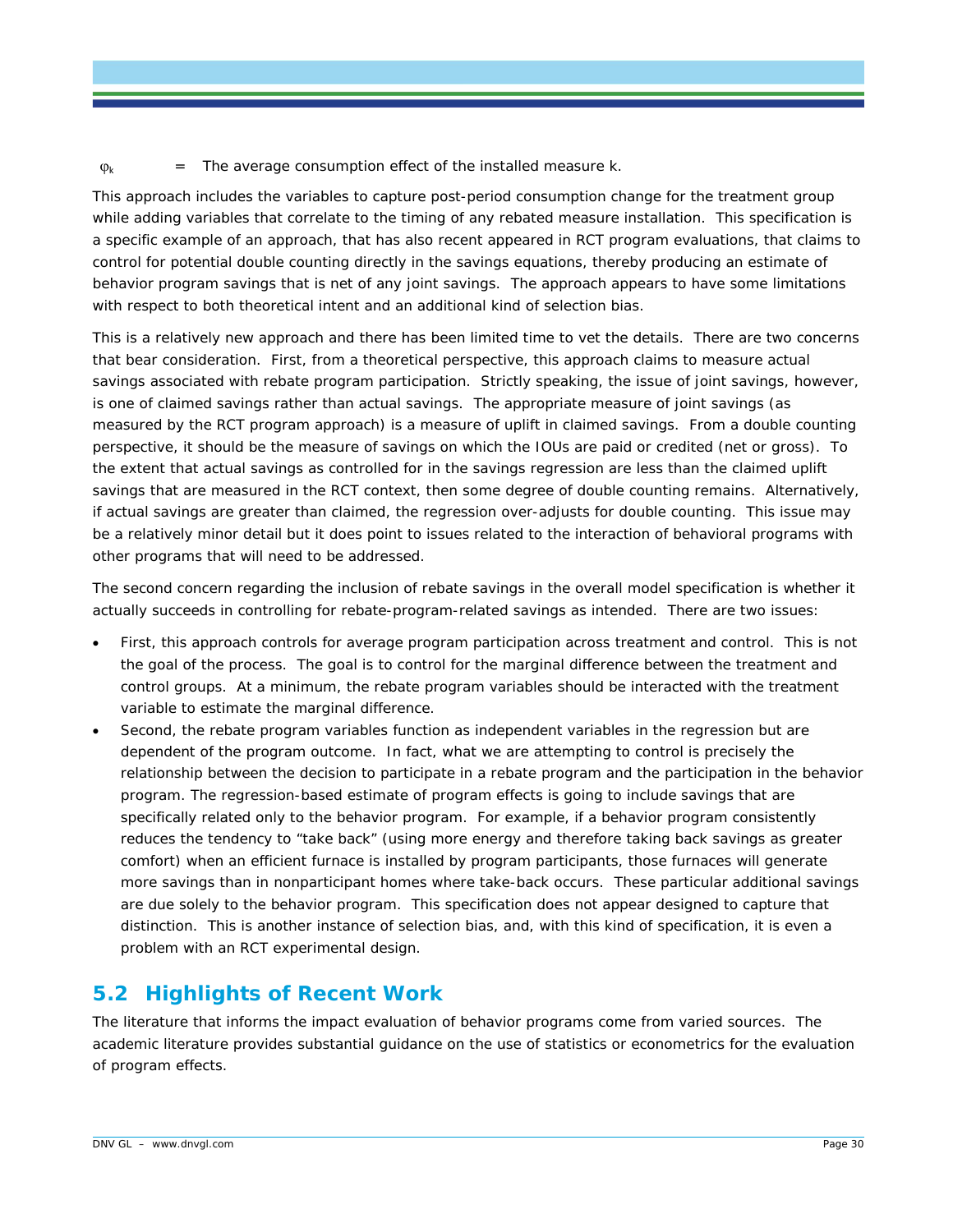# 5.2.1 Recent Developments in the Econometrics of Program Evaluation

These include, in particular, a recent survey called Recent Developments in the Econometrics of Program Evaluation by Imbens and Wooldridge that was published in 2009. While this work does not focus on energy-related programs, the problems they address are exactly the problems facing the energy program evaluators with respect to opt-in behavior programs. The primary value of this survey of recent work is its clear statement about the limited options for addressing confoundedness, the term they use for selfselection. What is striking about the article is the extent to which just developing a matched comparison group on observable and time-invariant characteristics is challenging.

# 5.2.2 Goal-Setting and Energy Conservation

In addition, one academic paper analyzes an early opt-in behavior program. This paper has provided some of the guidance for subsequent evaluation work. Harding and Hsiaw looked at an early opt-in program that purported to motivate savings by having customers set goals. Much of the paper is spent developing the theoretical structure within which goal setting would be expected to be an effective motivation toward something like energy conservation. This aspect of the paper is somewhat puzzling to a reader familiar with what amounts to "goal setting" in this kind of opt-in behavior program. Programs that use this approach (including the Progressive Energy Audit Tool) give those who opt in the opportunity to respond to the provided tips. One of the responses is "Will do." This response appears to be the basis for Harding and Hsiaw's hypotheses about goal setting.

Fortunately, the actual quantitative measurement of program-related change is somewhat disconnected from the theory of goal setting. Harding used the model that is presented above as the VIA model. It is on this recommendation that this model has been attempted in most subsequent evaluation. In addition, Harding provides results for an alternative model that involves a propensity weighting designed to control potential selection bias. The documentation is insufficient to determine exactly what additions were made to the approach. No subsequent evaluation has attempted this approach.

In the program evaluation area there are a handful of public evaluations that make a real effort to bring the latest ideas in their analysis. In addition, these evaluations have been summarized and presented in various forms at conferences such as the International Energy Program Evaluation Conference.

# 5.2.3 Massachusetts Three-Year, Cross-Cutting Behavioral Program Evaluation

The MA evaluation includes two programs that can be considered opt-in programs. The WMECO C3Energy opt-in behavior program has been evaluated annually for three years likely making it the most evaluated opt-in program in the country. ODC/Navigant has been evaluating this program for those three years and they apply most of the methods already discussed here. A number of specific issues should be highlighted.

### **5.2.3.1 Mixed Program Design**

The overall program design for the WMECO program is a mix of an opt-out informational mailer and an opt-in web portal.<sup>[9](#page-35-0)</sup> As discussed in section 4.3.2, this combination of experimental designs creates a complicated overarching analysis of savings. Navigant generally follows the recommended approach discussed in section 4.3.2. They measure the RCT experimental design savings and then adjust it with savings estimates derived from the control group opt-in households. The discussion in the report is not

<span id="page-35-0"></span><sup>&</sup>lt;sup>9</sup> The program also had additional waves put in place, but these appear to replicate the mixed design.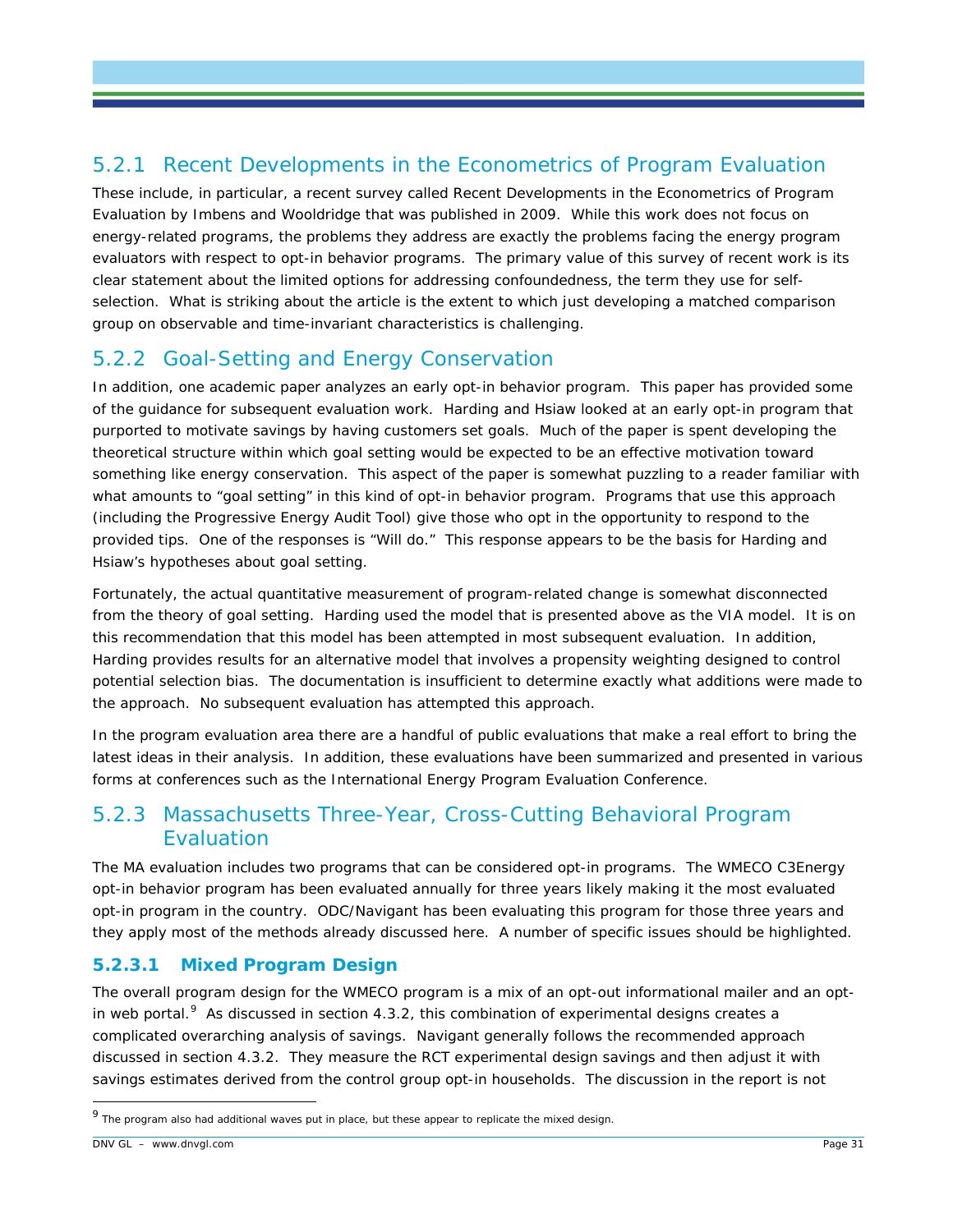explicit as to whether they fully accounted for the double effect of those control group savings. As we noted above, those control group savings are real savings for the control group and reduce the RCT estimate of treatment group savings by the same amount. That means total savings for both groups is the sum of RCT savings and two times the control group savings.

Since the report does not make an explicit issue of this either in the methods or results descriptions, it may be that the control group savings were only included once. On the one hand, this may be an object lesson of the inherent challenges of the mixed program designs. On the other, it could be seen as appropriately down weighting the less reliable opt-in program results by fifty percent. This is a serious consideration from a regulatory perspective, if commissions decide to make a distinction between the reliability of RCT and non-RCT derived behavior program savings. The downwardly biased but more reliable RCT-based savings can be claimed in full, while the additional opt-in savings are included to the extent to which they are accepted.

#### **5.2.3.2 VIA Application**

The WMECO control group savings estimates were ultimately calculated using a matched comparison group. This approach was only used after the apparent failure of each of the VIA models for the three separate waves of the program. In each case, at least two pre-months were statistically different than zero, raising questions regarding the underlying assumption of the VIA approach that sites opting into the program at different times were similar. These concerns justified moving to the comparison group approach.

Interestingly, all of the three wave models also failed to provide any statistically significant evidence of postprogram savings. More problematically, the third wave model did produce highly statistically significant estimates of a positive increase in consumption correlated with the number of months since start of participation. The report explains that this counterintuitive and extreme result is caused by very different pre-period winter consumption by the last third of that wave's participants and the relatively small number of sites with longer post periods.

These issues provide evidence that the VIA approach may not be useful as reported by Harding and Hsiaw. The first of these two issues may illustrate a weakness of the VIA approach that could be overcome with the inclusion of weather terms. It would be useful to know to what extent explicitly modeling weather would address these concerns. In general, though, the extreme difference in consumption characteristics does appear to undermine the theoretical expectation that households opting into the program over time are similar. It is less clear whether the test based on pre-period consumption is sufficient to determine the suitability of these assumptions regarding underlying population. In this case, the pre-period test failures were modest compared to the problematic post-period results. Could false positive results on the pre-period test support the acceptance of questionable post-period results?

The second issue, the decreasing number of sites supporting estimates of savings further away from participation, is a longstanding challenge of consumption analysis models of this type. The unexpected monthly post-period change makes it more obvious that something is amiss but, once again, unexpected results are not a reasonable general test of the validity of results. More work is needed to understand the implications of decreasing levels of support for estimates of post-period change that, unlike more constant measure-based savings, is expected to exhibit a degree of variability.

### **5.2.3.3 Addressing Self-Selection**

Another important highlight from the MA evaluation is the position taken on the challenge of self-selection in opt-in programs. The report has an appendix section that parallels two papers that were presented at IEPEC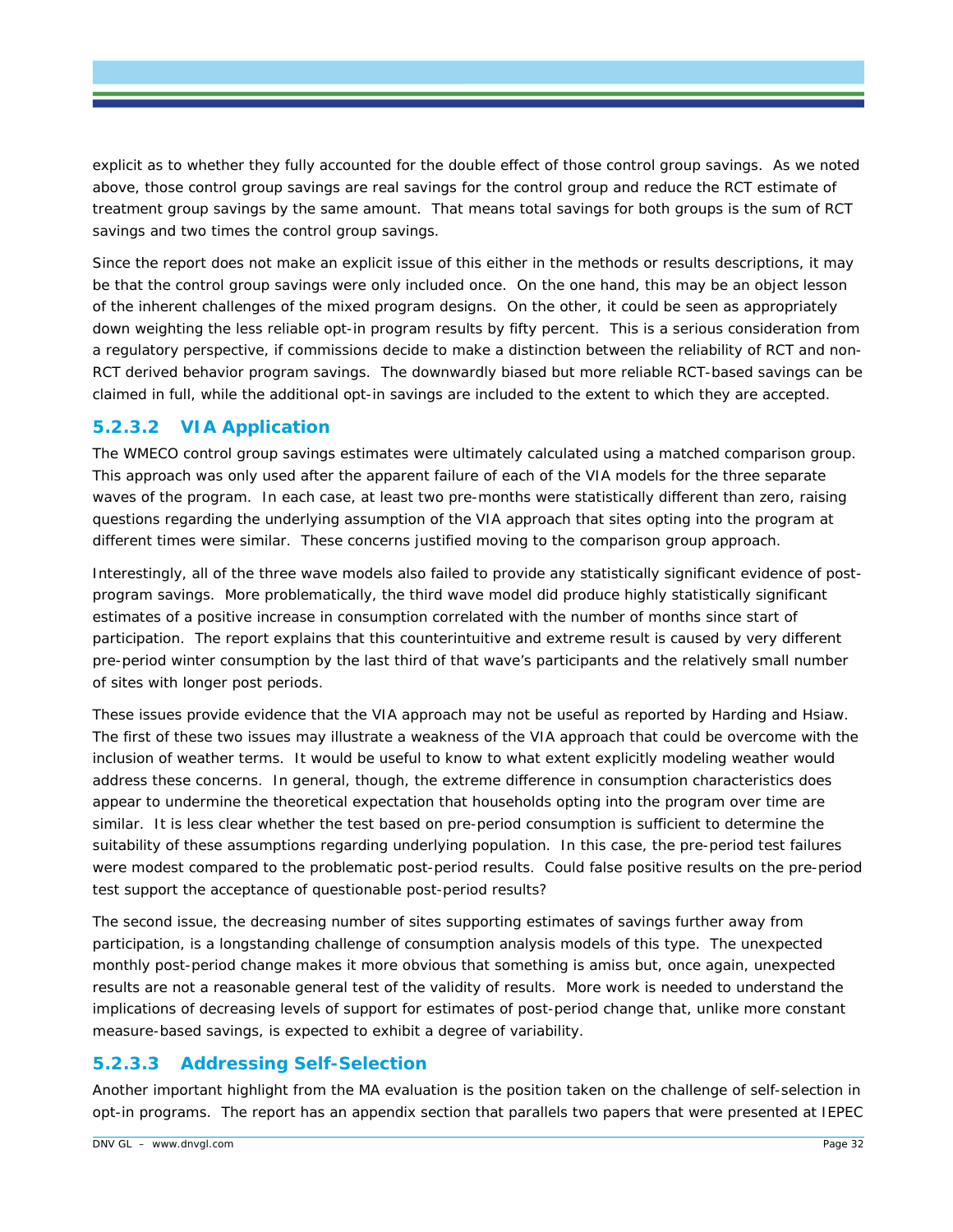2013. The report argues that self-selection is not a primary concern in the estimate of savings for these programs. The position is supported by three arguments. ODC/Navigant's interpretation of these three arguments runs counter to the position taken in this report. We present their argument and then provide our perspective on the issue.

1. The MA evaluation report of the Compact Light Pilot uses the regression corrected post-only model discussed in section 5.1.3.1. In the discussion of self-selection, the report states, "*The implication is that given a model that matches on pre-pilot energy use, with regression correction as advocated by Imbens and Woolridge(sic) (2008) . . ., we are highly likely to generate an excellent counterfactual for participants"* (Opinion Dynamics, p. 163). This statement implies that area experts Imbens and Wooldridge would consider a matched comparison group an excellent counterfactual in the opt-in behavior program scenario. In fact, the majority of the cited Imbens and Wooldridge article is about the challenges of even producing a good comparison group based on observable characteristics let alone unobservable characteristics. The regression correction is a technique recommended to control for some of the known modeling biases of the comparison group approach not selection bias.

There is no claim, in either Imbens and Wooldridge or Imbens and Abadie that the selection correction addresses or what Imbens and Wooldridge refer to as confoundedness. In contrast, they make the following statement. *"Unlike in the setting under unconfoundedness, there is not a unified set of methods for this case. In a number of special cases there are well understood methods, but there are many cases without clear recommendations"* (p. 51. Imbens, 2009). A central finding of the Imbens and Wooldridge article is that in many cases there are no clear recommendations as to how to address self-selection or confoundedness. The regression correction approach is not presented in the article as a way to deal with confoundedness. In fact, none of the special cases discussed appear to be helpful with the challenge of self-selection in consumption modeling.

- 2. The report also appears to fail to identify any good reasons for thinking self-selection might exist. The report states, "*For behavioral programs, it is difficult to develop a convincing argument for selection bias given good matches based on pre-program billing history."* The authors make this statement without ever discussing the problem of unobservable and/or time-varying characteristics. This is in contrast to the statement in the IEPEC paper that *"It is worth mentioning that, with respect to the claim that matching addresses selection bias, matching on demographic variables implies that Z (the unobservable characteristics driving selection) is invariant over time—perfect stability—and relatively highly correlated with the matched demographic variables"* (Provencher, 2013b). That is, if we are willing to assume that unobservable characteristics are both time-invariant and highly correlated with observable and available data, then selection bias should not be a problem. It is not hard to come up with counter-examples to those convenient assumptions.
- 3. Finally, the report provides what is referred to as a pseudo test of bias. The test compares the difference between treatment and matched comparison groups after the match period, but prior to opting-into the program. The suggestion is that selection bias would lead to diverging average consumptions and that there is no evidence of this divergence. If, however, participation is a response in part to other changes occurring at the site, it is precisely at the time of participation that we would expect the divergence to begin in the counterfactual universe that we do not get to see. Testing for that divergence in the pre-period provides no information on the possibility of self-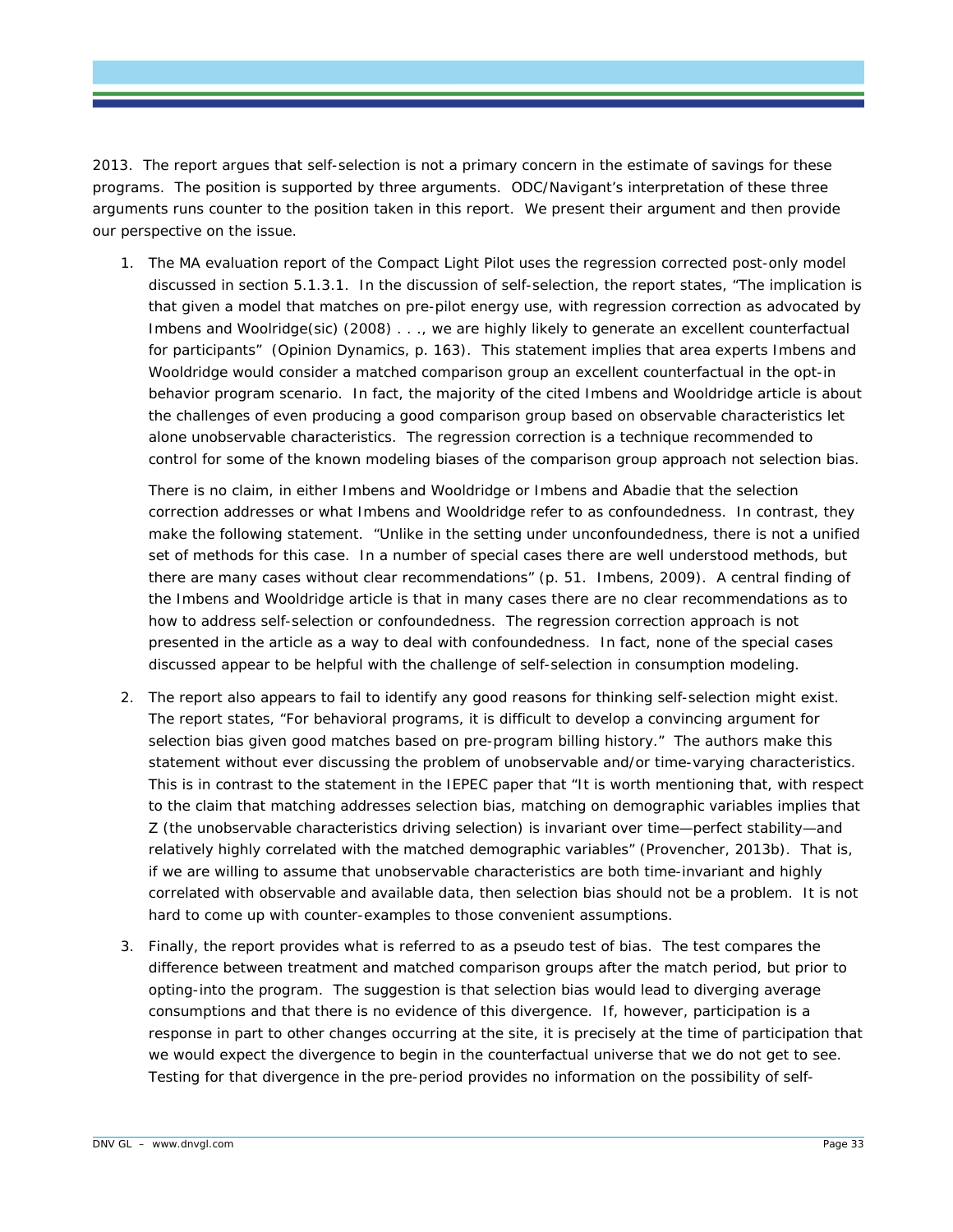selection. Once again, the arguments against the importance of selection appear to avoid the specific reason selection is such a challenge.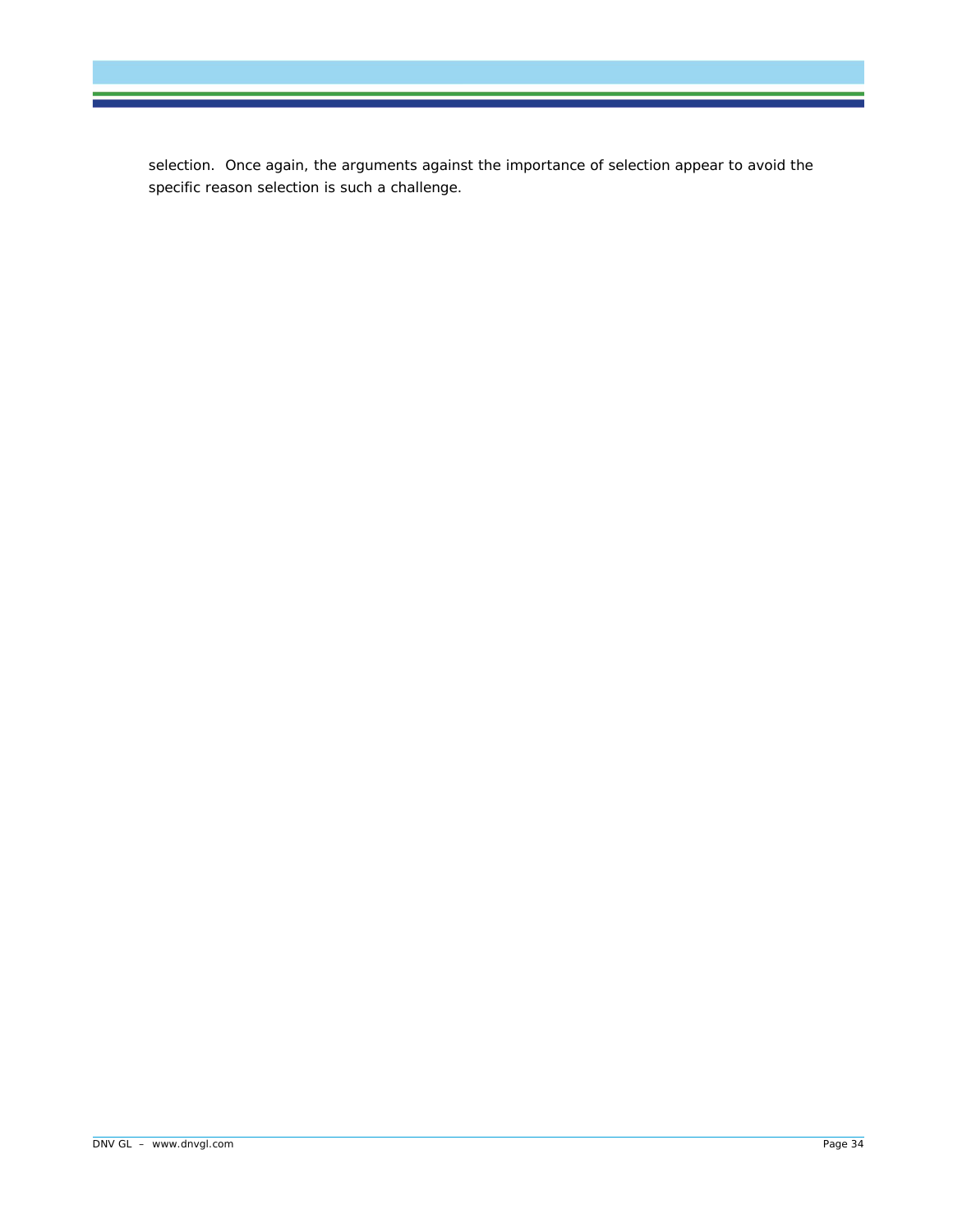# <span id="page-39-0"></span>**6 CASE STUDY: PG&E PROGRESSIVE ENERGY AUDIT TOOL**

The initial purpose of this project was scope out an evaluation for the PG&E Progressive Energy Audit Tool. The scope of work made it clear that there was insufficient budget or data with which to conduct a comprehensive evaluation of the program. At the time, however, we did envision a report that spent time describing the PEAT program and discussing the specific aspects of this program that could be integrated into an impact evaluation.

Our subsequent research changed our focus to the wider horizons evident in this report. The more general question of whether opt-in behavior programs can be evaluated replaced the more specific question of how the PEAT program could be evaluated. Given the range of opt-in programs underway or envisioned in California, this wider horizon seemed justified. Of equal importance, the research into opt-in behaviorprogram evaluation techniques demonstrated that program specific data are in many ways not relevant for the evaluation techniques in use today. The only program specific input used in any of the approaches discussed in this report is the time of opt-in.

Our exploration of the PEAT program reinforced this conclusion. The program collects substantial amounts of data for participants. These data are primarily useful for segmenting and characterizing customers with respect to their reported demographics and audit responses. These data allow for a rich picture of program participants but are of limited use to the impact evaluation because they are limited to participants alone.

One possible use of program data for impact evaluation did surface. Presently, the date of opt-in enters into regressions as 0/1 indicator variable for all customers. Examination of program data ought to support the creation of indices that correlate with variation in engagement across participants. For instance, a customer who returns for a second time displays considerably more investment than the customer who never returns after the initial log-in. We could capture this information in the participation variables that enter into the models.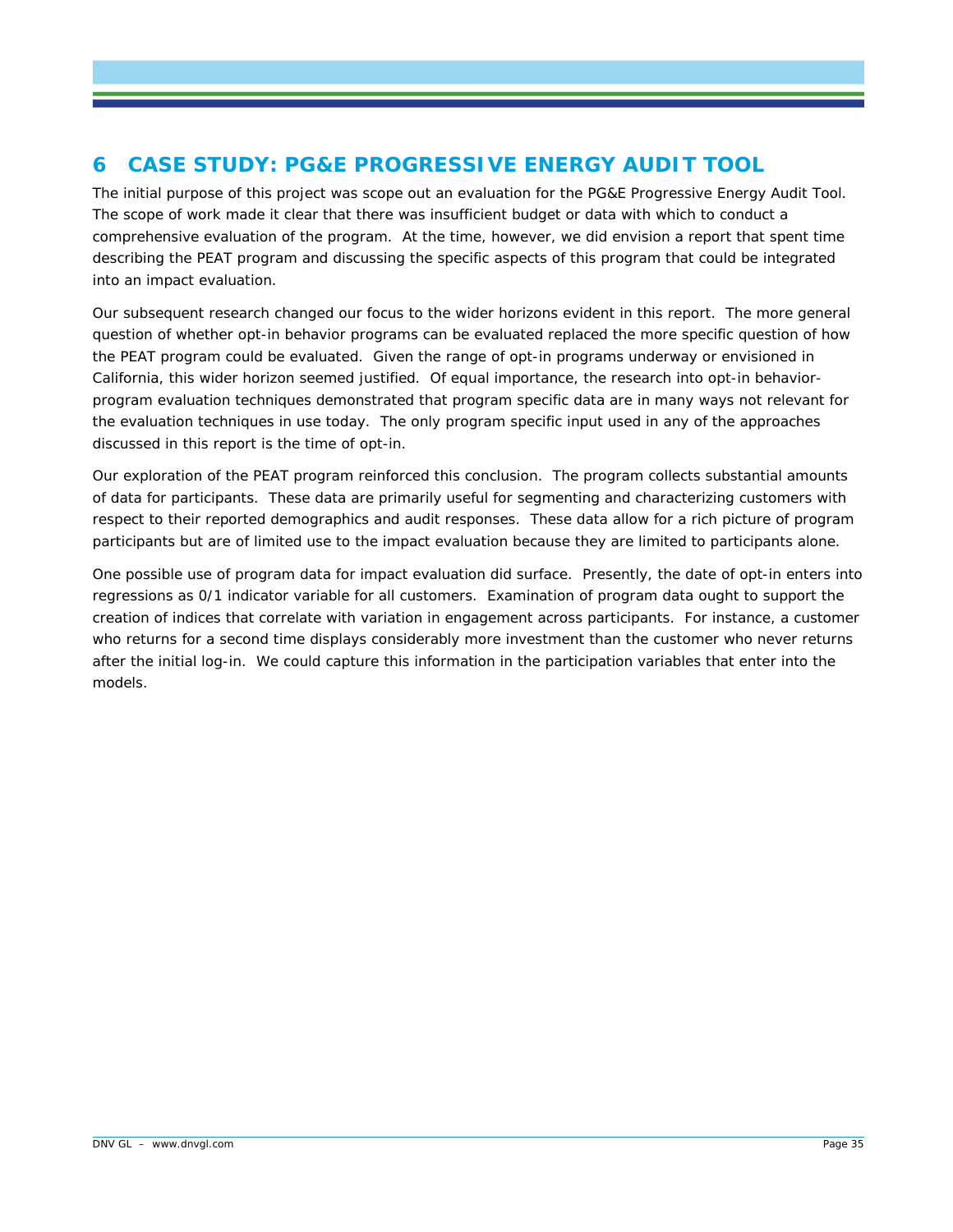# <span id="page-40-0"></span>**7 APPROACHES NOT BASED ON CONSUMPTION DATA ANALYSIS FOR OPT-IN AND OPT-OUT**

# **7.1 Analysis of Explicit Action and Behavior Changes**

An alternative general approach to examining changes in consumption is to identify individual actions and behavior changes, determine the effect of the program on those changes, and quantify the combined effects of those premise changes on energy consumption. A recent example addressing an information-only program with no tracked participants or action is in Bodman et al (2013).

Key steps with this approach include the following:

- Survey a random sample of opt-ins and opt-out customers; for the program described by Bodman et al, there was no tracking of opt-in, so this survey included the additional step of screening customers to identify those who had and hadn't engaged with the program information provided by the program.
- Determine from survey responses what actions each customer took, with and without assistance from other programs offered by the utility.
- Apply engineering estimates to determine savings from the actions
- Determine the program effect by comparing engaged/opt-in customers and unengaged/opt-out customers. A first-order estimate can be obtained by simple differences between incidence of efficiency measures or estimated savings between the two groups of customers. A more meaningful estimate is developed via regression models that isolate the program effect from underlying differences between those who opt in and those who do not.
- An additional step that can be included is to follow up with onsite inspections to confirm physical measures adopted, and obtain engineering parameters. This step can add considerable cost, and introduces additional non-response bias. To the extent the prior condition is the appropriate baseline, post-program inspections do little to resolve the key uncertainty as to what the prior condition was.

These approaches have some promise. Some evaluations have provided defensible evidence of programinduced savings using these approaches.

However, determining changes in behavior can be much more difficult than determining measure installation. Even determining measure installation outside of program tracking is subject to inaccuracy. Comprehensively identifying all relevant actions taken, determining the actions attributable to the program, and assessing the combined effect of these attributable actions is, practically speaking, impossible.

In essence, approaches that depend on identifying actions induced by the program face all the problems of self-selection and low average savings that the consumption analysis faces. These action-based approaches face the additional challenge of not having comprehensive, objective information on the actions themselves. The consumption analysis has the advantage of a reliable direct measurement (consumption) for all customers. Thus, this paper has focused on consumption data methods. Some of the issues and techniques described in this context in turn can inform evaluations that rely on analysis of actions and behaviors.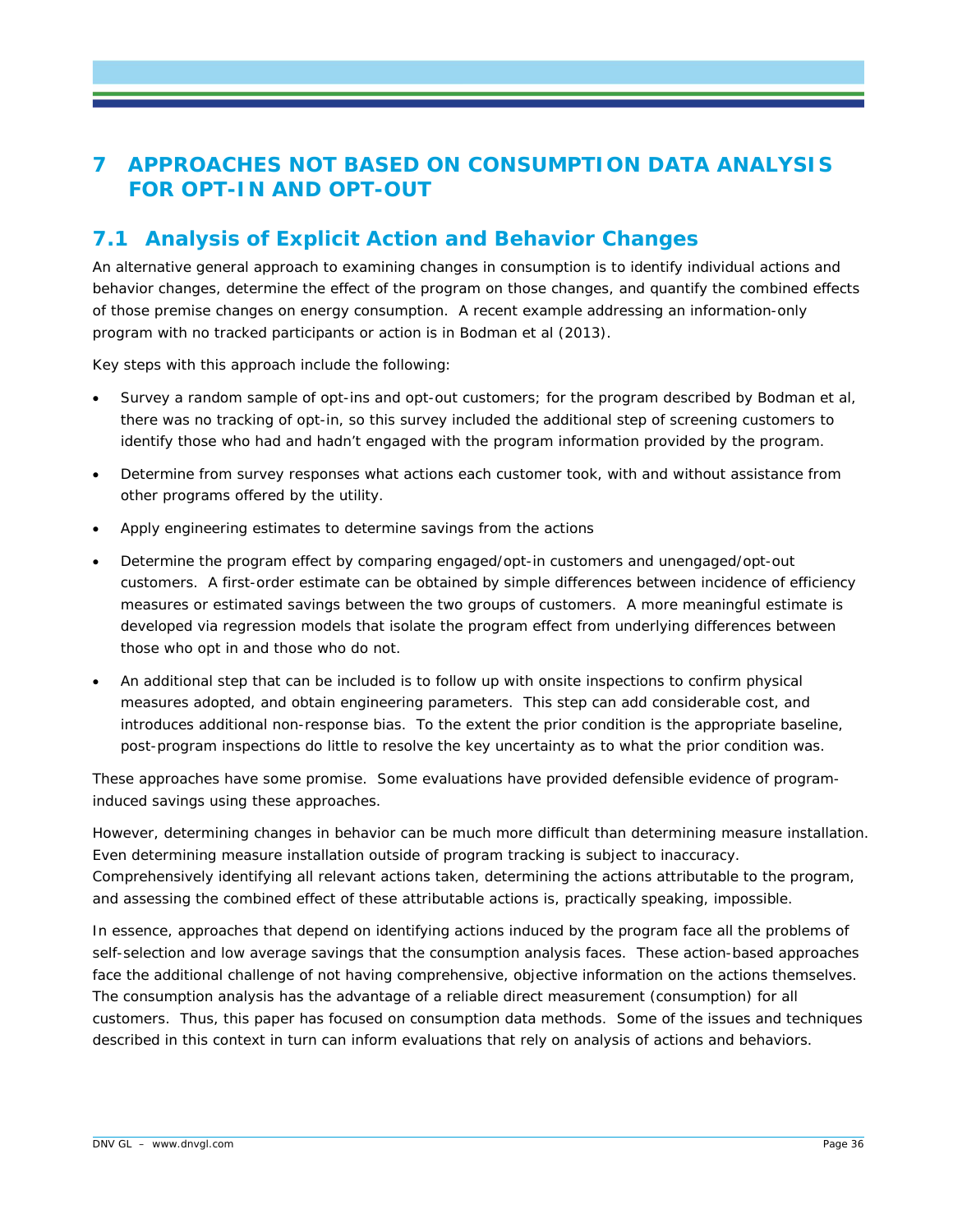# **7.2 Comparison Regions**

Another approach that can be considered for informational programs is comparison between a geographic area that's been exposed to such a program and a similar area without the program. This approach can be expanded to comparison across multiple regions, controlling for regional economic and demographic characteristics. The comparison can be of consumption itself, or of key behaviors targeted by the program, such as adoption of efficient equipment or changes in operating practices.

The regional approach may be effective for study of a pilot program within a service territory, where all other offerings, prices, and weather will be similar for the region where the program is and isn't offered, and comparison areas can be selected based on similar demographics and economics. This approach is most useful for community-based programs, where a concentrated local effort has the potential to produce savings large enough to be visible in a difference of differences comparison between communities.

Outside of this pilot context, regional comparisons are hard put to isolate effects of individual programs, whether behavioral or not. If the effect of interest is small and diffuse, as for a typical behavioral program, the effects of interest will not be credibly distinguishable from regional variation. Regions cannot be matched as tightly as with individual customers; and changes over time may vary across regions for many reasons.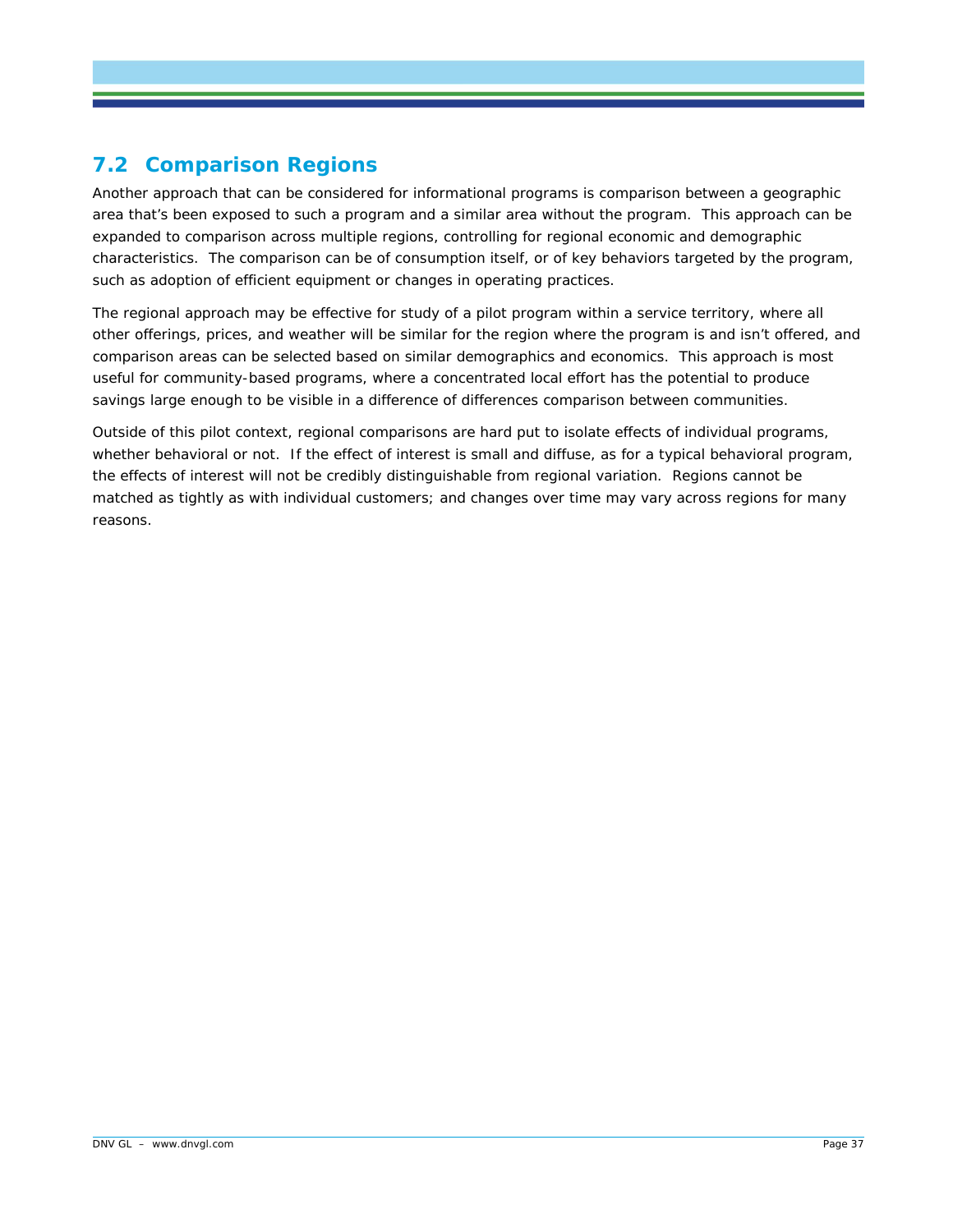# <span id="page-42-0"></span>**8 CONCLUSIONS**

# **8.1 Recognizing the Challenge**

Recent behavioral programs using RCT assignment have provided a model of unbiased evaluation based on differences between "participant" and "nonparticipant" consumption. However, most program designs are not easily compatible with random assignment, and require alternative evaluation methods.

Any evaluation that cannot use a true RCT design is dependent on quasi-experimental methods, or even non-experimental methods. In these cases, potential bias in the construction of the counterfactual is always an issue that needs to be acknowledged and at least qualitatively assessed. This potential for bias exists for any evaluation method, including self-reports, choice modeling, and consumption data analysis. The potential is of particular concern in contexts where the program effect of interest is relatively small. In these situations, the uncertainty related to potential bias can be as large as the estimate of interest. This is a concern for most opt-in behavioral programs.

While audit and information programs have existed for decades, evaluation of these programs using advanced consumption data analysis methods is still in its early days. Such approaches are the most promising for comprehensive evaluation. At the same time, much work remains to assess the effectiveness of various techniques to quantify and mitigate self-selection effects.

### **8.2 Recommendations**

Based on the review in this paper, the following methods are recommended:

- **A combination of the VIA method and matched comparison group should be used, depending on the specific characteristics of the program.**
- **VIA can be used provided:**
	- Opt-in dates are spread out over the evaluated program months.
	- Customers who opt in at different dates are similar.
	- Savings estimates for longer-term participants are supported by sufficient data.
- **Site-specific weather normalization needs to be incorporated into VIA models.** With the varied weather that characterizes the CA service territories and the variable and trending nature of the program effect, it is not reasonable to expect monthly fixed effects to fully control for weather variability over time. The savings itself is likely to be weather-dependent and this effect needs to be captured in the model.
- **Even with the above conditions met, inclusion of a matched comparison group with the VIA model should be tested as part of the analysis.** It is more difficult to develop a rolling comparison group based on consumption in the immediate pre-program period but this approach should be developed and the comparison group integrated into a combined VIA / difference of difference approach. With this approach, three alternative results should be reported: VIA with no comparison group, rolling matched comparison group, and the combined VIA difference of difference. None of these approaches completely addresses the concern re biased savings estimates, but the three results will be indicative of the sensitivity of the results.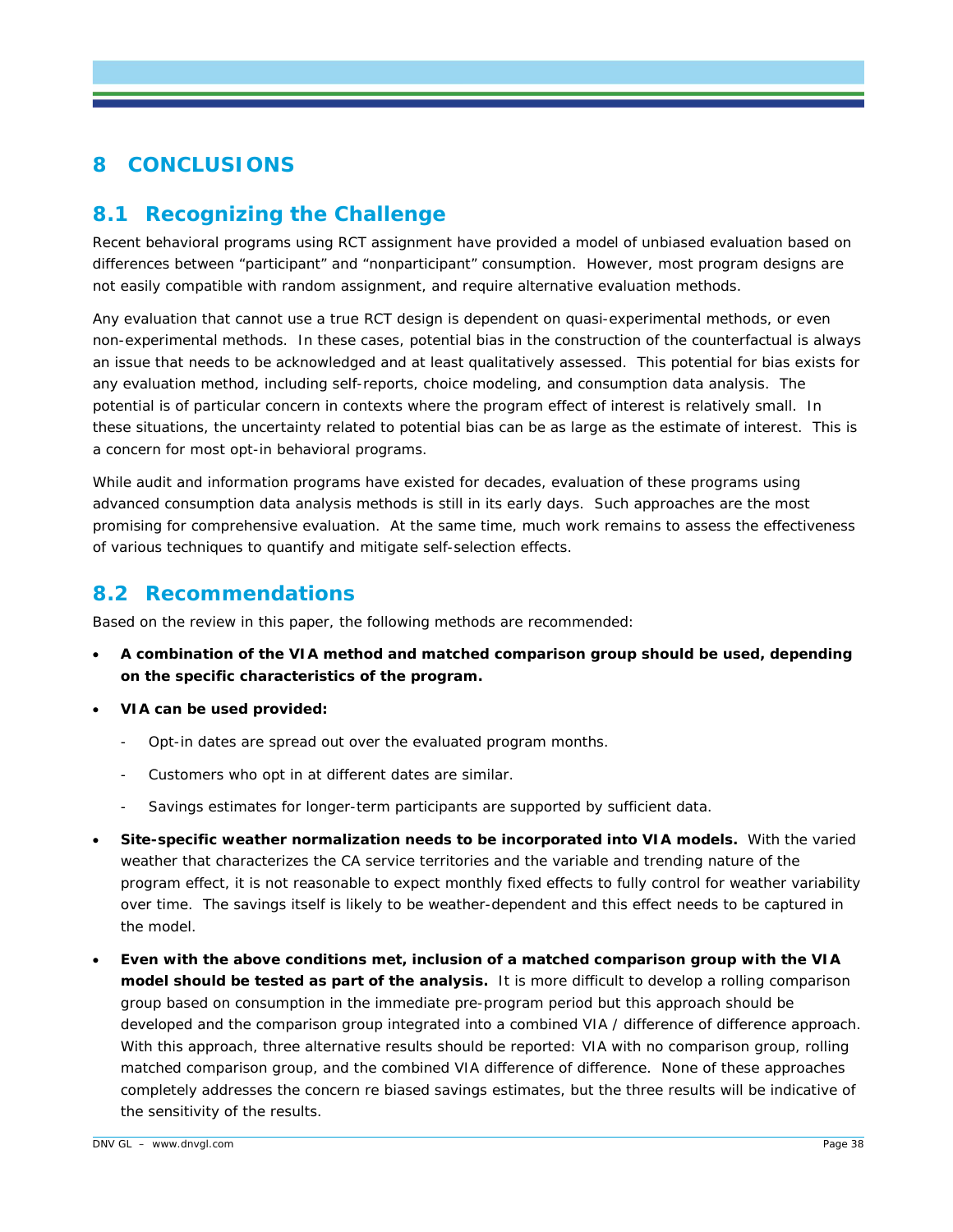- **For opt-in programs that start on a single date, a matched comparison group with weather normalization must be used without VIA.** Such programs are not amenable to the VIA approach.
- **Matched comparison groups should be treated skeptically if there is a substantial portion of the participant group that has few good matches among the nonparticipants**. Signs of poor ability to match include large "distances" between participants and their matches, large differences in average consumption between participants and matched comparison, or extensive re-selection of the same nonparticipants as matches.
- **To support the quantitative measurement of consumption effects, a qualitative analysis of program data should provide evidence of changes due to the program.** For example, this could reflect subsequent visits to the site with indications of the completion of planned energy savings tasks.
- **Evaluation of PG&E's PEAT program should begin with participant analysis, to assess which approach will be more appropriate.** That is, examine the opt-in timing distribution and characteristics of customers joining at different times.
- **Other programs' claims for "joint savings," if any, need to be subtracted from the consumption-based estimate of behavior program savings when assembling a total portfolio claim.** The joint savings are the incremental claimed savings from other programs that were induced by the behavior program. Both programs contributed to the savings, but they can be counted only once for the portfolio, and typically they are counted by the non-behavioral program. The joint savings subtracted should be the incremental claim under the other program(s).

# **8.3 Improving Available Methods**

At the same time that the next evaluation is conducted, research should be done to improve on these methods and our understanding of what works. Two key steps are:

- **First, explore improved matching algorithms based on key consumption parameters regardless of method pursued.** Rather than matching on a series of monthly consumption values, it may be more effective to match on a limited set of parameters that characterize consumption patterns. Site-specific weather models produce heating and cooling change per unit temperature change, breakeven temperatures for use of heating and cooling, non-weather-sensitive usage, and diagnostics indicating how stable or variable the consumption pattern is. When daily or hourly data are used, matching on a reduced set of usage parameters, including the indication of variability, may be much more effective than minimizing distance to overall load pattern.
- **Second, existing RCT program data sets should be mined to better understand the extent of selection bias with particular analysis approaches.** These datasets provide an unbiased estimate of savings with which to compare the various matching and modeling approaches for opt-in behavior programs. In particular, this is a way to quantitatively measure the effectiveness of constructed comparison groups in general, and compare across comparison group methodologies more specifically.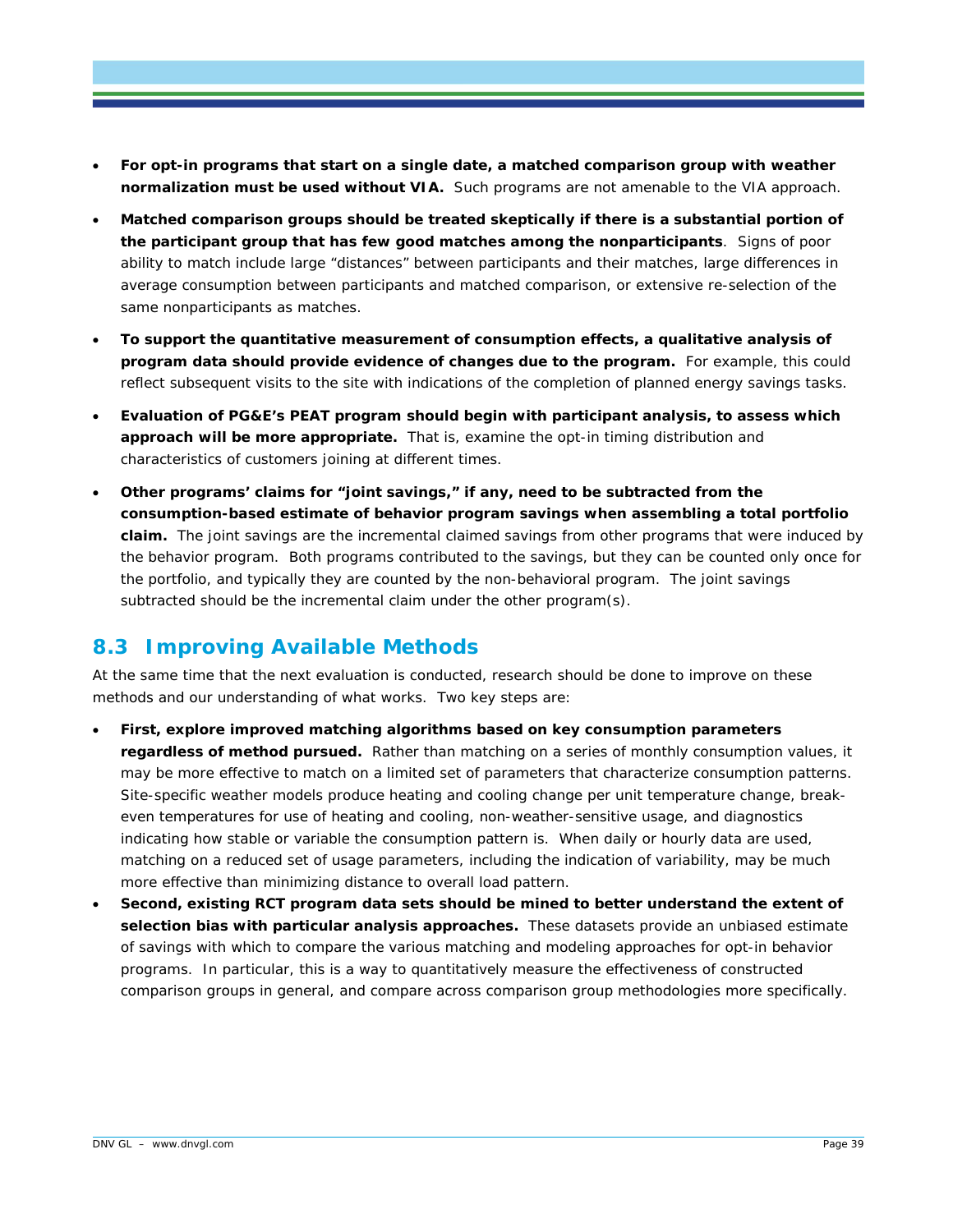# **9 CITATIONS**

Abadie, A. and Imbens, G.W. "Bias-corrected matching estimators for average treatment effects." *Journal of Business & Economic Statistics* 29.1 (2011): 1-11.

Imbens, G.W. and Woolridge, J.M. "Recent Developments in the Econometrics of Program Evaluation," *Journal of Economic Literature* 47. 2009.

Harding, M. and Hsiaw, A. "Goal Setting and Energy Conservation." Under revision, *Journal of Economic Behavior and Organization*, 2013.

Opinion Dynamics. Massachusetts Three Year Cross-Cutting Behavioral Program Evaluation Integrated Report: Prepared for Massachusetts Energy Efficiency Advisory Council & Behavioral Research Team. Final. Waltham. 2012.

Provencher, B and B Glinsmann. "I can't use a Randomized Controlled Trial – NOW WHAT? Comparison of Methods for Assessing Impacts from Opt-In Behavioral Programs." International Energy Program Evaluation Conference: Getting it Done! Evaluation Today, Better Programs Tommorrow. Chicago, IL. 2013a.

Provencher, B., et al. "Some Insights on Matching Methods in Estimating Energy Savings for an Opt-In, Behavioral-Based Energy Efficiency Program". International Energy Program Evaluation Conference: Getting it Done! Evaluation Today, Better Programs Tommorrow. Chicago, IL. 2013b.

State and Local Energy Efficiency Action (SEEAction) Network. *Evaluation, Measurement, and Verification (EM&V) of Residential Behavior-Based Energy Efficiency Programs: Issues and Recommendations*. Prepared by A. Todd, E. Stuart, S. Schiller, and C. Goldman, Lawrence Berkeley National Laboratory. http://behavioranalytics.lbl.gov. 2012.